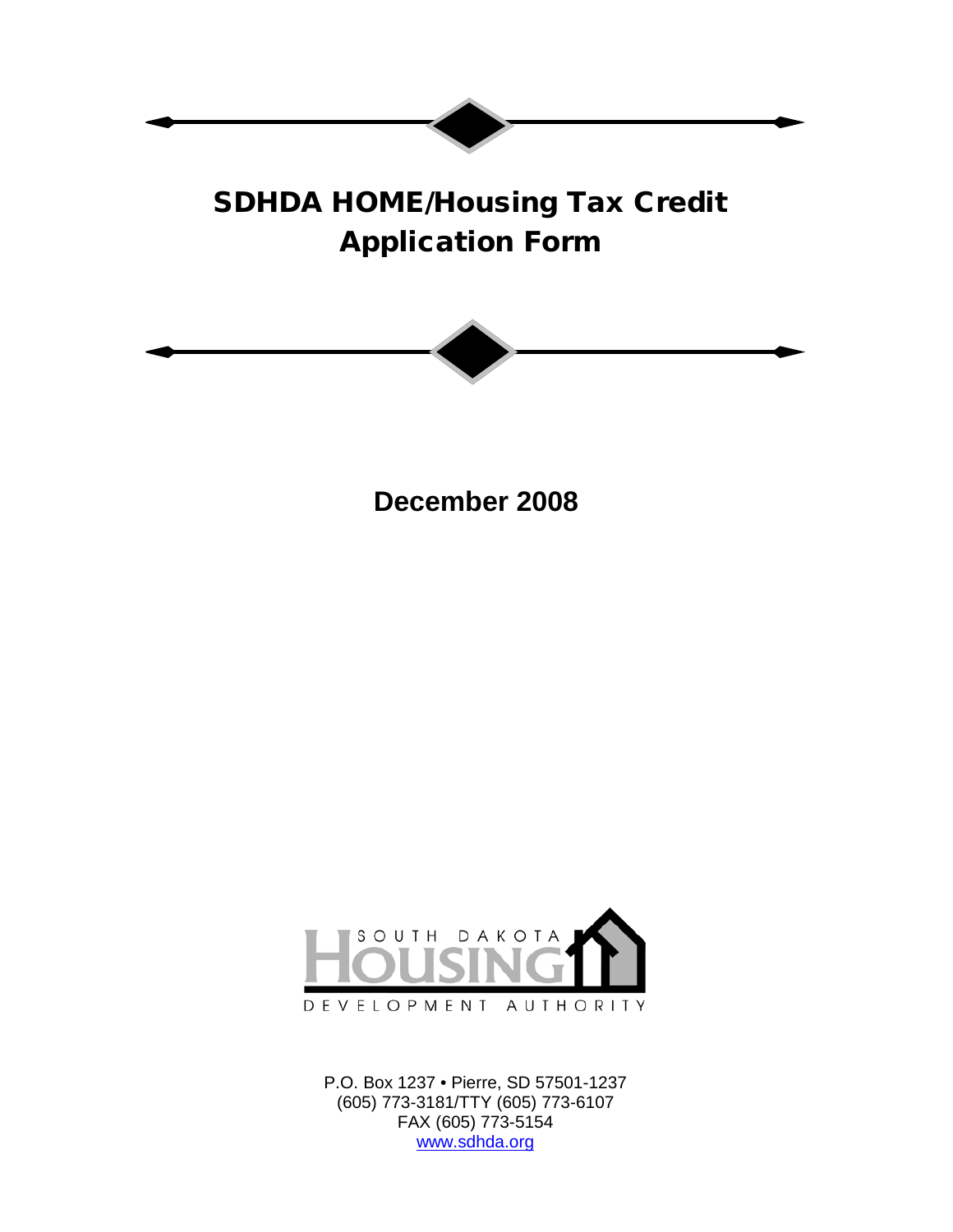# **SOUTH DAKOTA HOUSING DEVELOPMENT AUTHORITY 2009 HOME AND HOUSING TAX CREDIT APPLICATION**

# **TABLE OF CONTENTS**

|        |                                                             | <u>Page</u>    |
|--------|-------------------------------------------------------------|----------------|
| I.     | <b>General Project Information</b>                          | 1              |
| ΙΙ.    | Applicant and Owner Information                             | $\overline{2}$ |
| III.   | <b>Development Team</b>                                     | 4              |
| IV.    | Nonprofit Involvement                                       | 5              |
| V.     | <b>Project Characteristics</b>                              | 6              |
| VI.    | <b>Tenant Utility Information</b>                           | $\overline{7}$ |
| VII.   | Unit Distribution and Rents                                 | 8              |
| VIII.  | <b>Project Expenses</b>                                     | 9              |
| IX.    | Site Information                                            | 11             |
| Χ.     | Acquisition/Rehabilitation                                  | 12             |
| XI.    | <b>Project Financing</b>                                    | 14             |
| XII.   | <b>Subsidies</b>                                            | 16             |
| XIII.  | <b>Project Costs and Uses</b>                               | 17             |
| XIV.   | Determination of Tax Credit Amount                          | 21             |
| XV.    | Determining Qualified Basis on a Building by Building Basis | 22             |
| XVI.   | Housing Tax Credit Syndication                              | 22             |
| XVII.  | <b>Project Timetable</b>                                    | 24             |
| XVIII. | Notification of Local Official                              | 25             |
| XIX.   | <b>Application Fee</b>                                      | 25             |
| XX.    | <b>Applicant Certification</b>                              | 26             |

# EXHIBITS

- A. Development Team Experience
- B. Authorization For Release Of Information
- C. Project Rehabilitation Checklist
- D. Historical Requirements

Alternative formats of this document are available to persons with disabilities upon request.

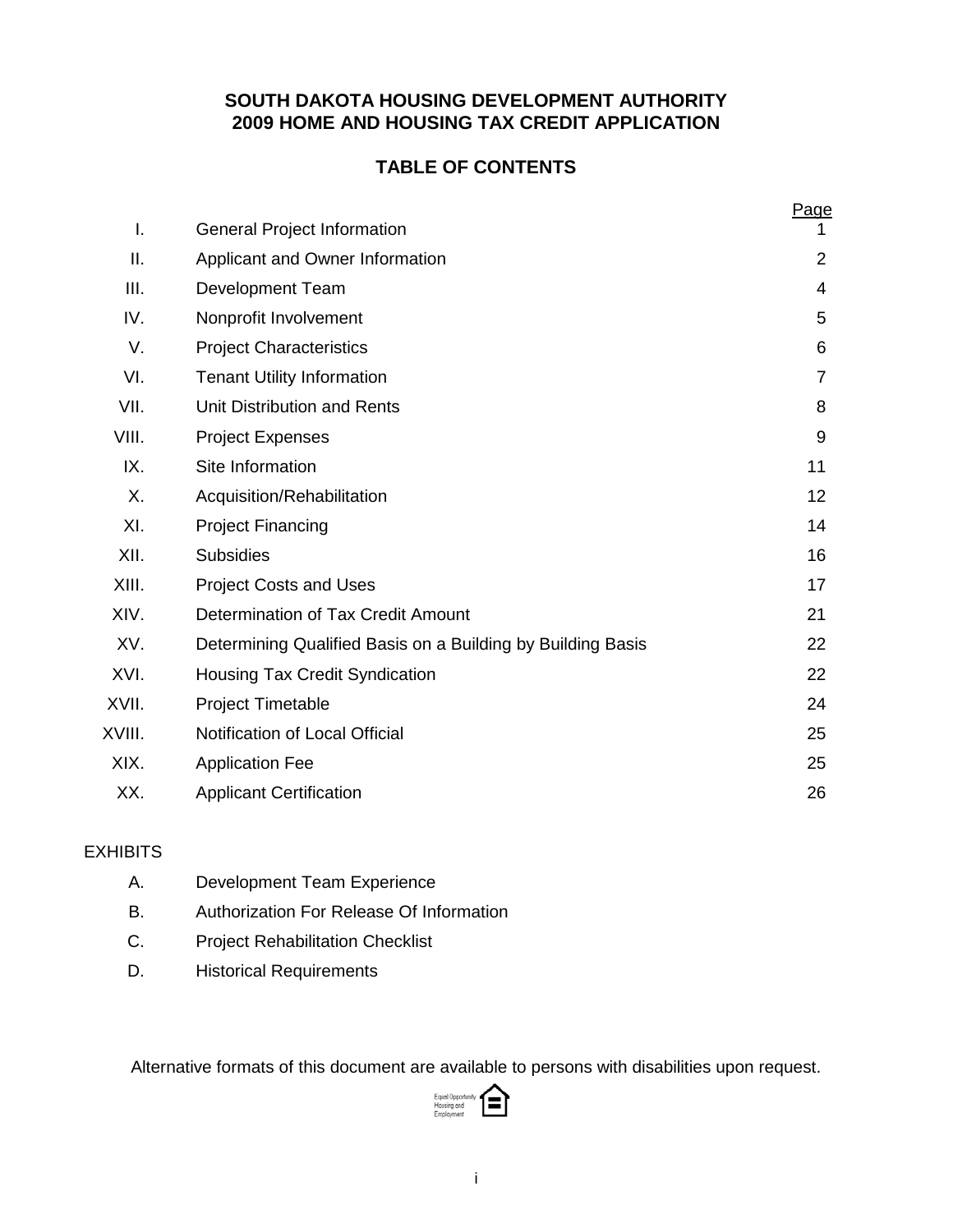# **SOUTH DAKOTA HOUSING DEVELOPMENT AUTHORITY (SDHDA) 2009 HOME AND HOUSING TAX CREDIT APPLICATION**

This application was created to be utilized with the HOME Program Allocation and/or the Housing Tax Credit Program Qualified Allocation (QAP) Plans. Unless otherwise specified, the applicant must complete **ALL** applicable parts of the application form **FULLY** and include **ALL** documents and supplementary materials required. All references made and the term "CFR" shall be deemed to mean, 24 Code of Federal Regulations, Subtitle A, Part 92. All code "Section" references are to, and the term "IRC" shall be deemed to mean, the Internal Revenue Code of 1986, as amended.

## **I. GENERAL PROJECT INFORMATION**

| А. |                                                                                                                                                                                                                                                                                                                               |                                                                                                                                           |                                                                                                                                                                                                                                                                                                                                                                                              |  |  |  |  |  |
|----|-------------------------------------------------------------------------------------------------------------------------------------------------------------------------------------------------------------------------------------------------------------------------------------------------------------------------------|-------------------------------------------------------------------------------------------------------------------------------------------|----------------------------------------------------------------------------------------------------------------------------------------------------------------------------------------------------------------------------------------------------------------------------------------------------------------------------------------------------------------------------------------------|--|--|--|--|--|
|    | Site Address(es): Note and the set of the set of the set of the set of the set of the set of the set of the set of the set of the set of the set of the set of the set of the set of the set of the set of the set of the set                                                                                                 |                                                                                                                                           |                                                                                                                                                                                                                                                                                                                                                                                              |  |  |  |  |  |
|    |                                                                                                                                                                                                                                                                                                                               |                                                                                                                                           |                                                                                                                                                                                                                                                                                                                                                                                              |  |  |  |  |  |
|    | Application Date: 1999                                                                                                                                                                                                                                                                                                        |                                                                                                                                           |                                                                                                                                                                                                                                                                                                                                                                                              |  |  |  |  |  |
| В. | Amount of HOME Funds Requested \$                                                                                                                                                                                                                                                                                             |                                                                                                                                           |                                                                                                                                                                                                                                                                                                                                                                                              |  |  |  |  |  |
|    | Requesting from CHDO Set-aside? _________ Yes ________ No                                                                                                                                                                                                                                                                     |                                                                                                                                           |                                                                                                                                                                                                                                                                                                                                                                                              |  |  |  |  |  |
|    | CHDO Capacity: ______ Owner ______ Developer ______ Sponsor                                                                                                                                                                                                                                                                   |                                                                                                                                           |                                                                                                                                                                                                                                                                                                                                                                                              |  |  |  |  |  |
|    | Type of HOME Application (check all that apply)                                                                                                                                                                                                                                                                               |                                                                                                                                           |                                                                                                                                                                                                                                                                                                                                                                                              |  |  |  |  |  |
|    | <b>RENTAL PROGRAM:</b>                                                                                                                                                                                                                                                                                                        |                                                                                                                                           | HOMEOWNERSHIP PROGRAM:                                                                                                                                                                                                                                                                                                                                                                       |  |  |  |  |  |
|    | New Construction<br>Rehabilitation Only<br>Rehabilitation Only<br>Acquisition/Rehabilitation<br>Refinancing with Rehabilitation<br>Acquisition/Conversion (Reconstruction and/or New Construction)<br>Pilot, American Dream Downpayment Initiative, and Security Deposit Assistance.                                          |                                                                                                                                           | <b>New Construction</b><br>__________ Acquisition/Rehabilitation<br>Lease/Purchase<br>__________ Site Development<br>Note: Separate applications for the following programs: Homeowner Rehabilitation, Govenor's House                                                                                                                                                                       |  |  |  |  |  |
| C. |                                                                                                                                                                                                                                                                                                                               | The following questions relate to Housing Tax Credit projects only:<br>Annual Housing Tax Credit Requested \$____________ (From Part XIV) |                                                                                                                                                                                                                                                                                                                                                                                              |  |  |  |  |  |
|    | Requesting from Non-Profit Set-aside? ______ Yes _______ No                                                                                                                                                                                                                                                                   |                                                                                                                                           |                                                                                                                                                                                                                                                                                                                                                                                              |  |  |  |  |  |
|    | Project Type:                                                                                                                                                                                                                                                                                                                 |                                                                                                                                           | Rental <u>Come</u> Tenant Ownership                                                                                                                                                                                                                                                                                                                                                          |  |  |  |  |  |
|    | Type of Credit Requested (check all that apply)<br>New Construction with Federal Subsidies<br>Rehabilitation without Federal Subsidies<br>Rehabilitation with Federal Subsidies<br>occupancy on acquisition date.<br>occupancy on acquisition date.<br>completion of the rehabilitation.<br>completion of the rehabilitation. | New Construction without Federal Subsidies<br>Acquisition with 10-year rule waiver from Federal Agency                                    | Rehabilitation without Federal Subsidies and Acquisition with units occupied or suitable for<br>Rehabilitation with Federal Subsidies and Acquisition with units occupied or suitable for<br>Rehabilitation without Federal Subsidies and Acquisition with units suitable for occupancy upon<br>Rehabilitation with Federal Subsidies and Acquisition with units suitable for occupancy upon |  |  |  |  |  |
| D. | Is this a USDA Rural Development (FmHA) project?                                                                                                                                                                                                                                                                              |                                                                                                                                           | Yes<br>No                                                                                                                                                                                                                                                                                                                                                                                    |  |  |  |  |  |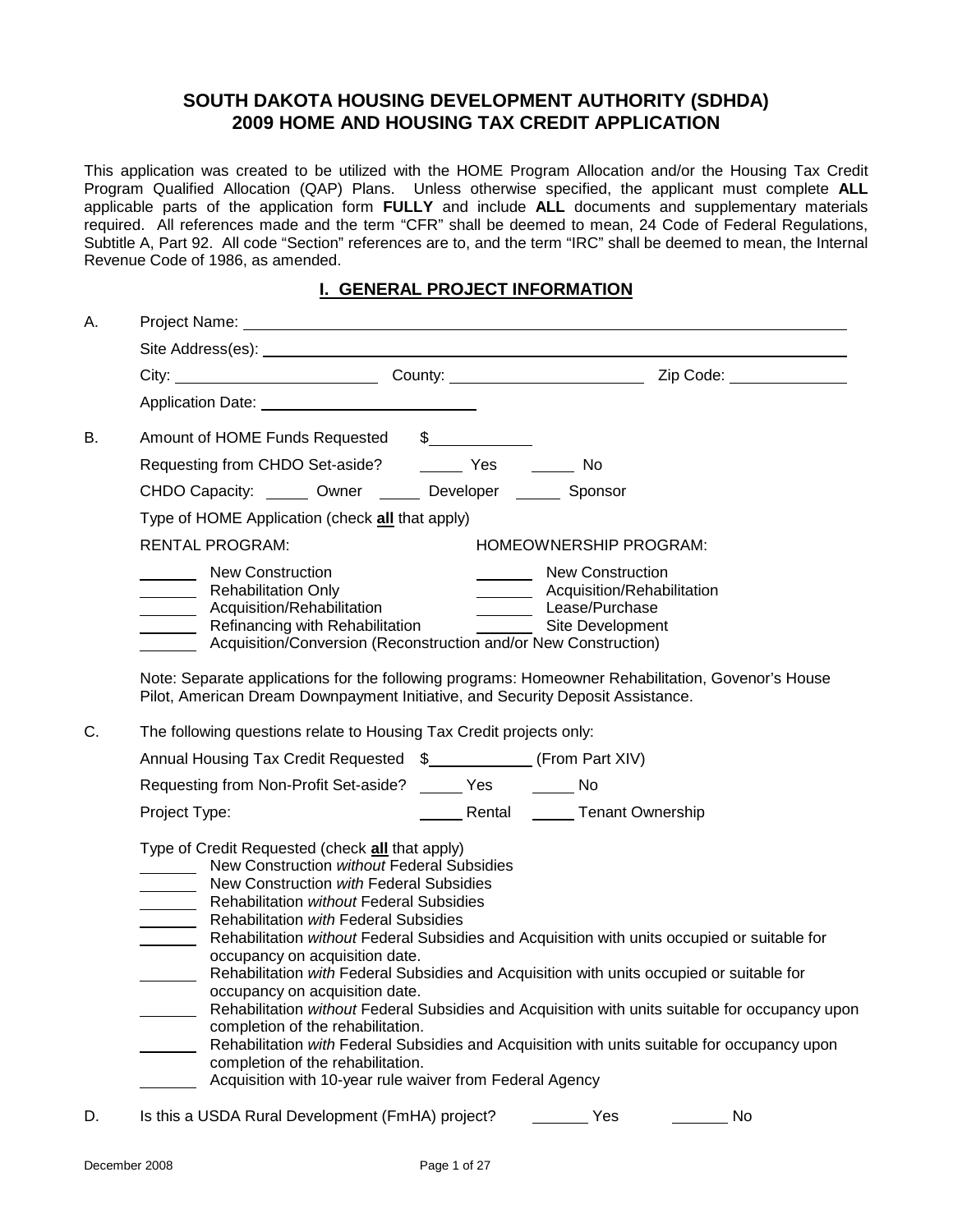- E. The following questions 1-5 relate to Housing Tax Credit projects only:
	- 1. Are HOME or USDA funding sources to be treated as "**Federal Funds**"? Yes No
	- 2. Minimum Low-income Threshold for Credit eligibility (check **one** )
		- 20% of the units serving households at 50% of the area median
		- 40% of the units serving households at 60% of the area median

Please note that all units financed with tax credits must be at or lower than the above income threshold.

3. Low-income Compliance Period

**NOTE:** Each recipient of an allocation of credits must record an extended use agreement as required by the IRC governing the use of the development for low-income housing for at least 30 years. However, the IRC provides that, in certain circumstances, such extended use period may be terminated early.

To receive 80 points, this project will be subject to an extended use agreement in which the owner agrees to extend the affordability period for an additional \* years beyond the required 30-year period. (\*minimum of 10 years)

- 4. Total Low-income Targeting
- This project will set aside a minimum of 20% of the total tax credit units for households not exceeding 50% of area median income and therefore is eligible for 40 points.
- This project will set aside a minimum of 10% of the total tax credit units for households not exceeding 40% of area median income and therefore is eligible for 40 points.
	- (In order to receive 80 points, the applicant must have a total of 30% of the units set aside.)
- 5. Regular Allocation (check one)
	- All of the buildings (or)
- Some of the buildings in the project are expected to be placed in service this year. For these buildings the owner will, this year, request an allocation of tax credits for:
	- New Construction
		- \_\_ Rehabilitation
			- Acquisition and rehabilitation

Carryover Allocation (check one)

- All of the buildings (or)
- Some of the buildings in the project are expected to be placed in service within two years after the end of this calendar year, but the owner will have more than 10% basis in the project before the end of this year or within 6 months of reservation of tax credits. For these buildings, the owner will, this year, request a carryforward allocation of tax credits pursuant to Section  $42(h)(1)(E)$  for:
	- New Construction
	- Rehabilitation
	- Acquisition and rehabilitation A building acquired this year and "placed it in service" for the purpose of acquisition credit cannot receive the 8609 form until the rehab 8609 is issued for that building which will be completed, once the rehab work is "placed in service".

## **II. APPLICANT AND OWNER INFORMATION**

**The Owner must be either a legal entity (e.g. partnership, corporation etc.) or an individual who will be named on IRS Form 8609 for tax credit purposes or for whom the HOME funds will be committed. If the Owner is not known yet or to be formed, the applicant must be the Project Developer or Sponsor and the Ownership entity must be formed within the allotted time frame (120 days). (If the Owner is already in existence, it may also be the Applicant).**

A. A. Applicant is the current Owner and will retain ownership.

- **Applicant is the proposed Ownership entity.** 
	- Applicant is the Project Developer and will be part of the final ownership entity.
	- Applicant is the Project Developer or Sponsor and <u>will not be</u> part of the final ownership entity.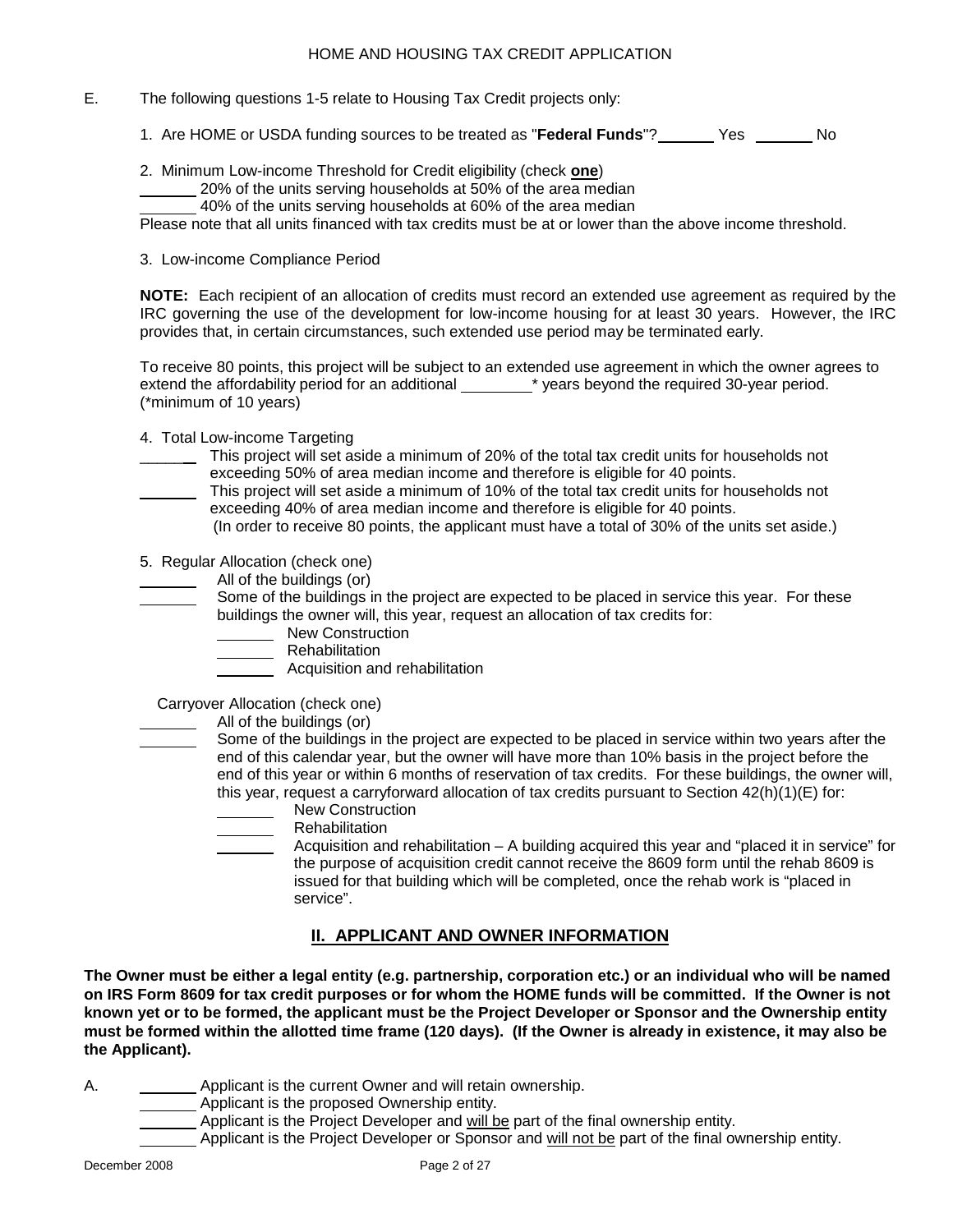|                                                                                                                                                                                                                                |                        | Date Obtained: ______________                                                                                                                                                                         |
|--------------------------------------------------------------------------------------------------------------------------------------------------------------------------------------------------------------------------------|------------------------|-------------------------------------------------------------------------------------------------------------------------------------------------------------------------------------------------------|
|                                                                                                                                                                                                                                |                        |                                                                                                                                                                                                       |
|                                                                                                                                                                                                                                |                        | Zip Code: ____________<br>State: <u>______________________</u>                                                                                                                                        |
|                                                                                                                                                                                                                                |                        |                                                                                                                                                                                                       |
|                                                                                                                                                                                                                                |                        |                                                                                                                                                                                                       |
|                                                                                                                                                                                                                                |                        |                                                                                                                                                                                                       |
| Nonprofit Status of Applicant                                                                                                                                                                                                  |                        |                                                                                                                                                                                                       |
| 501(c)(3)                                                                                                                                                                                                                      |                        | $\underline{\hspace{1cm}}$ 501(c)(4) $\underline{\hspace{1cm}}$ 501(a) Exemption                                                                                                                      |
| Capacity of Applicant<br>Owner Developer Checify)                                                                                                                                                                              |                        | Sponsor <b>Configure 1</b> General Partner                                                                                                                                                            |
| process and timing for disposition of this project.                                                                                                                                                                            |                        | If the Applicant is the Project Developer or Sponsor, who will not retain ownership, briefly describe the planned<br>,我们也不会有什么。""我们的人,我们也不会有什么?""我们的人,我们也不会有什么?""我们的人,我们也不会有什么?""我们的人,我们也不会有什么?""我们的人 |
| <b>Contact Person During Application Process:</b>                                                                                                                                                                              |                        |                                                                                                                                                                                                       |
|                                                                                                                                                                                                                                |                        |                                                                                                                                                                                                       |
| Contact Person: New York Contact Person: New York Contact Person: New York Contact Person: New York Contact Person:                                                                                                            |                        |                                                                                                                                                                                                       |
|                                                                                                                                                                                                                                |                        |                                                                                                                                                                                                       |
|                                                                                                                                                                                                                                |                        |                                                                                                                                                                                                       |
|                                                                                                                                                                                                                                |                        |                                                                                                                                                                                                       |
| Owner Federal Taxpayer ID No.                                                                                                                                                                                                  |                        | Date Obtained:<br><u>Date Obtained:</u>                                                                                                                                                               |
| Mailing Address: Mailing Address: Mailing Address: Mailing Address: Mail Address: Mail Address: Mail Address: Mail Address: Mail Address: Mail Address: Mail Address: Mail Address: Mail Address: Mail Address: Mail Address:  |                        |                                                                                                                                                                                                       |
|                                                                                                                                                                                                                                |                        | Zip Code: 2000                                                                                                                                                                                        |
|                                                                                                                                                                                                                                |                        |                                                                                                                                                                                                       |
|                                                                                                                                                                                                                                |                        |                                                                                                                                                                                                       |
| E-Mail Address: National Address: National Address: National Address: National Address: National Address: National Address: National Address: National Address: National Address: National Address: National Address: National |                        |                                                                                                                                                                                                       |
| Type of Owner<br>General Partnership*<br>Limited Partnership*<br>___ Limited Liability Co*<br>___ Corporation*<br>__ Individual<br>Non-Profit Corporation**<br><b>Local Government</b><br>__ Housing Authority                 | regarding legal status | * Required materials: Articles of incorporation, by-laws,<br>partnership agreement and other relevant information<br>** Required materials: See Section IV.                                           |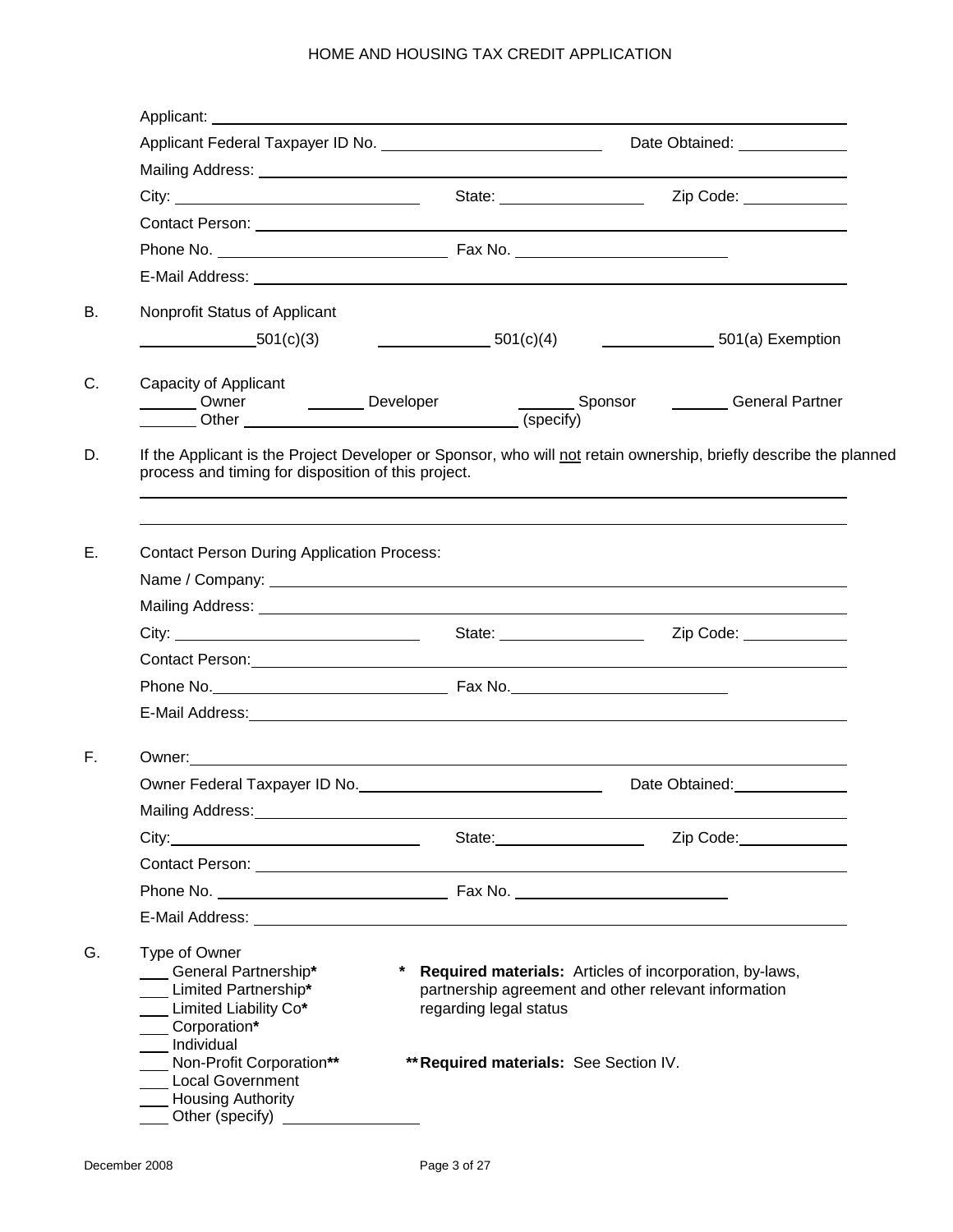| Principals' Resume Attached? ______ YES _____ NO<br>Principals' Financials Attached? _____ YES _____ NO                                                                                              |                                                                                                                      |                                                                                                                                                                                                                                      |
|------------------------------------------------------------------------------------------------------------------------------------------------------------------------------------------------------|----------------------------------------------------------------------------------------------------------------------|--------------------------------------------------------------------------------------------------------------------------------------------------------------------------------------------------------------------------------------|
| <b>Legal Status of Owner</b>                                                                                                                                                                         |                                                                                                                      |                                                                                                                                                                                                                                      |
| Incorporated                                                                                                                                                                                         | Registered                                                                                                           | <b>Chartered</b>                                                                                                                                                                                                                     |
| Non-profit Status of Owner                                                                                                                                                                           |                                                                                                                      |                                                                                                                                                                                                                                      |
| 501(c)(3)                                                                                                                                                                                            | 501(c)(4)                                                                                                            | 501(a) Exemption                                                                                                                                                                                                                     |
| Have you or other principals previously received HOME and/or tax credits in South Dakota, if yes please list<br>the project below, please attach additional sheets if necessary. No _____ Yes ______ |                                                                                                                      |                                                                                                                                                                                                                                      |
| Project<br>Name and Location                                                                                                                                                                         | List of Principal(s)<br><b>Ownership Entity</b>                                                                      | Year and Type of Funding<br>Received                                                                                                                                                                                                 |
|                                                                                                                                                                                                      |                                                                                                                      |                                                                                                                                                                                                                                      |
| <u> 1989 - Johann Stein, mars an t-Amerikaansk kommunister (</u>                                                                                                                                     | <u> Andreas Andreas Andreas Andreas Andreas Andreas Andreas Andreas Andreas Andreas Andreas Andreas Andreas Andr</u> |                                                                                                                                                                                                                                      |
| In other states? No________ Yes _______ (Complete Exhibit B)                                                                                                                                         |                                                                                                                      | <u>and the state of the state of the state of the state of the state of the state of the state of the state of the state of the state of the state of the state of the state of the state of the state of the state of the state</u> |
|                                                                                                                                                                                                      | <b>III. DEVELOPMENT TEAM</b>                                                                                         |                                                                                                                                                                                                                                      |
| Detailed information (address, phone, contact person, qualifications) for each of the development team is to<br>be included in Exhibit A.<br>Name of General Partner:                                |                                                                                                                      |                                                                                                                                                                                                                                      |
|                                                                                                                                                                                                      |                                                                                                                      |                                                                                                                                                                                                                                      |
|                                                                                                                                                                                                      |                                                                                                                      |                                                                                                                                                                                                                                      |
|                                                                                                                                                                                                      |                                                                                                                      |                                                                                                                                                                                                                                      |
|                                                                                                                                                                                                      |                                                                                                                      |                                                                                                                                                                                                                                      |
|                                                                                                                                                                                                      |                                                                                                                      |                                                                                                                                                                                                                                      |
|                                                                                                                                                                                                      |                                                                                                                      |                                                                                                                                                                                                                                      |
|                                                                                                                                                                                                      |                                                                                                                      |                                                                                                                                                                                                                                      |
|                                                                                                                                                                                                      |                                                                                                                      |                                                                                                                                                                                                                                      |

Do any members of the development team or ownership entity have any direct or indirect, financial or other interest with any of the other project team members (including owners interest in the construction company or subcontractors used)? No \_\_\_\_\_ Yes \_\_

If yes, provide a description of the relationship.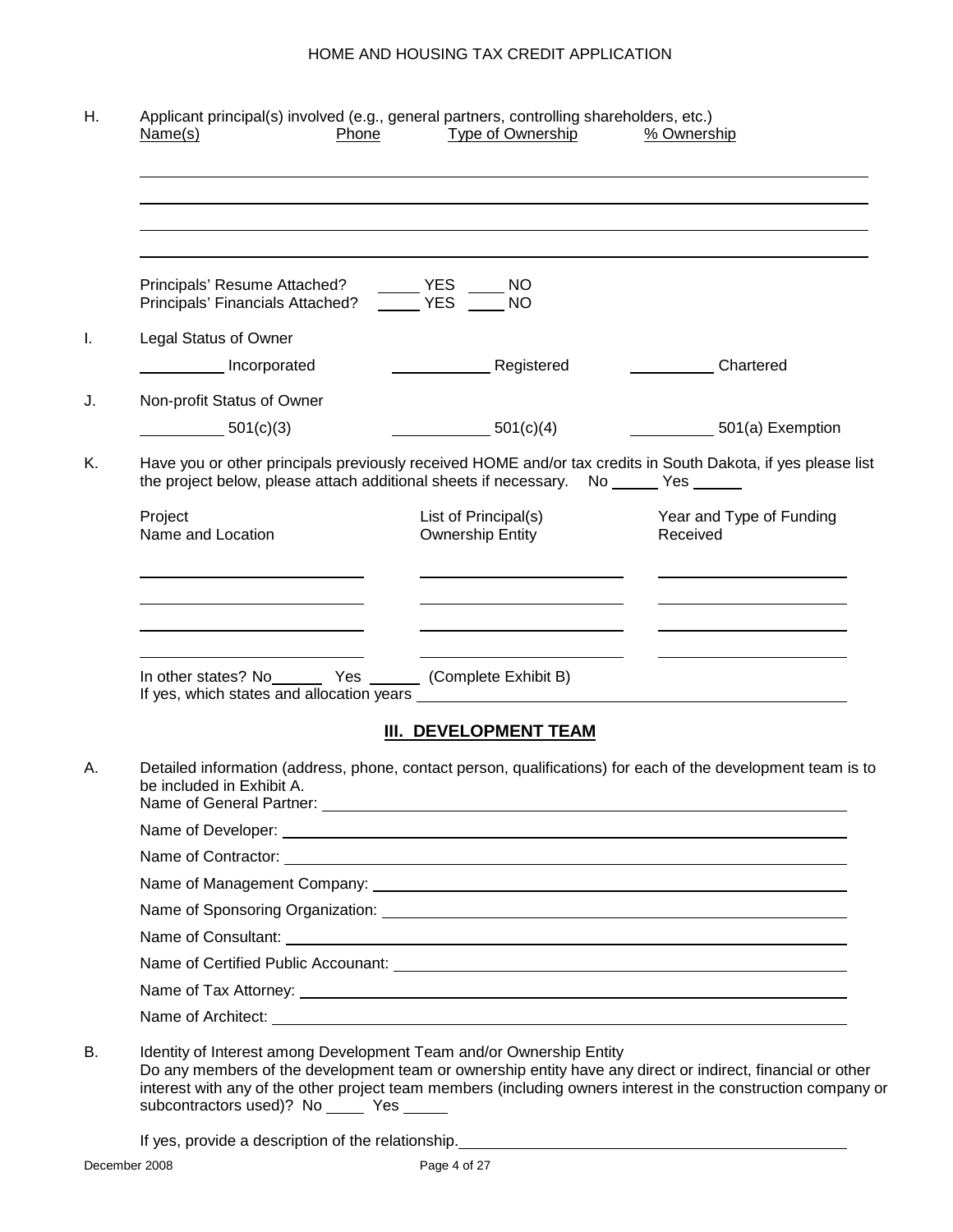# **IV. NONPROFIT INVOLVEMENT**

MUST COMPLETE IN ORDER TO COMPETE FOR FUNDS FROM THE COMMUNITY HOUSING DEVELOPMENT ORGANIZATION (CHDO) SET-ASIDE FOR HOME FUNDS AND/OR THE NONPROFIT POOL FOR HOUSING TAX CREDITS.

Articles of incorporation and IRS documentation of status must be submitted prior to allocation request (or at such earlier date as SDHDA may require). To qualify for the CHDO pool or the nonprofit pool, an organization described in IRC Section 501(A) and exempt from taxation under IRC Section 501(c) (3) or (4), whose purposes include the fostering of low-income housing:

- 1. Must "materially participate" in the development and operation of the project throughout the compliance period;
- 2. Must not be affiliated or controlled by a for-profit organization; and
- 3. Refer to Exhibit 5 of the HOME Program Allocation Plan for additional CHDO requirements.

This will require a case-by-case assessment of each CHDO and its involvement in the proposed project. To qualify for the CHDO Set-Aside, the CHDOs involvement shall satisfy all of the requirements specified above.

In addition, for Housing Tax Credits the nonprofit must:

- 1. Must own at least 10% of all general partnership interests in the project (a 10% interest in both the income and profit allocated to all the general partners and in all items of cashflow distributed to general partners) and receive at least 10% of all fees paid or to be paid to general partners;
- 2. Must not have been formed for the principle purpose of competition in the nonprofit pool.

This will require a case-by-case assessment of each nonprofit and its involvement in the proposed.

A. Nonprofit Involvement

IF THERE IS NO NONPROFIT INVOLVEMENT IN THIS PROJECT, PLEASE INDICATE BY CHECKING HERE AND GO TO PART V.

- B. IF THERE IS NONPROFIT INVOLVEMENT, YOU MUST COMPLETE THE NONPROFIT QUESTIONNAIRE.
- C. Identity of Nonprofit

The nonprofit organization involved in this project is:

- the Owner
	- the Applicant (if different from Owner)
	- Other

D. Contact Person:

| Mailing Address: Universe and Separate and Separate and Separate and Separate and Separate and Separate and Separate and Separate and Separate and Separate and Separate and Separate and Separate and Separate and Separate a |                                     |                        |
|--------------------------------------------------------------------------------------------------------------------------------------------------------------------------------------------------------------------------------|-------------------------------------|------------------------|
| City:                                                                                                                                                                                                                          | State: __________________           | Zip Code: __________   |
|                                                                                                                                                                                                                                | Fax No. ___________________________ |                        |
|                                                                                                                                                                                                                                |                                     |                        |
| CHDO Federal Taxpayer ID Number: The Second Second Second Second Second Second Second Second Second Second Second Second Second Second Second Second Second Second Second Second Second Second Second Second Second Second Sec |                                     | (HOME applicants only) |
|                                                                                                                                                                                                                                |                                     |                        |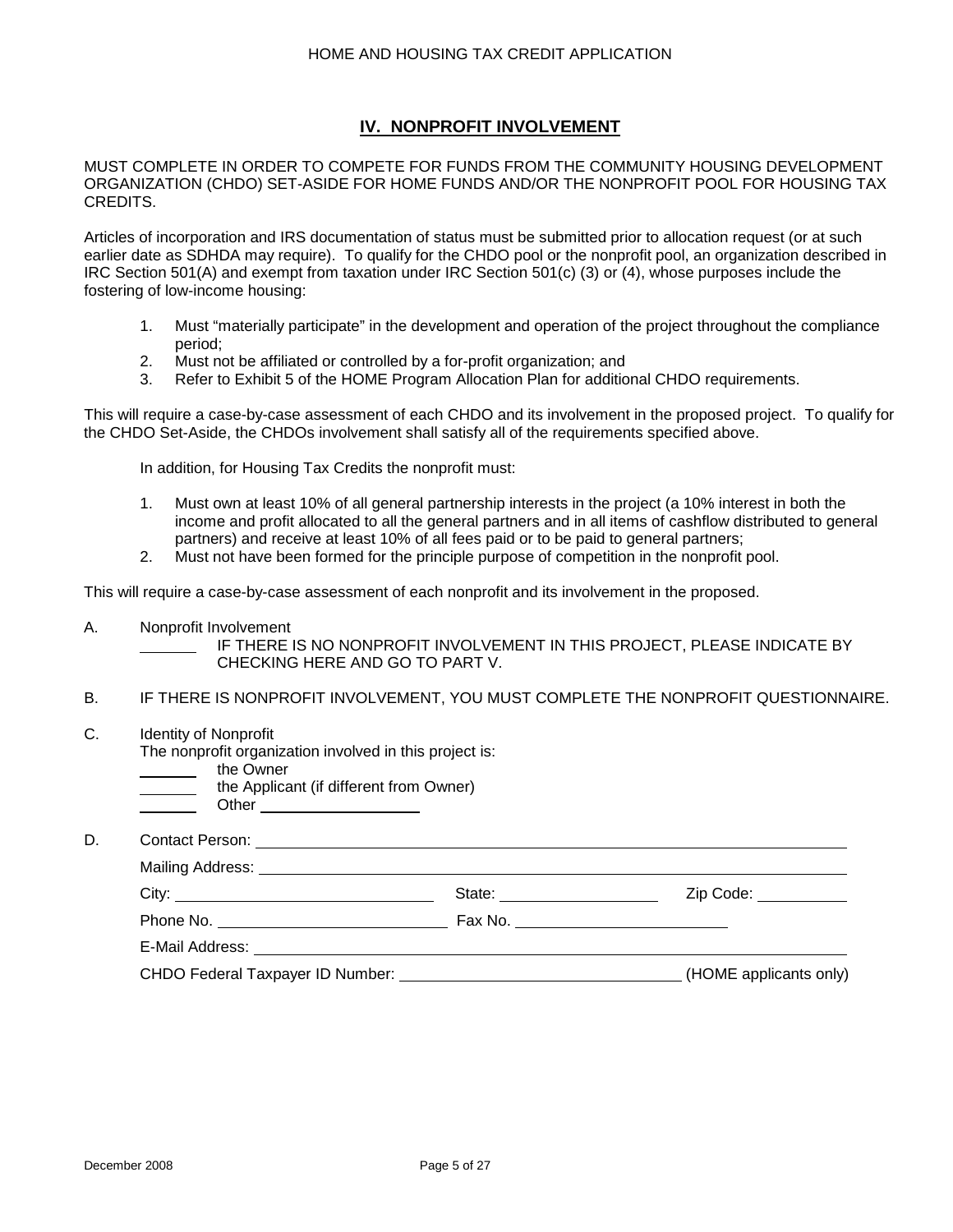## **V. PROJECT CHARACTERISTICS**

A. Qualification as Affordable Housing and Income Targeting

**NOTE:** In order to qualify for HOME funds and/or Housing Tax Credits, a rental project must meet the minimum qualifications as affordable housing (rents) and maintain the required income targeting (income). Please refer to the corresponding allocation plans for the rent and income requirements.

#### B. Extended Use Restriction

**NOTE:** Each recipient will be required to agree in writing to extended use prior to the commitment of HOME funds. A Declaration of Land Use and Restrictive Covenants, incorporating the extended use requirement will be executed and recorded at loan closing.

This rental project will be subject to extended use in which the owner's right to termination of the affordability requirements 24 CFR 92.252(e) is waived for \_\_\_\_\_ additional years after the mandatory compliance period.

C. Total Size of Site / Land

|    | (Exact area of site in square feet) ____________(Exact area of site in acreage)_________                                                                                                                                                                                            |
|----|-------------------------------------------------------------------------------------------------------------------------------------------------------------------------------------------------------------------------------------------------------------------------------------|
|    | 1. Total number of units in the project.                                                                                                                                                                                                                                            |
|    | 2. Number of low-income units in the project.                                                                                                                                                                                                                                       |
|    | Number of units designated for HOME                                                                                                                                                                                                                                                 |
|    | 0 Bdr 1 Bdr 2 Bdr 3 Bdr 4 Bdr 1                                                                                                                                                                                                                                                     |
|    | Number of units designated for Housing Tax Credit                                                                                                                                                                                                                                   |
|    | 0 Bdr _____ 1 Bdr _____ 2 Bdr _____ 3 Bdr ____ 4 Bdr _____                                                                                                                                                                                                                          |
|    | Number of units designated for Project-Based Rental Assistance (Provide copy of Contract)                                                                                                                                                                                           |
|    | 0 Bdr _____ 1 Bdr _____ 2 Bdr _____ 3 Bdr ____ 4 Bdr _____                                                                                                                                                                                                                          |
|    | Project-Based Rental Assistance Source: Network and the control of the control of the control of the control of                                                                                                                                                                     |
|    | 3. Percentage of units designated as low-income.                                                                                                                                                                                                                                    |
|    | 4. Total number of buildings in the project.                                                                                                                                                                                                                                        |
|    | 5. Total square footage of buildings in the project (including common areas).                                                                                                                                                                                                       |
|    | 6. Total square footage of buildings designated for low-income tenants in the project.                                                                                                                                                                                              |
|    | 7. Total square footage of residential living area (excluding common areas).                                                                                                                                                                                                        |
|    | 8. Percentage of floor space designated for low-income units.                                                                                                                                                                                                                       |
|    | __________ 9. No. of Section 504 accesssible units for the mobility impaired _______ and sensory impaired __                                                                                                                                                                        |
|    | 10. No. of adaptive reuse low-income units.*                                                                                                                                                                                                                                        |
|    | 11. No. of uninhabitable low-income units.*                                                                                                                                                                                                                                         |
|    | 12. No. of other rehab low-income units.                                                                                                                                                                                                                                            |
|    | 13. No. of employee-occupied or owner-occupied units.                                                                                                                                                                                                                               |
|    | 14. No. of Parking Spaces (Including Garages); No. of Garages                                                                                                                                                                                                                       |
|    | *Explanation of previous use is attached.                                                                                                                                                                                                                                           |
|    | Project Type                                                                                                                                                                                                                                                                        |
| D. | <b>Multifamily Housing</b><br>Single Family<br>Housing for Older Persons (55 or Older)<br><b>Congregate Care Facility</b><br>Housing for Older Persons (62 or Older)<br><b>Assisted Living Facility</b><br><u>and the community of the community</u><br><b>Transitional Housing</b> |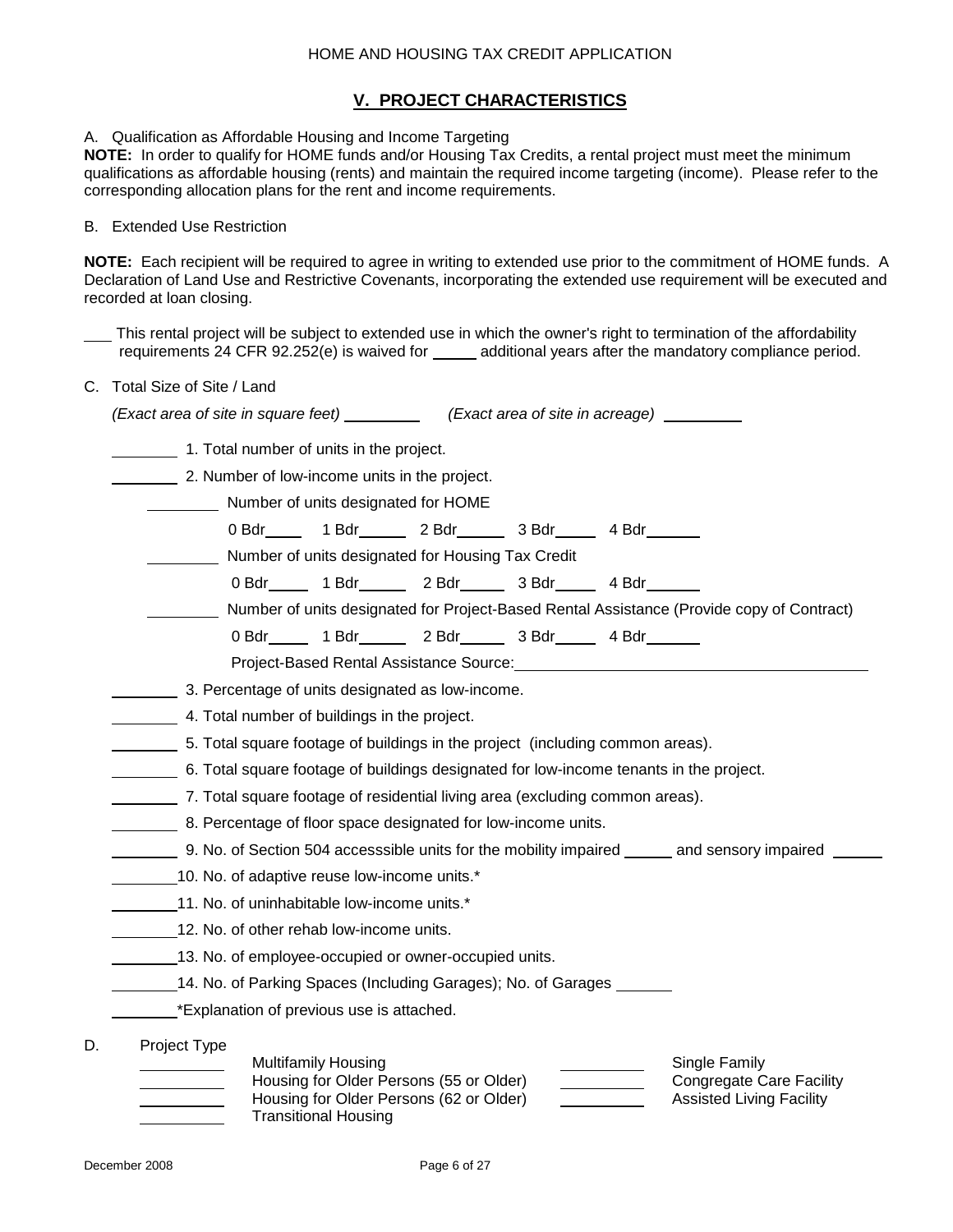| Е. | <b>Type of Units</b><br>________ Apartments<br>Detached                                                                                        | Townhomes<br><b>SRO</b>                                                                                                                                                                                                                                                                                                            |         | Semi-Detached                      | Manufactured Other                                                                          |                                         |  |  |  |  |
|----|------------------------------------------------------------------------------------------------------------------------------------------------|------------------------------------------------------------------------------------------------------------------------------------------------------------------------------------------------------------------------------------------------------------------------------------------------------------------------------------|---------|------------------------------------|---------------------------------------------------------------------------------------------|-----------------------------------------|--|--|--|--|
| F. |                                                                                                                                                | Number of Floors in the Tallest Building _________ Elevator Construction? __________ Yes ________ No                                                                                                                                                                                                                               |         |                                    |                                                                                             |                                         |  |  |  |  |
| G. | Families with Children<br>Housing for Older Persons<br>Homeless                                                                                | Targeting of Units (Indicate type and % of units)<br>Frail Elderly (Assisted Living or Congregate Facility)                                                                                                                                                                                                                        |         | Persons with physical disabilities | Persons with mental disabilities                                                            | Persons with developmental disabilities |  |  |  |  |
| Η. | If Yes, are they included in the rent?                                                                                                         | Will support services be provided to the tenants?<br>Provide a description of the service(s) or special accommodations and letter of intent from service agencies, if<br>applicable. Letter must be submitted to receive points.                                                                                                   |         |                                    | No Nestangle No<br>$\frac{1}{\sqrt{1-\frac{1}{2}}}$ Yes $\frac{1}{\sqrt{1-\frac{1}{2}}}$ No |                                         |  |  |  |  |
| I. |                                                                                                                                                | Project Amenities (provide in narrative description)                                                                                                                                                                                                                                                                               |         |                                    |                                                                                             |                                         |  |  |  |  |
|    |                                                                                                                                                |                                                                                                                                                                                                                                                                                                                                    |         |                                    |                                                                                             |                                         |  |  |  |  |
|    |                                                                                                                                                |                                                                                                                                                                                                                                                                                                                                    |         |                                    |                                                                                             |                                         |  |  |  |  |
|    |                                                                                                                                                | On-Site Amenities (including recreational amenities): ___________________________                                                                                                                                                                                                                                                  |         |                                    |                                                                                             |                                         |  |  |  |  |
|    | differences? Yes _____ No ______                                                                                                               | Are market rate units' amenities substantially equivalent to those of the low-income units? If no, explain                                                                                                                                                                                                                         |         |                                    |                                                                                             |                                         |  |  |  |  |
| J. |                                                                                                                                                | As applicable, check the following community services in close proximity to the project. Close proximity<br>defined as within 6 city blocks, unless there is a public transportation system available to tenants within one<br>block of the project providing access to these services (Provide map marking location of services). |         |                                    |                                                                                             |                                         |  |  |  |  |
|    |                                                                                                                                                | Grocery/Retail _______ Hospital/Medical Clinics _______ Schools/Senior Center (as applicable)                                                                                                                                                                                                                                      |         |                                    |                                                                                             |                                         |  |  |  |  |
|    | <b>Special Service Offices</b>                                                                                                                 |                                                                                                                                                                                                                                                                                                                                    |         |                                    |                                                                                             |                                         |  |  |  |  |
|    |                                                                                                                                                | VI. TENANT PAID UTILITY ALLOWANCE INFORMATION                                                                                                                                                                                                                                                                                      |         |                                    |                                                                                             |                                         |  |  |  |  |
| А. | Indicate which of the following type (electric, gas, etc.) and costs (if any) paid by the Tenant (T) or<br>Owner (O) and fill in bedroom size: |                                                                                                                                                                                                                                                                                                                                    |         |                                    |                                                                                             |                                         |  |  |  |  |
|    |                                                                                                                                                | <b>Type</b>                                                                                                                                                                                                                                                                                                                        | Paid By | Bedroom                            | Bedroom                                                                                     | Bedroom                                 |  |  |  |  |
|    | Heating                                                                                                                                        |                                                                                                                                                                                                                                                                                                                                    |         |                                    |                                                                                             |                                         |  |  |  |  |
|    | Air Conditioning                                                                                                                               |                                                                                                                                                                                                                                                                                                                                    |         |                                    |                                                                                             |                                         |  |  |  |  |
|    | Cooking                                                                                                                                        |                                                                                                                                                                                                                                                                                                                                    |         |                                    |                                                                                             |                                         |  |  |  |  |
|    | Lighting                                                                                                                                       |                                                                                                                                                                                                                                                                                                                                    |         |                                    |                                                                                             |                                         |  |  |  |  |
|    | Hot Water                                                                                                                                      |                                                                                                                                                                                                                                                                                                                                    |         |                                    |                                                                                             |                                         |  |  |  |  |
|    | Water/Sewer                                                                                                                                    |                                                                                                                                                                                                                                                                                                                                    |         |                                    |                                                                                             |                                         |  |  |  |  |
|    | Trash                                                                                                                                          |                                                                                                                                                                                                                                                                                                                                    |         |                                    |                                                                                             |                                         |  |  |  |  |
|    | Other _________                                                                                                                                | <u>and the state of the state of the state of the state of the state of the state of the state of the state of the state of the state of the state of the state of the state of the state of the state of the state of the state</u>                                                                                               |         |                                    |                                                                                             |                                         |  |  |  |  |
|    | <b>Total Cost</b>                                                                                                                              |                                                                                                                                                                                                                                                                                                                                    |         |                                    |                                                                                             |                                         |  |  |  |  |
|    |                                                                                                                                                |                                                                                                                                                                                                                                                                                                                                    |         |                                    | Effective Date: Management                                                                  |                                         |  |  |  |  |
|    |                                                                                                                                                | This source is a: PHA _________Utility Company__________ HUD______                                                                                                                                                                                                                                                                 |         |                                    | <b>USDA</b>                                                                                 |                                         |  |  |  |  |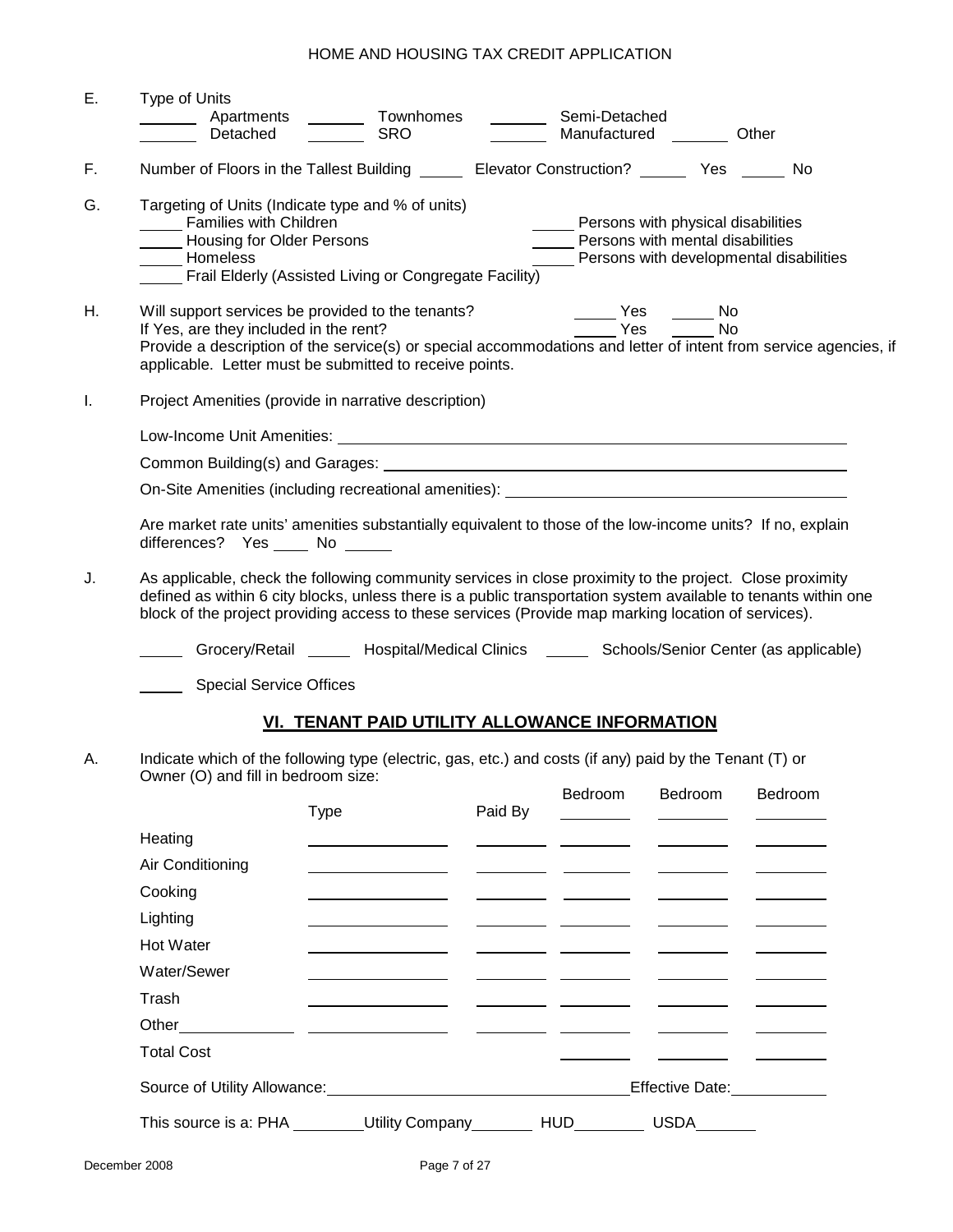## **VII. UNIT DISTRIBUTION AND RENTS**

For a low-income unit, the combination of tenant-paid monthly rent and utilities or utility allowance may not exceed the maximum allowable rents under the federal tax credit statute and/or the HOME Investment Partnerships Program. **List employee unit(s) separately and show** *manager* **in the rent column.**

**Restricted Units: Designate as HTC (TC) or HOME (H) in the Tenant % of Area Median Income (AMI) Column (ie TC – 50%/FMR, TC – 60%, etc.). NOTE: For HTC Projects the Maximum rents for 40% of the HTC units must be the lesser of Fair Market Rent (FMR), the actual market rent for the area, the HTC rent or a percentage of the HTC rent.** 

| Bdrm.<br><b>Size</b> | No. of<br>Units (A) | Sq. Ft.<br>Per Unit (B) | Total Sq. Ft.<br>Per Unit<br>$= (A)^*(B)$ | Gross<br>Monthly<br>Rent Per<br>Unit $(C)$ | Tenant<br>Paid<br>Utility (D) | Net<br>Monthly<br>Rent Per<br>Unit $(E)$<br>$= (C)-(D)$ | <b>Total Net</b><br>Monthly<br>Rent<br>$= (A)^*(E)$ | Tenant % of<br>AMI AND<br>Note if FMR<br>(ie TC-50%/FMR) |
|----------------------|---------------------|-------------------------|-------------------------------------------|--------------------------------------------|-------------------------------|---------------------------------------------------------|-----------------------------------------------------|----------------------------------------------------------|
|                      |                     |                         |                                           |                                            |                               |                                                         |                                                     |                                                          |
|                      |                     |                         |                                           |                                            |                               |                                                         |                                                     |                                                          |
|                      |                     |                         |                                           |                                            |                               |                                                         |                                                     |                                                          |
|                      |                     |                         |                                           |                                            |                               |                                                         |                                                     |                                                          |
|                      |                     |                         |                                           |                                            |                               |                                                         |                                                     |                                                          |
|                      |                     |                         |                                           |                                            |                               |                                                         |                                                     |                                                          |
|                      |                     |                         |                                           |                                            |                               |                                                         |                                                     |                                                          |
|                      |                     |                         |                                           |                                            |                               |                                                         |                                                     |                                                          |
|                      |                     |                         |                                           |                                            |                               |                                                         |                                                     |                                                          |
|                      |                     |                         |                                           |                                            |                               |                                                         |                                                     |                                                          |
| <b>Totals</b>        |                     | <b>XXXXXXX</b>          |                                           | <b>XXXXXX</b>                              | <b>XXXXXX</b>                 | <b>XXXXXXX</b>                                          |                                                     | XXXXXXXXX                                                |

### **Employee Units**

| Bdrm.<br>Size | No. of<br>Units $(A)$ | Sq. Ft.<br>Per Unit (B) | Total Sq. Ft.<br>Per Unit<br>$= (A)^*(B)$ | Gross<br>Monthly<br><b>Rent Per</b><br>Unit $(C)$ | Tenant<br>Paid<br>Utility $(D)$ | <b>Net</b><br>Monthly<br><b>Rent Per</b><br>Unit $(E)$<br>$= (C)-(D)$ | <b>Total Net</b><br>Monthly<br>Rent<br>$= (A)^*(E)$ |
|---------------|-----------------------|-------------------------|-------------------------------------------|---------------------------------------------------|---------------------------------|-----------------------------------------------------------------------|-----------------------------------------------------|
|               |                       |                         |                                           |                                                   |                                 |                                                                       |                                                     |
|               |                       |                         |                                           |                                                   |                                 |                                                                       |                                                     |
| Totals        |                       | <b>XXXXXXX</b>          |                                           | <b>XXXXXX</b>                                     | <b>XXXXXX</b>                   | <b>XXXXXXX</b>                                                        |                                                     |

## **Non-Restricted Units (Market Units)**

| Bdrm.<br>Size | No. of<br>Units (A) | Sq. Ft.<br>Per Unit (B) | Total Sq. Ft.<br>Per Unit<br>$= (A)^*(B)$ | Gross<br>Monthly<br><b>Rent Per</b><br>Unit $(C)$ | Tenant<br>Paid<br>Utility (D) | <b>Net</b><br>Monthly<br>Rent Per<br>Unit $(E)$<br>$= (C)-(D)$ | <b>Total Net</b><br>Monthly<br>Rent<br>$= (A)^*(E)$ |
|---------------|---------------------|-------------------------|-------------------------------------------|---------------------------------------------------|-------------------------------|----------------------------------------------------------------|-----------------------------------------------------|
|               |                     |                         |                                           |                                                   |                               |                                                                |                                                     |
|               |                     |                         |                                           |                                                   |                               |                                                                |                                                     |
|               |                     |                         |                                           |                                                   |                               |                                                                |                                                     |
|               |                     |                         |                                           |                                                   |                               |                                                                |                                                     |
|               |                     |                         |                                           |                                                   |                               |                                                                |                                                     |
|               |                     |                         |                                           |                                                   |                               |                                                                |                                                     |
| <b>Totals</b> |                     | <b>XXXXXXX</b>          |                                           | <b>XXXXXX</b>                                     | <b>XXXXXX</b>                 | XXXXXXX                                                        |                                                     |

#### A. PROJECT INCOME

TOTAL NET MONTHLY TENANT PAID RENT FOR ALL UNITS \$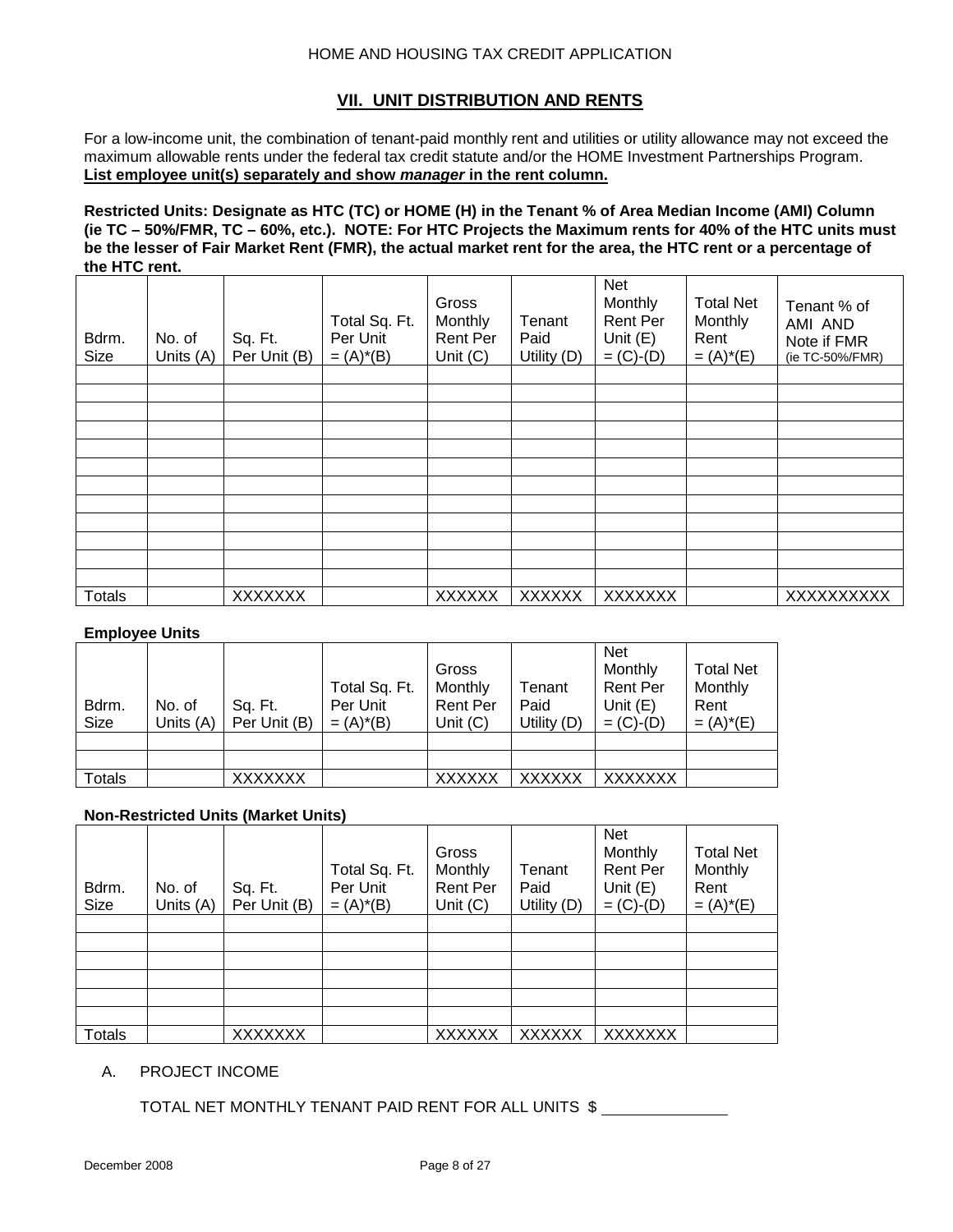Miscellaneous **MONTHLY** Income Related to Residential Use (specify)

| \$                                                                                     |                               |                         |
|----------------------------------------------------------------------------------------|-------------------------------|-------------------------|
| \$                                                                                     |                               |                         |
| \$.                                                                                    |                               |                         |
| TOTAL MISCELLANEOUS MONTHLY INCOME                                                     | $\frac{1}{2}$                 |                         |
| TOTAL ANNUAL MISCELLANEOUS RESIDENTIAL INCOME                                          | $\frac{1}{2}$                 | (Page $9$ Total $*12$ ) |
| TOTAL ANNUAL NET TENANT PAID RENT FOR ALL UNITS                                        | $\text{G}$ (Page 8 Total *12) |                         |
| TOTAL ANNUAL RESIDENTIAL INCOME<br>(NET TENANT PAID RENT + MISCELLANEOUS)              | $\frac{1}{2}$                 |                         |
| TOTAL ANNUAL COMMERCIAL INCOME                                                         |                               |                         |
| TOTAL PROJECT INCOME FROM ALL SOURCES                                                  | $\sim$ $\sim$                 |                         |
| Vacancy Allowance (maximum of 7%)                                                      |                               |                         |
| Number of Parking Spaces in Project (Including Garages): Number of Garages in Project: |                               |                         |

# **VIII. PROJECT EXPENSES**

A. Annual Operating Expenses (Estimated as of the **end** of the first full year of operation); with copies of supporting documentation provided. **All** residential expenses must be broken out by line item. Category totals only **will not** be accepted.

|               | ADMINISTRATIVE EXPENSES           |                                                                 |    |
|---------------|-----------------------------------|-----------------------------------------------------------------|----|
|               | Advertising                       | $\frac{1}{2}$                                                   |    |
|               | Accounting/Audit                  |                                                                 |    |
|               | Legal/Partnership                 | <u> 1980 - Johann Barn, mars an t-Amerikaansk kommunister (</u> |    |
|               | Management Fee                    |                                                                 |    |
|               | Management Salaries/Taxes         |                                                                 |    |
|               | Office Supplies/Telephone         | <u> 1989 - Johann Barn, mars an t-Amerikaansk komponister (</u> |    |
|               |                                   |                                                                 |    |
|               | TOTAL ADMINISTRATION EXPENSES     |                                                                 | \$ |
|               | <b>MAINTENANCE EXPENSES</b>       |                                                                 |    |
|               | Painting/Decorating/Cleaning      | $\frac{1}{2}$                                                   |    |
|               | Elevator                          |                                                                 |    |
|               | Exterminating                     |                                                                 |    |
|               | Grounds (Inc. Snow Removal)       |                                                                 |    |
|               | Maintenance Salaries/Taxes        |                                                                 |    |
|               | <b>Maintenance Supplies</b>       |                                                                 |    |
|               | Repairs                           |                                                                 |    |
|               |                                   |                                                                 |    |
|               | <b>TOTAL MAINTENANCE EXPENSES</b> |                                                                 | \$ |
| December 2008 |                                   | Page 9 of 27                                                    |    |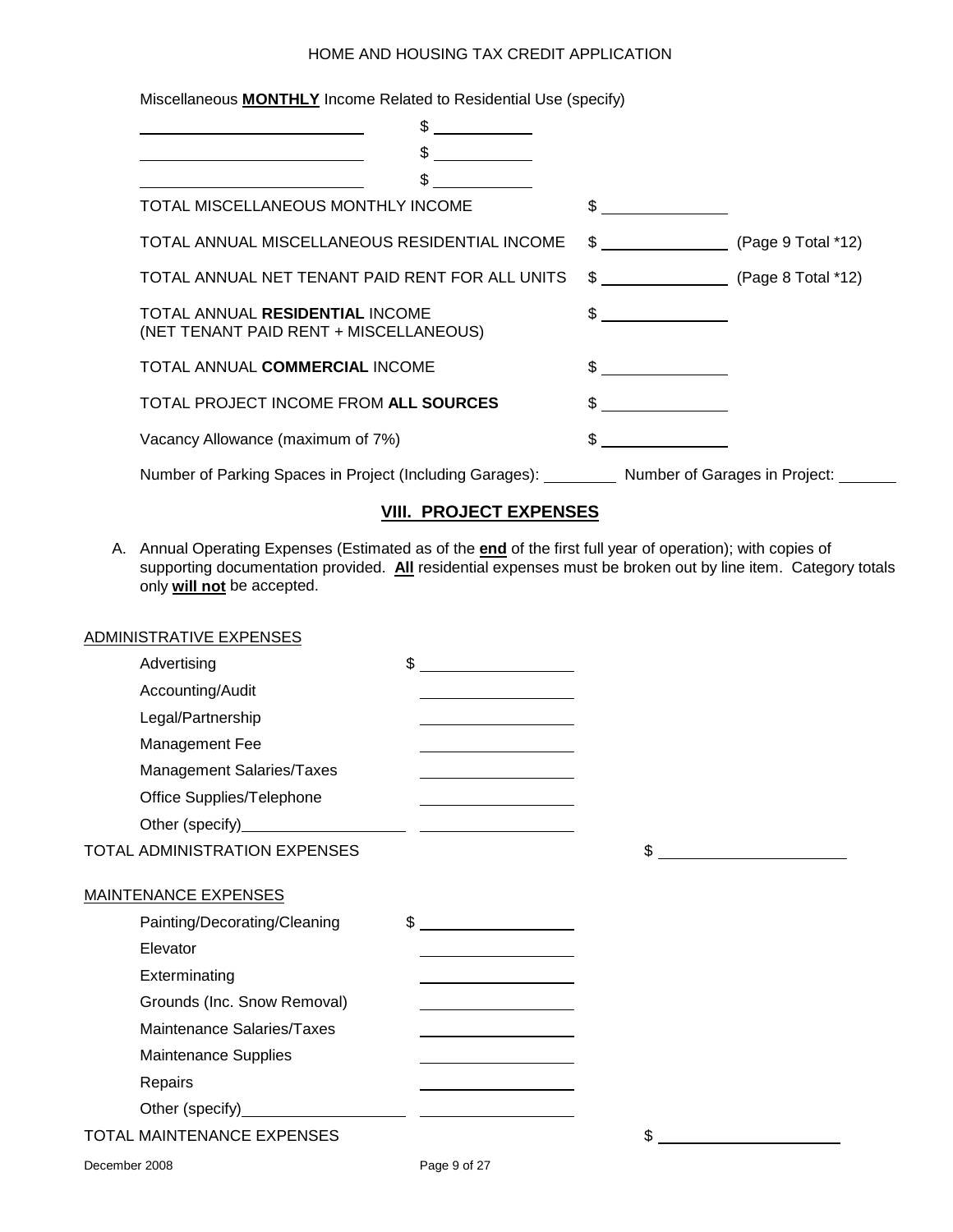| <b>OPERATING EXPENSES</b>                  |                         |               |     |  |
|--------------------------------------------|-------------------------|---------------|-----|--|
| Fuel Oil                                   | $^{\circ}$              |               |     |  |
| Electrical                                 |                         |               |     |  |
| Natural Gas or Propane                     |                         |               |     |  |
| Water & Sewer                              |                         |               |     |  |
| <b>Trash Removal</b>                       |                         |               |     |  |
|                                            |                         |               |     |  |
|                                            |                         |               |     |  |
| <b>TOTAL OPERATING EXPENSES</b>            |                         |               | \$  |  |
| <b>FIXED EXPENSES</b>                      |                         |               |     |  |
| <b>Real Estate Taxes</b>                   |                         | $\frac{1}{2}$ |     |  |
| In Lieu of Taxes                           |                         |               |     |  |
| Insurance                                  |                         |               |     |  |
| Other Taxes, Fees, Licenses                |                         |               |     |  |
|                                            |                         |               |     |  |
| <b>TOTAL FIXED EXPENSES</b>                |                         |               | \$  |  |
|                                            |                         |               |     |  |
| TOTAL ANNUAL RESIDENTIAL OPERATING EXPENSE |                         |               | \$. |  |
|                                            |                         |               |     |  |
| ANNUAL OPERATING EXPENSE PER UNIT          |                         | $\frac{1}{2}$ |     |  |
| ANNUAL REPLACEMENT RESERVES PER UNIT       |                         |               |     |  |
|                                            | <b>NUMBER OF UNITS:</b> |               | \$  |  |
|                                            |                         |               |     |  |
| TOTAL ANNUAL COMMERCIAL OPERATING EXPENSES |                         |               |     |  |

B. Projections for Financial Feasibility and Long-Term Viability

Provide a projection of cash flow using the income stated in Section VII and expense figures stated in Section VIII A. for the entire affordability period. This Pro forma will be calculated using the following prescribed method: Potential Gross Income less Vacancy Loss equals Effective Gross Income, less Operating Expenses equals Net Operating Income, less Debt Service equals Cash Flow. Project the cash flow annually from the date credit will be used or placed in service.

**Annual vacancy rate at 7%.**

**Trend annual increase in income at 2%**

**Trend annual increase in expenses at 3%.**

**For replacement reserves a minimum of \$350 per unit (including managers unit(s)), per year and trended at 3% annually.**

PROVIDE SAME CASH FLOW INFORMATION SEPARATELY FOR ANY COMMERCIAL SPACE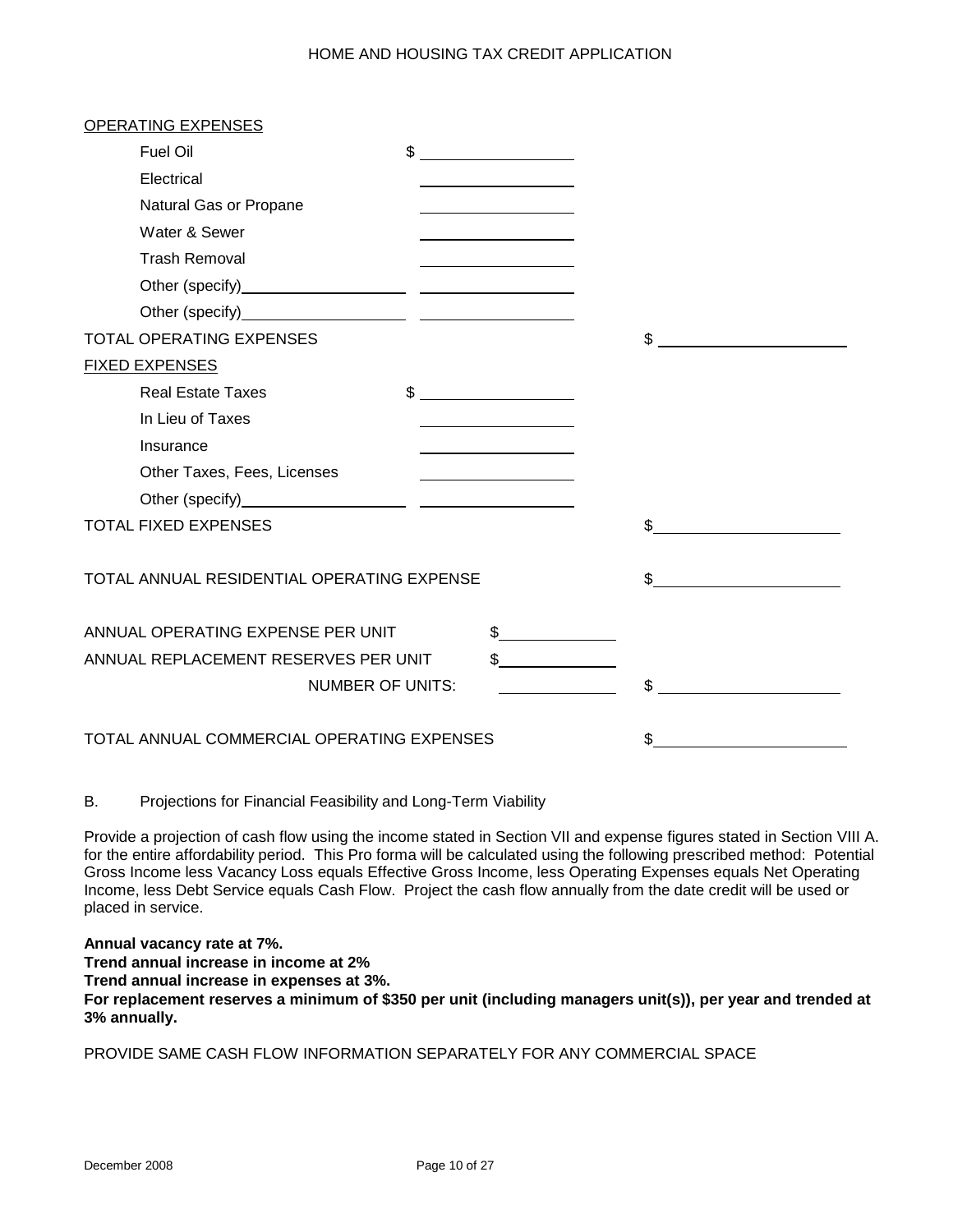# **IX. SITE INFORMATION**

| Α.  | Applicant controls site by (select one and attach document - MANDATORY):*<br>________ Deed - attached _______________________Option - attached (expiration date ________________)<br>________ Purchase Contract - attached __________ Long term Lease - attached |  |  |  |  |
|-----|------------------------------------------------------------------------------------------------------------------------------------------------------------------------------------------------------------------------------------------------------------------|--|--|--|--|
| В.  | Owner is to acquire property by deed (or lease for a period no shorter than period property will be                                                                                                                                                              |  |  |  |  |
| C.  | *If more than one site for the project and more than one expected date of acquisition by Owner, please so<br>indicate and attach separate sheet specifying each site, number of existing buildings on the site, if any, and<br>type of control of each site.     |  |  |  |  |
| D.  |                                                                                                                                                                                                                                                                  |  |  |  |  |
|     |                                                                                                                                                                                                                                                                  |  |  |  |  |
|     |                                                                                                                                                                                                                                                                  |  |  |  |  |
| Е.  | Is the property located and administered within the city limits?<br>___________ Yes ____________ No                                                                                                                                                              |  |  |  |  |
| F., | Is site properly zoned? ________Yes ________No If yes, include evidence of proper zoning.                                                                                                                                                                        |  |  |  |  |
|     | If no, is site currently in the zoning process? __________ Yes ________ No                                                                                                                                                                                       |  |  |  |  |
|     |                                                                                                                                                                                                                                                                  |  |  |  |  |
|     |                                                                                                                                                                                                                                                                  |  |  |  |  |
| G.  | Is this project located in a ______ Qualified Census Tract or ______ Difficult Development Area?                                                                                                                                                                 |  |  |  |  |
| Η.  | Is the project located in a Metropolitan Statistical Area? Sioux City (Union County) or Sioux Falls (Lincoln,                                                                                                                                                    |  |  |  |  |
|     | McCook, Minnehaha, Turner Counties) ______ Yes _____ No                                                                                                                                                                                                          |  |  |  |  |
|     |                                                                                                                                                                                                                                                                  |  |  |  |  |
| Ι.  | Are all utilities presently available to the site? ________ Yes _________ No                                                                                                                                                                                     |  |  |  |  |
|     | If yes, include evidence of utility availability. If no, provide explanation, including dates, when all utilities                                                                                                                                                |  |  |  |  |
|     |                                                                                                                                                                                                                                                                  |  |  |  |  |
| J.  | Has locality approved site plan? _____ Yes _____ No Include site plan approved by locality                                                                                                                                                                       |  |  |  |  |
| Κ.  | Has locality issued building permit? _______ Yes _____ No<br>Include building permit or<br>documentation of status of approval.                                                                                                                                  |  |  |  |  |
| L.  | Attached are the Plan and Specifications: ___________ % complete.                                                                                                                                                                                                |  |  |  |  |
| М.  | Are there any environmental issues related to the property? ______ Yes _____<br>No                                                                                                                                                                               |  |  |  |  |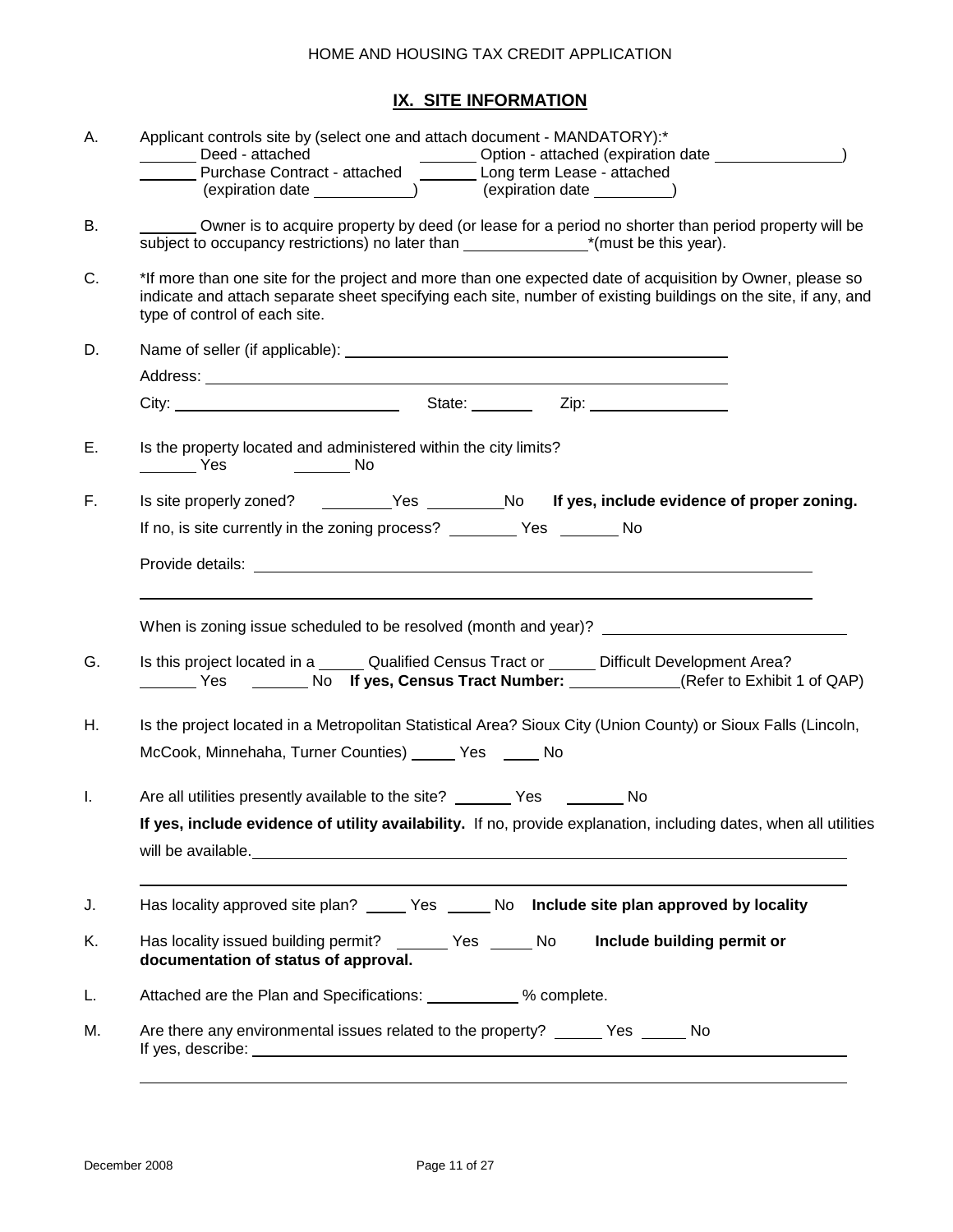|    | Provide a location map, showing location of the site relative to the surrounding area. Immediately adjacent<br>land uses:                                                                                                         |  |  |  |  |  |
|----|-----------------------------------------------------------------------------------------------------------------------------------------------------------------------------------------------------------------------------------|--|--|--|--|--|
|    |                                                                                                                                                                                                                                   |  |  |  |  |  |
| 3. |                                                                                                                                                                                                                                   |  |  |  |  |  |
| 4. |                                                                                                                                                                                                                                   |  |  |  |  |  |
|    | <u>X. ACQUISITION/REHABILITATION INFORMATION</u>                                                                                                                                                                                  |  |  |  |  |  |
|    | Acquisition<br>Are HOME Funds and/or Housing Tax Credits being requested for acquisition of existing buildings?<br>Yes No If no, go on to Rehabilitation.                                                                         |  |  |  |  |  |
| 1. | Buildings acquired or to be acquired from:<br>related party _______ unrelated party ________ FHA ______ USDA Rural Development                                                                                                    |  |  |  |  |  |
| 2. | The buildings were last placed in service on this date: ____________                                                                                                                                                              |  |  |  |  |  |
|    | Are the buildings currently vacant? ___________ Yes ________ No                                                                                                                                                                   |  |  |  |  |  |
|    | (If the answer is No and HOME funds are requested, you must submit the previous four months' rent                                                                                                                                 |  |  |  |  |  |
|    | rolls and may have to submit a tenant questionnaire for each tenant (Exhibit 6 of the HOME Program                                                                                                                                |  |  |  |  |  |
|    | Allocation Plan)                                                                                                                                                                                                                  |  |  |  |  |  |
|    |                                                                                                                                                                                                                                   |  |  |  |  |  |
|    | The buildings were last occupied when? ______________                                                                                                                                                                             |  |  |  |  |  |
|    | The buildings were built in what year?                                                                                                                                                                                            |  |  |  |  |  |
|    | The date the buildings will be acquired? _____________                                                                                                                                                                            |  |  |  |  |  |
|    |                                                                                                                                                                                                                                   |  |  |  |  |  |
|    | Existing Debt: Will the existing debt be: Prepaid ______ Assumed _____<br>(Assumed Debt Maturity Date)                                                                                                                            |  |  |  |  |  |
| 3. | Estimated amount of funds to be prepaid or assumed: \$                                                                                                                                                                            |  |  |  |  |  |
|    | Estimated date the debt will be prepaid or assumed: ____________________________                                                                                                                                                  |  |  |  |  |  |
| 4. | Project-Based Rental Assistance:<br>Will the existing Project-Based Rental Assistance be continued? Yes ______<br>No the set of the set of the set of the set of the set of the set of the set of the set of the set of the set o |  |  |  |  |  |
|    | Source of Project-Based Rental Assistance: Management of Project-Based Rental Assistance:                                                                                                                                         |  |  |  |  |  |
|    | Complete the following table and provide a copy of the latest approved rental assistance contract                                                                                                                                 |  |  |  |  |  |
|    | Effective<br>No. Of<br>Bedroom<br>Contract<br><b>Utility</b><br>Gross<br><b>Size</b><br>Allowance<br>Date<br>Units<br>Rents<br>Rents                                                                                              |  |  |  |  |  |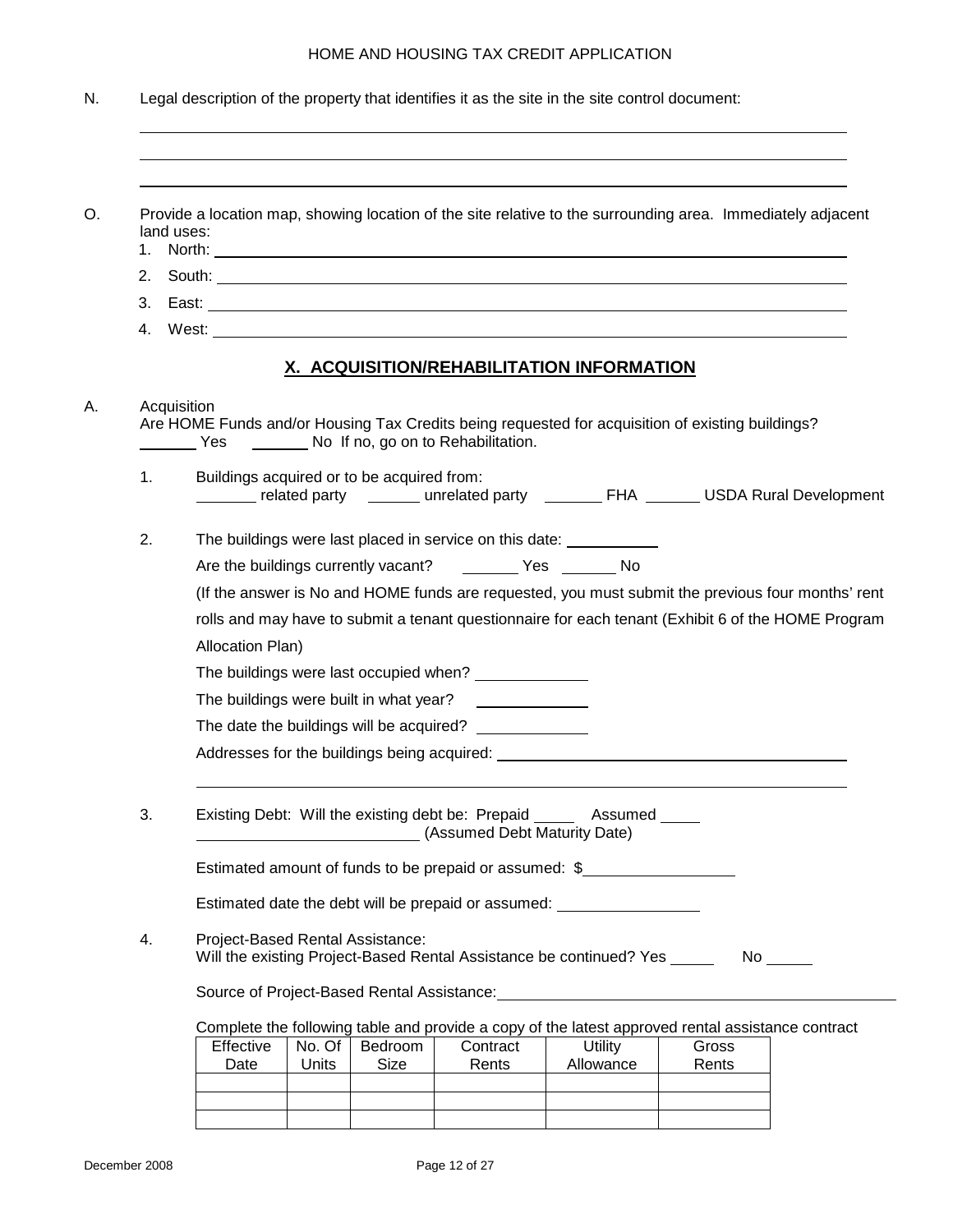5. For Housing Tax Credits please answer the following:

Do all buildings satisfy the 10-year look-back rule of IRC Section  $42(d)(2)(B)?$  Yes No

If No, the 10-year look-back rule does not apply because:

- $\frac{42 \text{ (d)(6)(A)}}{2}$  the 10-year rule does not apply to federal or state assisted buildings.
- $42$  (d)(6)(B): a waiver has been requested because the building is being acquired from insured depository institutions in default.
- Different circumstances for different buildings: Attach a separate sheet and explain for each building.

If applicable, applicant must submit evidence of approved waiver of ten-year rule by a letter ruling from the IRS. Attorney's opinion must be submitted if building(s) is to be included in eligible basis

B. Rehabilitation

If no HOME Funds or Housing Tax Credits are being requested for existing buildings being rehabilitated, is the property in good to excellent condition? \_\_\_\_\_\_ Yes \_\_\_\_\_\_ No Has any maintenance been deferred? <br>
Has any maintenance been deferred? <br>
Yes No Go on to Part XI.

If HOME or Housing Tax Credits are requested, please continue.

- 1. Historic Properties
	- a. Is this building in a historic district or designated a historic building? Yes No
	- b. Year built:
	- c. Please attach:
		- 1. Photographs of the building. The photos should show all four exterior sides of the building and the inside of a typical unit.
		- 2. Description of what type of exterior rehabilitation is necessary.
		- 3. Description, by apartment unit, of what type of rehabilitation is necessary for the interior.
		- 4. Description of condition and age of major building systems (ie: roof, heating, cooling, plumbing, electrical).
- 2. Minimum Expenditure Requirements (Housing Tax Credit projects only)
- All buildings in the project satisfy the 20% basis requirement of IRC Section  $42(e)(3)(A)(i)$ . All buildings in the project qualify for the IRC Section  $42(e)(3)(B)$  exception to the 20% basis
- requirement (4% credit only).
- All buildings in the project satisfy the \$6,000 rehabilitation cost per unit requirement of IRC Section 42(e)(3)(A)(ii) and the \$10,000 rehabilitation cost per unit requirement of SDHDA.
- All buildings in the project qualify for the IRC Section 42(f)(5)(B)(ii)(II) exception to the \$6,000 rehabilitation cost per unit requirement (\$4,000 rehabilitation cost per unit required instead; 4% credit only).
- Different circumstances for different buildings; see above, attach a separate sheet and explain for each building.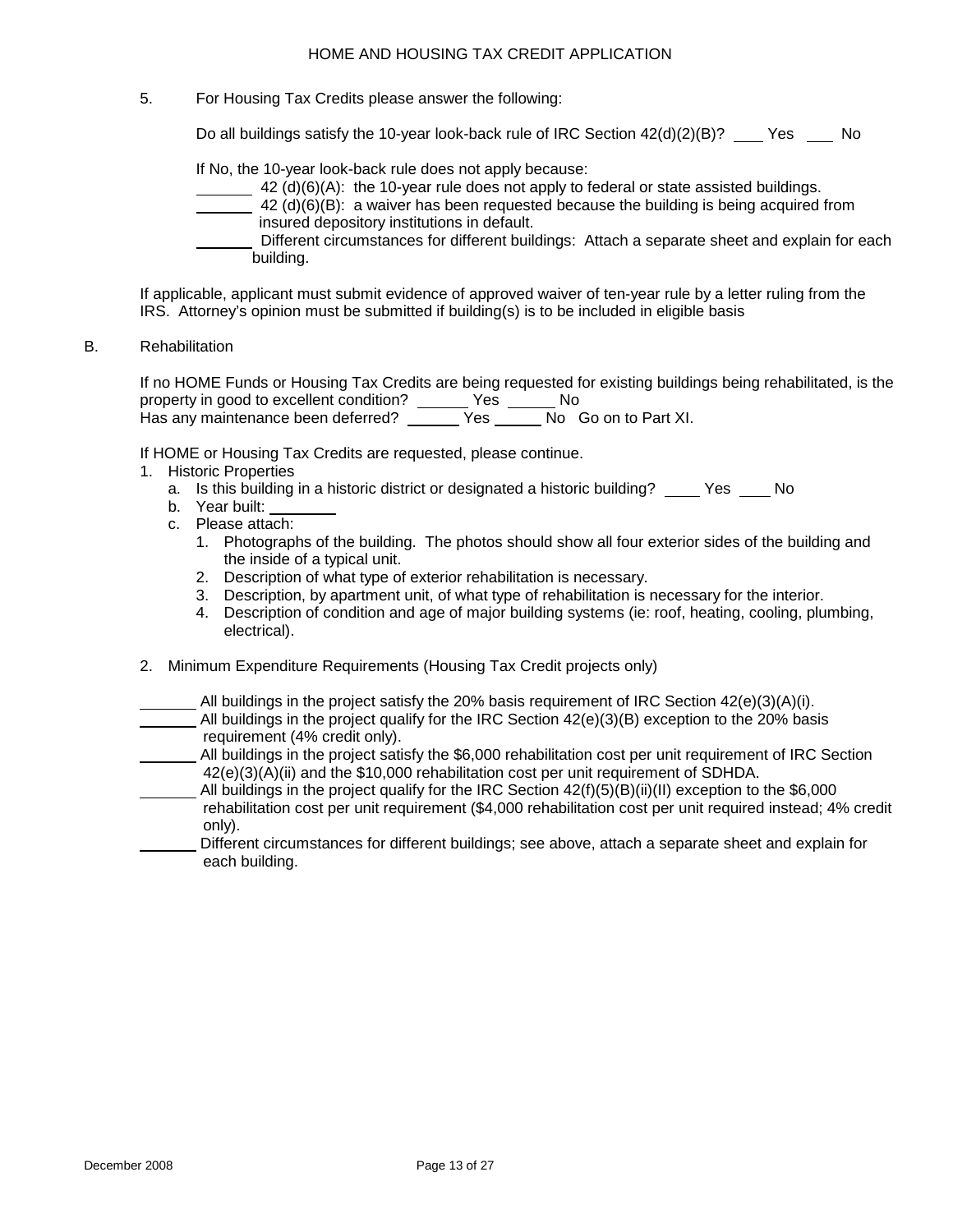### **XI. PROJECT FINANCING (SOURCES OF FUNDS)**

## A. Construction Financing

List all preliminary and enforceable financing commitments, including grants (tax credit syndication information to be listed in Section XVI and provide copies of same. If the applicant plans to finance part or all of the project out of its own resources, the applicant must prove to SDHDA's satisfaction that such resources are available and committed solely for this purpose. If a mortgage broker is involved in arranging financing from another source, so indicate. Any owner equity contributions or deferred fees should also be listed below if the funds will provide a source of financing. Indicate with an asterisk (\*) enforceable financing commitments.

|                                             |                                                                                                                                                                                                                                            | Interest                           |      | <b>Commitment Date</b> |
|---------------------------------------------|--------------------------------------------------------------------------------------------------------------------------------------------------------------------------------------------------------------------------------------------|------------------------------------|------|------------------------|
| Name of Lender or Other Source              | Amount of Funds                                                                                                                                                                                                                            | Rate                               | Term |                        |
|                                             | \$                                                                                                                                                                                                                                         | $\%$                               |      |                        |
|                                             |                                                                                                                                                                                                                                            | %                                  |      |                        |
|                                             |                                                                                                                                                                                                                                            | $\%$                               |      |                        |
|                                             |                                                                                                                                                                                                                                            | %                                  |      |                        |
|                                             |                                                                                                                                                                                                                                            | %                                  |      |                        |
| <b>Total Residential Construction Funds</b> | \$                                                                                                                                                                                                                                         |                                    |      |                        |
|                                             | $\overline{\phantom{a}}$ , and the contract of the contract of the contract of the contract of the contract of the contract of the contract of the contract of the contract of the contract of the contract of the contract of the contrac | $\sim$ $\sim$ $\sim$ $\sim$ $\sim$ |      |                        |

(Please include commercial space on a separate sheet.)

#### **Make copies of this page and complete the following for each Residential Construction Lender or source of funds.**

|         | Address _____________________                                                                                                                                                                                                                                                        |                                     |                                                                                                               |                                |
|---------|--------------------------------------------------------------------------------------------------------------------------------------------------------------------------------------------------------------------------------------------------------------------------------------|-------------------------------------|---------------------------------------------------------------------------------------------------------------|--------------------------------|
| Source: | <b>Tax Exempt Bond Conventional HOME</b> Private Comer Equity<br>Federal                                                                                                                                                                                                             |                                     | Local Gov't Communication Communication Communication Communication Communication Communication Communication |                                |
| Type:   | Amortizing Loan<br><b>Credit Enhancement</b><br>Other (Specify) <b>Contains the Container Contains and Contains and Contains and Contains and Contains and Contains and Contains and Contains and Contains and Contains and Contains and Contains and Contains and Contains and </b> | <b>Sand School</b> Grant<br>Balloon | Deferred Loan<br>Owner Equity <b>BMIR***Loan</b>                                                              | <b>Example Forgivable Loan</b> |
|         |                                                                                                                                                                                                                                                                                      |                                     |                                                                                                               |                                |
|         |                                                                                                                                                                                                                                                                                      |                                     |                                                                                                               |                                |
|         |                                                                                                                                                                                                                                                                                      | State _________                     |                                                                                                               |                                |
| Source: | Tax Exempt Bond<br>Federal                                                                                                                                                                                                                                                           | Conventional<br>Local Gov't         | HOME ____Private ____Owner Equity<br>Other (Specify) <b>Contains the Contract of Specify</b>                  |                                |
| Type:   | Amortizing Loan<br><b>Credit Enhancement</b><br>Other (Specify) <b>Contains the Container Contains and Contains and Contains and Contains and Contains and Contains and Contains and Contains and Contains and Contains and Contains and Contains and Contains and Contains and </b> | Grant<br>Balloon                    | Deferred Loan<br>Owner Equity                                                                                 | Forgivable Loan<br>BMIR***Loan |
|         | *** Below Market Interest Rate                                                                                                                                                                                                                                                       |                                     |                                                                                                               |                                |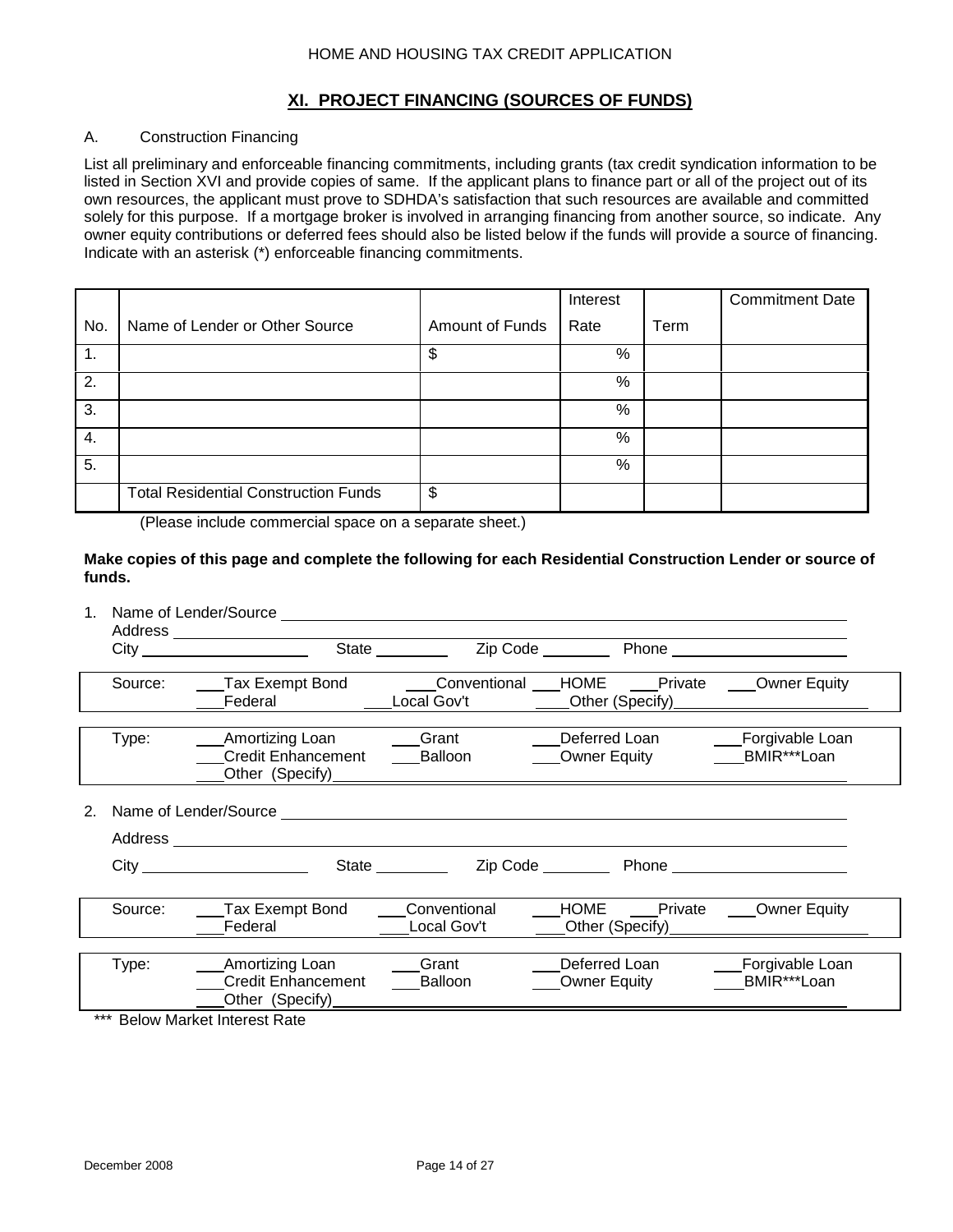#### B. Permanent Financing

List all preliminary and enforceable financing commitments, including grants (tax credit syndication information to be listed in Section XVI and provide copies of same. If the applicant plans to finance part or all of the project out of its own resources, the applicant must prove to SDHDA's satisfaction that such resources are available and committed solely for this purpose. Any owner equity contributions or deferred fees should also be listed below if the funds will provide a source of financing. If a mortgage broker is involved in arranging financing, so indicate. Indicate with an asterisk (\*) enforceable financing commitments.

|     |                                          | Amount of    | Interest | Term/ | <b>Annual Debt</b> | Commitment |
|-----|------------------------------------------|--------------|----------|-------|--------------------|------------|
| No. | Name of Lender or Other Source           | <b>Funds</b> | Rate     | Amort | Service            | Date       |
| 1.  |                                          | \$           | %        |       | \$                 |            |
| 2.  |                                          |              | %        |       |                    |            |
| 3.  |                                          |              | %        |       |                    |            |
| 4.  |                                          |              | %        |       |                    |            |
| 5.  |                                          |              | %        |       |                    |            |
|     | <b>Subtotal Permanent Financing</b>      | \$           |          |       | \$                 |            |
|     | Gross Proceeds Historic Tax Credit       | \$           |          |       |                    |            |
|     | Gross Proceeds Low-Income Tax            | \$           |          |       |                    |            |
|     | Credits                                  |              |          |       |                    |            |
|     | <b>Total Permanent Financing Sources</b> | \$           |          |       |                    |            |

(Please include commercial space on a separate sheet.)

#### **Make copies of this page and complete the following for each Lender or source of funds.**

|  | 1. | . Name of Lender/Source |
|--|----|-------------------------|
|--|----|-------------------------|

|     |         | City                                                                                                    | State _________             |                                                                       |                                    |
|-----|---------|---------------------------------------------------------------------------------------------------------|-----------------------------|-----------------------------------------------------------------------|------------------------------------|
|     | Source: | Tax Exempt Bond<br>Federal                                                                              | Conventional<br>Local Gov't | HOME Private Owner Equity<br>___Other (Specify)______________________ |                                    |
|     | Type:   | <b>Amortizing Loan</b><br><b>Credit Enhancement</b>                                                     | Grant<br>Balloon            | Deferred Loan                                                         | Forgivable Loan                    |
| 2.  |         | Address _____________________                                                                           |                             |                                                                       |                                    |
|     |         |                                                                                                         | State _________             |                                                                       |                                    |
|     | Source: | Tax Exempt Bond<br>Federal                                                                              | Conventional<br>Local Gov't | HOME Private Owner Equity<br>Other (Specify)<br><u>Community</u>      |                                    |
| *** | Type:   | <b>Amortizing Loan</b><br><b>Credit Enhancement</b><br>Other (Specify)____<br>Delaw Mediat between Deta | Grant<br>Balloon            | Deferred Loan<br>Owner Equity                                         | Forgivable Loan<br>____BMIR***Loan |

**Below Market Interest Rate**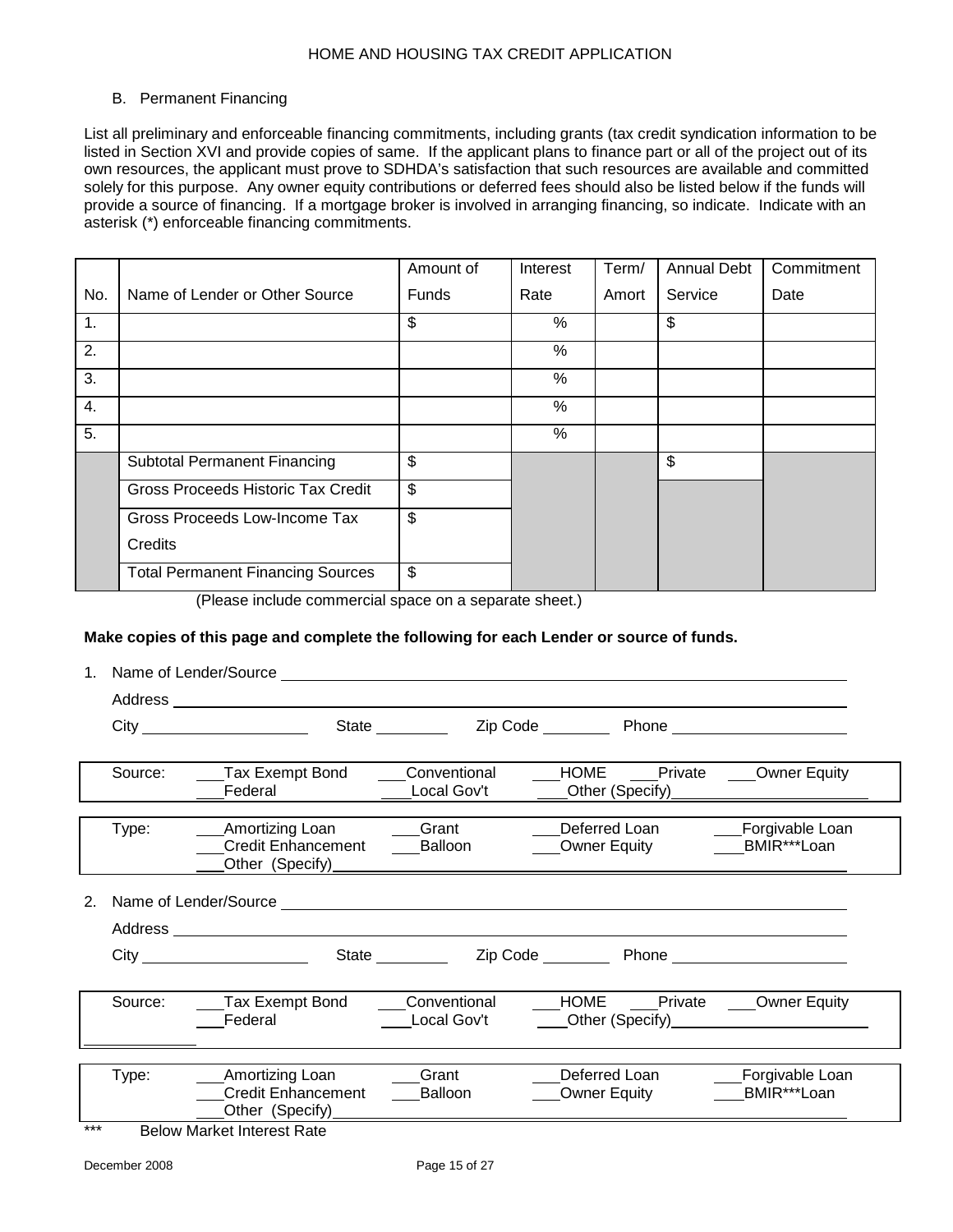## **XII. SUBSIDIES**

| А. | Loan and Grant Subsidies                                                                                                                                                                                                                                                                                  | If none apply, so indicate here:                                                                                         |                        |               |
|----|-----------------------------------------------------------------------------------------------------------------------------------------------------------------------------------------------------------------------------------------------------------------------------------------------------------|--------------------------------------------------------------------------------------------------------------------------|------------------------|---------------|
|    | If one or more of the following are to be used, please provide the requested information.                                                                                                                                                                                                                 |                                                                                                                          |                        |               |
|    |                                                                                                                                                                                                                                                                                                           | Included in Eligible Basis<br>For Tax Credits?                                                                           | \$ Loan                | \$ Grant      |
|    | <b>Tax-Exempt Bonds</b>                                                                                                                                                                                                                                                                                   |                                                                                                                          |                        |               |
|    | <b>USDA Rural Development 515</b>                                                                                                                                                                                                                                                                         |                                                                                                                          |                        |               |
|    | Section 221 (d)(3)                                                                                                                                                                                                                                                                                        |                                                                                                                          |                        |               |
|    | Section 221 (d)(4)                                                                                                                                                                                                                                                                                        |                                                                                                                          |                        |               |
|    | <b>USDA Rural Development 504</b>                                                                                                                                                                                                                                                                         |                                                                                                                          |                        |               |
|    | HOME Investment Partnerships Act (HOME)                                                                                                                                                                                                                                                                   |                                                                                                                          |                        |               |
|    | Other (specify) <u>and a set of the set of the set of the set of the set of the set of the set of the set of the set of the set of the set of the set of the set of the set of the set of the set of the set of the set of the s</u>                                                                      |                                                                                                                          |                        |               |
|    | Does the use of any of the above categorize this project as "federally subsidized" and, therefore, eligible only for the                                                                                                                                                                                  |                                                                                                                          |                        |               |
|    |                                                                                                                                                                                                                                                                                                           |                                                                                                                          |                        |               |
| В. | Is tax-exempt bond financing expected to be used? YES ______ NO ______                                                                                                                                                                                                                                    |                                                                                                                          |                        |               |
|    | Percent such bonds represent of the aggregate basis of the buildings and land of the project: ______%. This<br>percentage must be 50% or more. A formal allocation of credits from SDHDA is necessary and SDHDA must<br>determine that the project meets the requirements of the State's Allocation Plan. |                                                                                                                          |                        |               |
| C. | What, if any, Credit Enhancements are expected to be used? YES _____<br><b>FHA Insurance</b><br>Letter(s) of Credit<br>USDA Rural Dev. 538 Guarantee                                                                                                                                                      | Private Mortgage Insurance                                                                                               |                        |               |
| D. | <b>Rent Subsidy Anticipated</b>                                                                                                                                                                                                                                                                           | If none apply, so indicate here                                                                                          |                        | Approval Date |
|    | <b>USDA Rural Development</b>                                                                                                                                                                                                                                                                             |                                                                                                                          | $\%$                   |               |
|    | <b>HUD Vouchers</b>                                                                                                                                                                                                                                                                                       |                                                                                                                          | $\frac{9}{6}$          |               |
|    | <b>HUD Tenant-Based Certificates</b>                                                                                                                                                                                                                                                                      |                                                                                                                          | $\sim$ $\frac{\%}{\%}$ |               |
|    | HUD Project Based (specify) ____________________________                                                                                                                                                                                                                                                  |                                                                                                                          | $\sim$ %               |               |
|    | Other (specify) <u>contained a set of the set of the set of the set of the set of the set of the set of the set of the set of the set of the set of the set of the set of the set of the set of the set of the set of the set of</u>                                                                      |                                                                                                                          | $\%$                   |               |
| Ε. | Pre-Existing Subsidies (Rehab and Rehab/Acquisition projects only):<br>Indicate with an "X" any of the following that are currently utilized by the project.<br>HUD Sec 221(d)(3)<br>HUD Sec 236<br>HUD Sec 236 and Tax Exempts<br>HUD Sec 8 New Const/Sub Rehab<br><b>HUD Rent Sup/RAP</b>               | <b>USDA Rural Development 515</b><br>USDA Rural Development 521 (rent subsidy)<br><b>Tax Exempt Bonds</b><br>State/Local |                        |               |
| F. | Will the mortgage insurance or financing subsidy continue?<br>Yes                                                                                                                                                                                                                                         |                                                                                                                          |                        |               |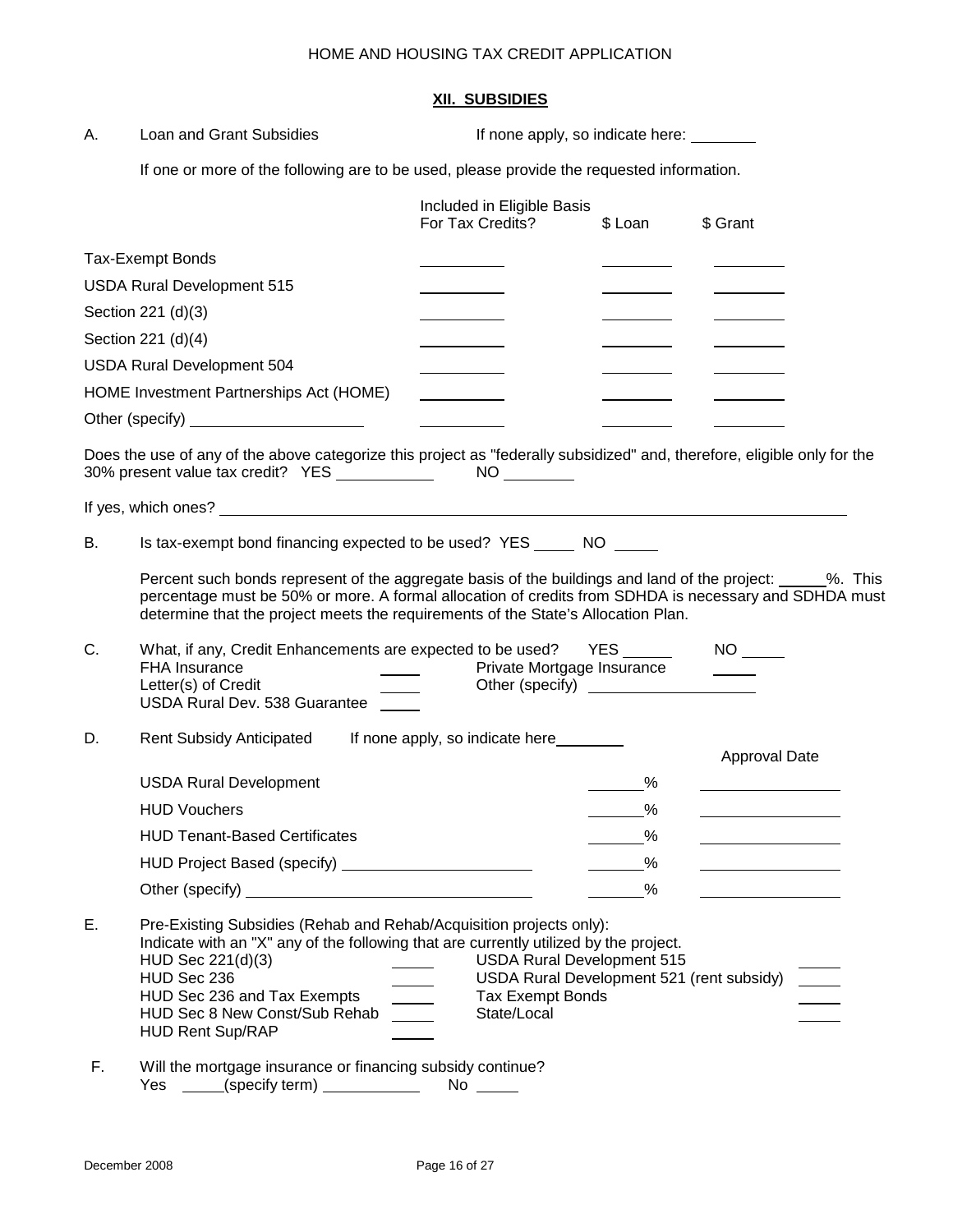## **XIII. PROJECT COSTS AND USES**

List all residential project costs (including non-restricted units). HOME applicants complete the actual cost column only. Housing tax credit applicants carry the cost amount over to the appropriate eligible basis category. **If the project involves acquisition and rehabilitation, the applicant will need to breakdown the cost percentage attributed to acquisition versus rehabilitation for costs such as Developer Fees**. **(Specify what ALL "other" costs are)**

| <b>Itemized Costs</b>                         | <b>Actual Costs</b> | 30% PV Eligible<br><b>Basis (4% Credit)</b> | 70% PV Eligible<br><b>Basis (9% Credit)</b> | 130% Adjustment<br><b>High Costs Area*</b> |
|-----------------------------------------------|---------------------|---------------------------------------------|---------------------------------------------|--------------------------------------------|
| <b>PURCHASE LAND AND BUILDINGS</b>            |                     |                                             |                                             |                                            |
| Land                                          |                     | XXXXXXXXXXXX<br>XXXXXXXXXXXX                | XXXXXXXXXXXX<br>XXXXXXXXXXXX                | XXXXXXXXXXXX<br>XXXXXXXXXXXX               |
| Existing<br><b>Structures</b>                 |                     |                                             | XXXXXXXXXXXX<br>XXXXXXXXXXXX                | XXXXXXXXXXXXX<br>XXXXXXXXXXXX              |
| Demolition                                    |                     |                                             |                                             | XXXXXXXXXXXX<br>XXXXXXXXXXXX               |
| Other (Specify)                               |                     |                                             |                                             | <b>XXXXXXXXXXXXX</b><br>XXXXXXXXXXXX       |
| 1. SUBTOTAL                                   |                     |                                             |                                             | XXXXXXXXXXXX<br>XXXXXXXXXXXX               |
| <b>SITE WORK</b>                              |                     |                                             |                                             |                                            |
|                                               |                     |                                             |                                             |                                            |
| On Site Improvements                          |                     |                                             |                                             |                                            |
| Off Site Improvements                         |                     | XXXXXXXXXXXX<br>XXXXXXXXXXXX                | XXXXXXXXXXXX<br>XXXXXXXXXXXX                | XXXXXXXXXXXX<br><b>XXXXXXXXXXXXX</b>       |
| Roads, Driveways &<br>Walks                   |                     |                                             |                                             |                                            |
| Landscaping                                   |                     |                                             |                                             |                                            |
| Signage                                       |                     |                                             |                                             |                                            |
| Other (Specify)                               |                     |                                             |                                             |                                            |
| 2. SUBTOTAL                                   |                     |                                             |                                             |                                            |
|                                               |                     |                                             |                                             |                                            |
| <b>NEW CONSTRUCTION AND REHABILITATION</b>    |                     |                                             |                                             |                                            |
| <b>New Buildings</b>                          |                     |                                             |                                             |                                            |
| Rehabilitation                                |                     |                                             |                                             |                                            |
| Garages /Accessory<br><b>Structures</b>       |                     |                                             |                                             |                                            |
| Garages/Other                                 |                     | XXXXXXXXXXXX                                | XXXXXXXXXXXX                                | XXXXXXXXXXXX                               |
| (Not in Basis)<br><b>General Requirements</b> |                     | XXXXXXXXXXXX                                | XXXXXXXXXXXX                                | XXXXXXXXXXXX                               |
| (max 6% hard costs)                           |                     |                                             |                                             |                                            |
| Contractor Profit (max<br>6% hard costs)      |                     |                                             |                                             |                                            |
| <b>Contractor Overhead</b>                    |                     |                                             |                                             |                                            |
| (max 2% hard costs)                           |                     |                                             |                                             |                                            |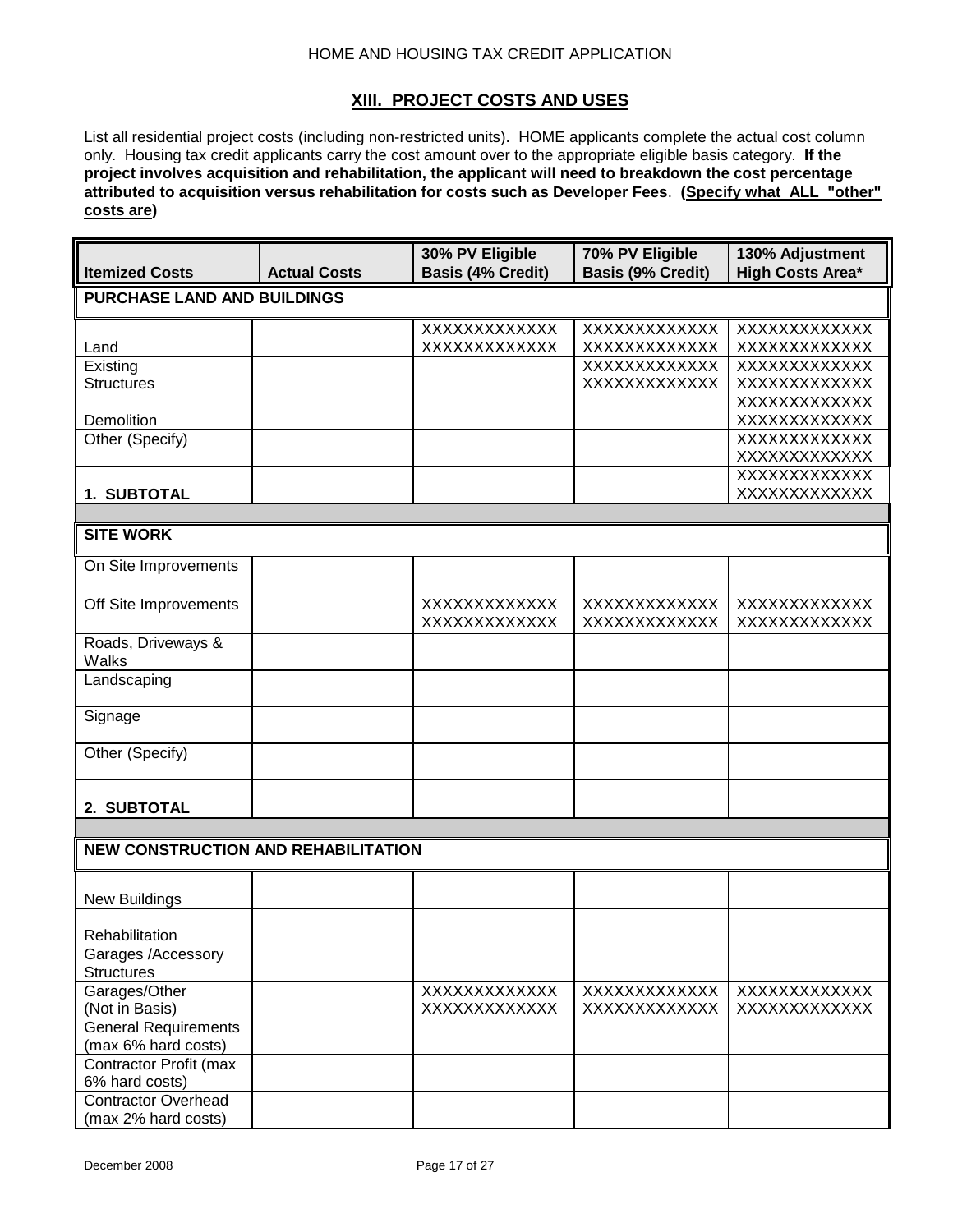| <b>Excise Taxes</b>                         |                     |                                                                                                                  |                          |                         |
|---------------------------------------------|---------------------|------------------------------------------------------------------------------------------------------------------|--------------------------|-------------------------|
|                                             |                     |                                                                                                                  |                          |                         |
| <b>Building Fees &amp;</b>                  |                     |                                                                                                                  |                          |                         |
| Permits                                     |                     |                                                                                                                  |                          |                         |
| Appliances                                  |                     |                                                                                                                  |                          |                         |
| Other (Specify)                             |                     |                                                                                                                  |                          |                         |
|                                             |                     |                                                                                                                  |                          |                         |
|                                             |                     |                                                                                                                  |                          |                         |
| 3. SUBTOTAL                                 |                     |                                                                                                                  |                          |                         |
| <b>CONSTRUCTION CONTINGENCY</b>             |                     |                                                                                                                  |                          |                         |
|                                             |                     |                                                                                                                  |                          |                         |
| Construction                                |                     |                                                                                                                  |                          |                         |
| Contingency                                 |                     |                                                                                                                  |                          |                         |
| Other (Specify)                             |                     |                                                                                                                  |                          |                         |
|                                             |                     |                                                                                                                  |                          |                         |
| <b>4. SUBTOTAL</b>                          |                     |                                                                                                                  |                          |                         |
|                                             |                     | *Difficult Development Area or Qualified Census Tract (see Exhibit 1 of the Housing Tax Credit Allocation Plan). |                          |                         |
|                                             |                     | 30% PV Eligible                                                                                                  | 70% PV Eligible          | 130% Adjustment         |
| <b>Itemized Costs</b>                       | <b>Actual Costs</b> | <b>Basis (4% Credit)</b>                                                                                         | <b>Basis (9% Credit)</b> | <b>High Costs Area*</b> |
| <b>PROFESSIONAL FEES</b>                    |                     |                                                                                                                  |                          |                         |
| Architect Design                            |                     |                                                                                                                  |                          |                         |
|                                             |                     |                                                                                                                  |                          |                         |
| <b>Architect Supervision</b>                |                     |                                                                                                                  |                          |                         |
| <b>Real Estate Attorney</b>                 |                     |                                                                                                                  |                          |                         |
|                                             |                     |                                                                                                                  |                          |                         |
| Real Estate Agent                           |                     |                                                                                                                  |                          |                         |
|                                             |                     |                                                                                                                  |                          |                         |
| Engineer / Survey                           |                     |                                                                                                                  |                          |                         |
| <b>Physical Needs</b>                       |                     |                                                                                                                  |                          |                         |
| Assessment                                  |                     |                                                                                                                  |                          |                         |
| CPA-Cost                                    |                     |                                                                                                                  |                          |                         |
| Certification                               |                     |                                                                                                                  |                          |                         |
| Other (Specify)                             |                     |                                                                                                                  |                          |                         |
|                                             |                     |                                                                                                                  |                          |                         |
| 5. SUBTOTAL                                 |                     |                                                                                                                  |                          |                         |
|                                             |                     |                                                                                                                  |                          |                         |
| <b>CONSTRUCTION INTERIM COSTS</b>           |                     |                                                                                                                  |                          |                         |
| Payment /                                   |                     |                                                                                                                  |                          |                         |
| Performance Bond                            |                     |                                                                                                                  |                          |                         |
| Construction                                |                     |                                                                                                                  |                          |                         |
| Insurance                                   |                     |                                                                                                                  |                          |                         |
| Construction                                |                     |                                                                                                                  |                          |                         |
| Interest                                    |                     |                                                                                                                  |                          |                         |
| Construction Loan<br><b>Origination Fee</b> |                     |                                                                                                                  |                          |                         |
| Construction Loan                           |                     |                                                                                                                  |                          |                         |
| <b>Credit Enhancement</b>                   |                     |                                                                                                                  |                          |                         |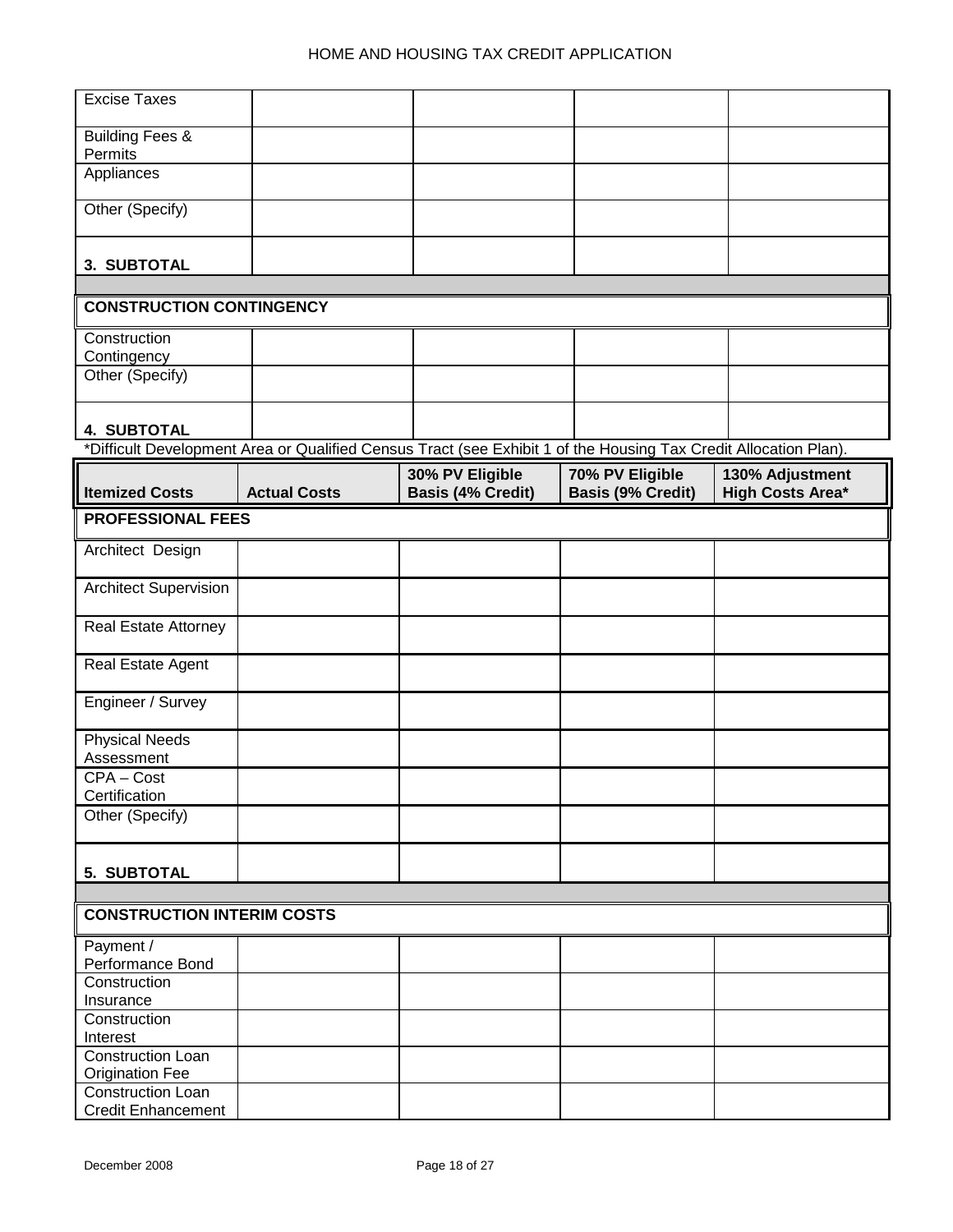| Title and Recording         |                                                                                                                 |                                      |                          |                         |
|-----------------------------|-----------------------------------------------------------------------------------------------------------------|--------------------------------------|--------------------------|-------------------------|
| (construction only)         |                                                                                                                 |                                      |                          |                         |
| <b>Legal Fees</b>           |                                                                                                                 |                                      |                          |                         |
| <b>Real Estate Taxes</b>    |                                                                                                                 |                                      |                          |                         |
|                             |                                                                                                                 |                                      |                          |                         |
| Other (Specify)             |                                                                                                                 |                                      |                          |                         |
| <b>6. SUBTOTAL</b>          |                                                                                                                 |                                      |                          |                         |
|                             | *Difficult Development Area or Qualified Census Tract (see Exhibit 1 of the Housing Tax Credit Allocation Plan) |                                      |                          |                         |
|                             |                                                                                                                 |                                      |                          |                         |
|                             |                                                                                                                 | 30% PV Eligible                      | 70% PV Eligible          | 130% Adjustment         |
| <b>Itemized Costs</b>       | <b>Actual Costs</b>                                                                                             | <b>Basis (4% Credit)</b>             | <b>Basis (9% Credit)</b> | <b>High Costs Area*</b> |
| <b>PERMANENT FINANCING</b>  |                                                                                                                 |                                      |                          |                         |
| <b>Bond Premium</b>         |                                                                                                                 | XXXXXXXXXXXX                         | XXXXXXXXXXXX             | XXXXXXXXXXXXXX          |
|                             |                                                                                                                 | XXXXXXXXXXXX                         | XXXXXXXXXXXX             | XXXXXXXXXXXXXX          |
| <b>Credit Report</b>        |                                                                                                                 | XXXXXXXXXXXXX                        | XXXXXXXXXXXX             | XXXXXXXXXXXXXX          |
|                             |                                                                                                                 | XXXXXXXXXXXX                         | XXXXXXXXXXXX             | XXXXXXXXXXXXXX          |
| Loan Origination            |                                                                                                                 | XXXXXXXXXXXXX                        | XXXXXXXXXXXX             | XXXXXXXXXXXXXX          |
|                             |                                                                                                                 |                                      |                          |                         |
| Fees                        |                                                                                                                 | XXXXXXXXXXXX<br><b>XXXXXXXXXXXXX</b> | XXXXXXXXXXXX             | XXXXXXXXXXXXXX          |
| <b>Credit Enhancement</b>   |                                                                                                                 |                                      | XXXXXXXXXXXX             | XXXXXXXXXXXXXX          |
|                             |                                                                                                                 | XXXXXXXXXXXX                         | XXXXXXXXXXXX             | XXXXXXXXXXXXXX          |
| Cost of Issuance /          |                                                                                                                 | XXXXXXXXXXXX                         | XXXXXXXXXXXX             | XXXXXXXXXXXXXX          |
| <b>Underwriter Discount</b> |                                                                                                                 | XXXXXXXXXXXX                         | XXXXXXXXXXXX             | XXXXXXXXXXXXXX          |
| <b>Title and Recording</b>  |                                                                                                                 | XXXXXXXXXXXX                         | XXXXXXXXXXXX             | XXXXXXXXXXXXXX          |
|                             |                                                                                                                 | XXXXXXXXXXXX                         | XXXXXXXXXXXX             | XXXXXXXXXXXXXX          |
| Legal Fees                  |                                                                                                                 | XXXXXXXXXXXXX                        | XXXXXXXXXXXX             | XXXXXXXXXXXXXXX         |
|                             |                                                                                                                 | XXXXXXXXXXXX                         | XXXXXXXXXXXX             | XXXXXXXXXXXXXX          |
| Other (specify)             |                                                                                                                 | XXXXXXXXXXXXX                        | XXXXXXXXXXXX             | XXXXXXXXXXXXXX          |
|                             |                                                                                                                 | XXXXXXXXXXXX                         | XXXXXXXXXXXX             | XXXXXXXXXXXXXX          |
|                             |                                                                                                                 | XXXXXXXXXXXX                         | XXXXXXXXXXXX             | XXXXXXXXXXXXXX          |
| 7. SUBTOTAL                 |                                                                                                                 | XXXXXXXXXXXX                         | XXXXXXXXXXXX             | XXXXXXXXXXXXXX          |
|                             |                                                                                                                 |                                      |                          |                         |
| <b>SOFT COSTS</b>           |                                                                                                                 |                                      |                          |                         |
| <b>Property Appraisal</b>   |                                                                                                                 |                                      |                          |                         |
|                             |                                                                                                                 |                                      |                          |                         |
| <b>Market Study</b>         |                                                                                                                 |                                      |                          |                         |
| Environmental               |                                                                                                                 |                                      |                          |                         |
| Reports                     |                                                                                                                 |                                      |                          |                         |
| <b>Tax Credit Fees</b>      |                                                                                                                 | XXXXXXXXXXXX                         | XXXXXXXXXXXX             | XXXXXXXXXXXXXXX         |
|                             |                                                                                                                 | XXXXXXXXXXXX                         | XXXXXXXXXXXX             | XXXXXXXXXXXXXX          |
| Rent-up (Marketing)         |                                                                                                                 | XXXXXXXXXXXX                         | <b>XXXXXXXXXXXXX</b>     | XXXXXXXXXXXXXX          |
|                             |                                                                                                                 | XXXXXXXXXXXX                         | XXXXXXXXXXXX             | XXXXXXXXXXXXXX          |
| <b>Compliance Fees</b>      |                                                                                                                 | XXXXXXXXXXXX                         | XXXXXXXXXXXX             | XXXXXXXXXXXXXX          |
|                             |                                                                                                                 | XXXXXXXXXXXX                         | XXXXXXXXXXXX             | XXXXXXXXXXXXXX          |
| Soft Cost                   |                                                                                                                 |                                      |                          |                         |
| Contingency                 |                                                                                                                 |                                      |                          |                         |
| Other (Specify)             |                                                                                                                 |                                      |                          |                         |
| Other (Specify)             |                                                                                                                 |                                      |                          |                         |
|                             |                                                                                                                 |                                      |                          |                         |
| 8. SUBTOTAL                 |                                                                                                                 |                                      |                          |                         |
|                             |                                                                                                                 |                                      |                          |                         |

### \*Difficult Development Area or Qualified Census Tract (see Exhibit 2 of the Housing Tax Credit Allocation Plan)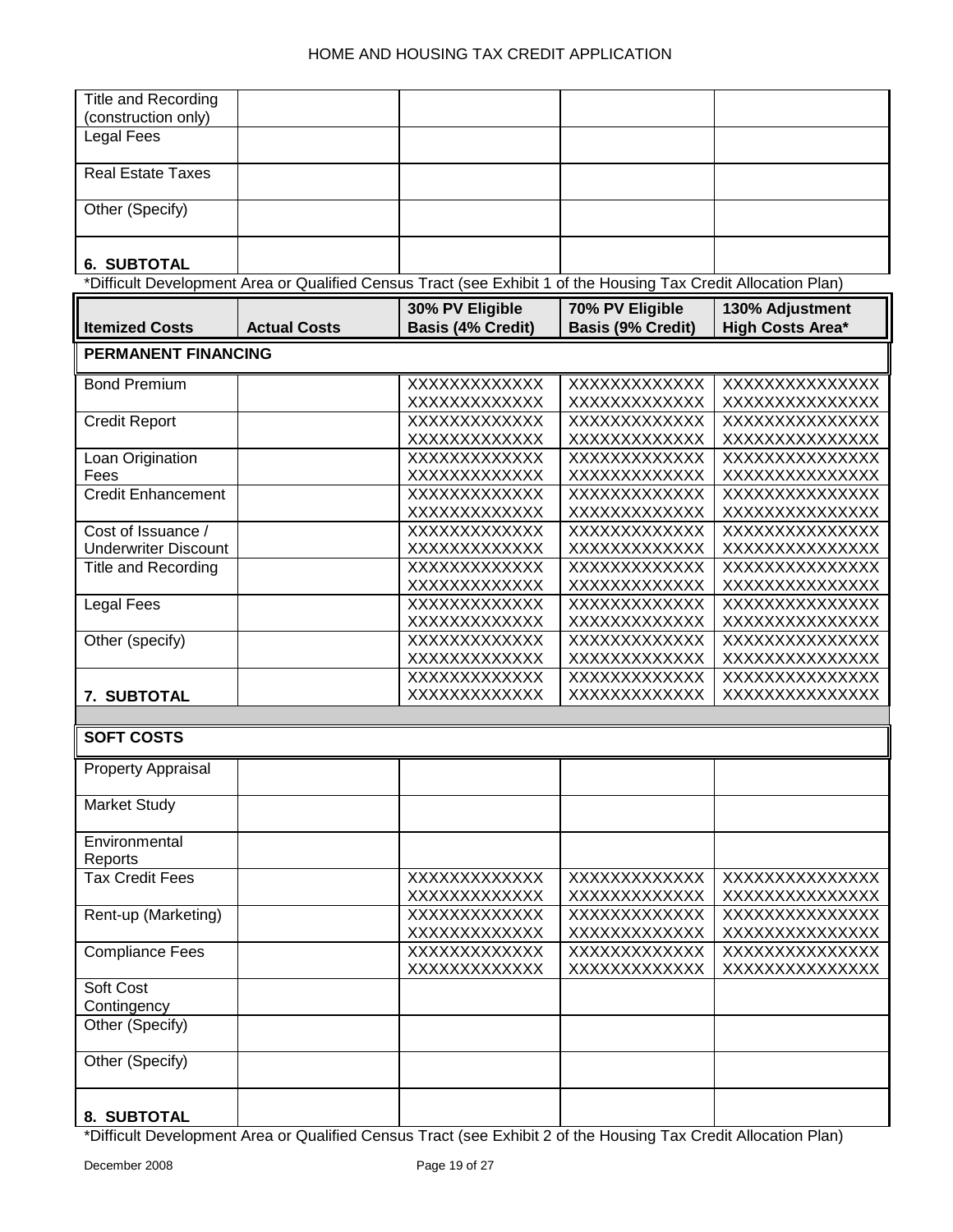|                               |                     | 30% PV Eligible               | 70% PV Eligible              | 130% Adjustment                  |
|-------------------------------|---------------------|-------------------------------|------------------------------|----------------------------------|
| <b>Itemized Costs</b>         | <b>Actual Costs</b> | <b>Basis (4% Credit)</b>      | <b>Basis (9% Credit)</b>     | <b>High Costs Area*</b>          |
| <b>SYNDICATION COSTS</b>      |                     |                               |                              |                                  |
|                               |                     |                               |                              |                                  |
| Organizational                |                     | XXXXXXXXXXXX                  | XXXXXXXXXXXXX                | XXXXXXXXXXXXXX                   |
| (Partnership)                 |                     | XXXXXXXXXXXXX                 | XXXXXXXXXXXX                 | XXXXXXXXXXXXXX                   |
| <b>Bridge Loan Fees</b>       |                     | XXXXXXXXXXXX                  | XXXXXXXXXXXX                 | XXXXXXXXXXXXXX                   |
|                               |                     | XXXXXXXXXXXX                  | XXXXXXXXXXXX                 | XXXXXXXXXXXXXX                   |
| <b>Tax Opinion</b>            |                     | XXXXXXXXXXXX                  | XXXXXXXXXXXX                 | XXXXXXXXXXXXXX                   |
|                               |                     | XXXXXXXXXXXX                  | XXXXXXXXXXXX                 | XXXXXXXXXXXXXX                   |
| Other (Specify)               |                     | XXXXXXXXXXXX<br>XXXXXXXXXXXXX | XXXXXXXXXXXX<br>XXXXXXXXXXXX | XXXXXXXXXXXXXX<br>XXXXXXXXXXXXXX |
|                               |                     | XXXXXXXXXXXX                  | XXXXXXXXXXXX                 | XXXXXXXXXXXXXX                   |
| 9. SUBTOTAL                   |                     | XXXXXXXXXXXX                  | XXXXXXXXXXXX                 | XXXXXXXXXXXXXX                   |
|                               |                     |                               |                              |                                  |
|                               |                     |                               |                              |                                  |
| <b>DEVELOPER FEES</b>         |                     |                               |                              |                                  |
| Developer Fee                 |                     |                               |                              |                                  |
|                               |                     |                               |                              |                                  |
| Developer Overhead            |                     |                               |                              |                                  |
|                               |                     |                               |                              |                                  |
| Developer Profit              |                     |                               |                              |                                  |
|                               |                     |                               |                              |                                  |
| <b>Consultant Fee</b>         |                     |                               |                              |                                  |
|                               |                     |                               |                              |                                  |
|                               |                     |                               |                              |                                  |
| <b>10. SUBTOTAL</b>           |                     |                               |                              |                                  |
|                               |                     |                               |                              |                                  |
| <b>PROJECT RESERVES</b>       |                     |                               |                              |                                  |
|                               |                     | XXXXXXXXXXXX                  | XXXXXXXXXXXXX                | XXXXXXXXXXXXXX                   |
| Rent-Up Reserves              |                     | XXXXXXXXXXXX                  | XXXXXXXXXXXX                 | XXXXXXXXXXXXXX                   |
| <b>Operating Reserves</b>     |                     | XXXXXXXXXXXX                  | XXXXXXXXXXXX                 | XXXXXXXXXXXXXX                   |
|                               |                     | XXXXXXXXXXXX                  | <b>XXXXXXXXXXXXX</b>         | XXXXXXXXXXXXXX                   |
| Replacement                   |                     | XXXXXXXXXXXX                  | XXXXXXXXXXXXX                | XXXXXXXXXXXXXX                   |
| Reserves                      |                     | XXXXXXXXXXXX                  | XXXXXXXXXXXX                 | XXXXXXXXXXXXXX                   |
| <b>Debt Service</b>           |                     | XXXXXXXXXXXX                  | XXXXXXXXXXXX                 | XXXXXXXXXXXXXX                   |
| Reserves                      |                     | XXXXXXXXXXXX                  | XXXXXXXXXXXX                 | XXXXXXXXXXXXXX                   |
| Other (Specify)               |                     | XXXXXXXXXXXX                  | XXXXXXXXXXXXX                | XXXXXXXXXXXXXX                   |
|                               |                     | XXXXXXXXXXXX                  | XXXXXXXXXXXX                 | XXXXXXXXXXXXXX                   |
|                               |                     | XXXXXXXXXXXX                  | XXXXXXXXXXXX                 | XXXXXXXXXXXXXX                   |
| <b>11. SUBTOTAL</b>           |                     | XXXXXXXXXXXX                  | XXXXXXXXXXXX                 | XXXXXXXXXXXXXX                   |
|                               |                     |                               |                              |                                  |
| <b>TOTAL RESIDENTIAL COST</b> |                     |                               |                              |                                  |
| <b>TOTALS</b>                 |                     |                               |                              |                                  |
|                               |                     |                               |                              |                                  |

\*Difficult Development Area or Qualified Census Tract (see Exhibit 1 of the Housing Tax Credit Allocation Plan)

# **IF PROJECT CONTAINS COMMERCIAL USE SPACE, PLEASE PROVIDE BREAKDOWN OF COMMERCIAL COSTS ON SEPARATE SHEET.**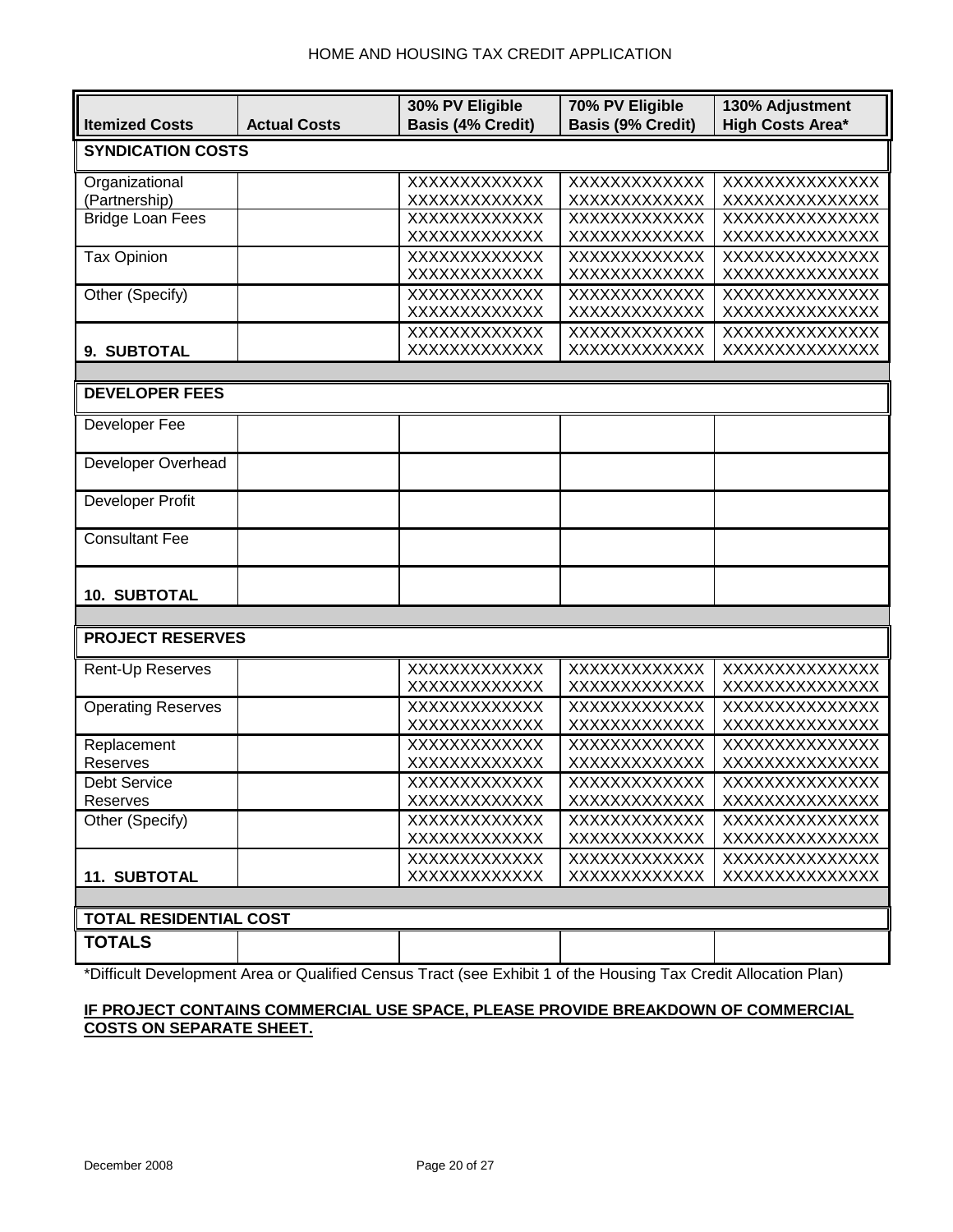### **XIV. DETERMINATION OF TAX CREDIT AMOUNT – HOUSING TAX CREDIT PROJECTS ONLY**

|                                                                    | 9% Rate<br>Eligible Basis Calculation                                                                                                                                                                                                                                                                                                                                                                                           |               | 4% Rate<br>Eligible Basis Calculation                                                                                                                                                                                                                                                                                                                                                                                             |               |
|--------------------------------------------------------------------|---------------------------------------------------------------------------------------------------------------------------------------------------------------------------------------------------------------------------------------------------------------------------------------------------------------------------------------------------------------------------------------------------------------------------------|---------------|-----------------------------------------------------------------------------------------------------------------------------------------------------------------------------------------------------------------------------------------------------------------------------------------------------------------------------------------------------------------------------------------------------------------------------------|---------------|
| <b>Total Project Cost</b>                                          | $\frac{1}{2}$ $\frac{1}{2}$ $\frac{1}{2}$ $\frac{1}{2}$ $\frac{1}{2}$ $\frac{1}{2}$ $\frac{1}{2}$ $\frac{1}{2}$ $\frac{1}{2}$ $\frac{1}{2}$ $\frac{1}{2}$ $\frac{1}{2}$ $\frac{1}{2}$ $\frac{1}{2}$ $\frac{1}{2}$ $\frac{1}{2}$ $\frac{1}{2}$ $\frac{1}{2}$ $\frac{1}{2}$ $\frac{1}{2}$ $\frac{1}{2}$ $\frac{1}{2}$                                                                                                             |               | $\frac{1}{2}$                                                                                                                                                                                                                                                                                                                                                                                                                     |               |
| <b>Less Amounts not Allowed into Basis</b>                         |                                                                                                                                                                                                                                                                                                                                                                                                                                 |               |                                                                                                                                                                                                                                                                                                                                                                                                                                   |               |
| <b>Less Grants</b>                                                 | $$ -$                                                                                                                                                                                                                                                                                                                                                                                                                           |               |                                                                                                                                                                                                                                                                                                                                                                                                                                   |               |
| Less Amount of Nonqualified Nonrecourse Financing                  |                                                                                                                                                                                                                                                                                                                                                                                                                                 |               |                                                                                                                                                                                                                                                                                                                                                                                                                                   |               |
| <b>Less Nonqualifying Units of Higher Quality</b>                  | $\frac{1}{\sqrt{1-\frac{1}{2}}}\frac{1}{\sqrt{1-\frac{1}{2}}}\frac{1}{\sqrt{1-\frac{1}{2}}}\frac{1}{\sqrt{1-\frac{1}{2}}}\frac{1}{\sqrt{1-\frac{1}{2}}}\frac{1}{\sqrt{1-\frac{1}{2}}}\frac{1}{\sqrt{1-\frac{1}{2}}}\frac{1}{\sqrt{1-\frac{1}{2}}}\frac{1}{\sqrt{1-\frac{1}{2}}}\frac{1}{\sqrt{1-\frac{1}{2}}}\frac{1}{\sqrt{1-\frac{1}{2}}}\frac{1}{\sqrt{1-\frac{1}{2}}}\frac{1}{\sqrt{1-\frac{1}{2}}}\frac{1}{\sqrt{1-\frac{$ |               |                                                                                                                                                                                                                                                                                                                                                                                                                                   |               |
| <b>Less Historic Tax Credit Basis</b>                              | $\mathbb{S}$ - $\blacksquare$                                                                                                                                                                                                                                                                                                                                                                                                   |               |                                                                                                                                                                                                                                                                                                                                                                                                                                   |               |
| <b>Total Eligible Basis</b>                                        | \$                                                                                                                                                                                                                                                                                                                                                                                                                              |               | \$                                                                                                                                                                                                                                                                                                                                                                                                                                |               |
| <b>Multiplied</b> by the Applicable Fraction                       |                                                                                                                                                                                                                                                                                                                                                                                                                                 | $\frac{0}{0}$ | $\boldsymbol{\mathsf{X}}$ and $\boldsymbol{\mathsf{X}}$ and $\boldsymbol{\mathsf{X}}$ and $\boldsymbol{\mathsf{X}}$ and $\boldsymbol{\mathsf{X}}$ and $\boldsymbol{\mathsf{X}}$ and $\boldsymbol{\mathsf{X}}$ and $\boldsymbol{\mathsf{X}}$ and $\boldsymbol{\mathsf{X}}$ and $\boldsymbol{\mathsf{X}}$ and $\boldsymbol{\mathsf{X}}$ and $\boldsymbol{\mathsf{X}}$ and $\boldsymbol{\mathsf{X}}$ and $\boldsymbol{\mathsf{X}}$ a | $\frac{0}{0}$ |
| <b>Total Qualified Basis</b>                                       |                                                                                                                                                                                                                                                                                                                                                                                                                                 |               | $\begin{picture}(20,10) \put(0,0){\line(1,0){10}} \put(15,0){\line(1,0){10}} \put(15,0){\line(1,0){10}} \put(15,0){\line(1,0){10}} \put(15,0){\line(1,0){10}} \put(15,0){\line(1,0){10}} \put(15,0){\line(1,0){10}} \put(15,0){\line(1,0){10}} \put(15,0){\line(1,0){10}} \put(15,0){\line(1,0){10}} \put(15,0){\line(1,0){10}} \put(15,0){\line(1$                                                                               |               |
| Multiplied by the Applicable Federal Credit Rate                   | $X \sim$                                                                                                                                                                                                                                                                                                                                                                                                                        | 9%            | $\boldsymbol{\mathsf{X}}$                                                                                                                                                                                                                                                                                                                                                                                                         | 4%            |
| <b>Maximum Allowable Credit Amount</b>                             | $\sim$                                                                                                                                                                                                                                                                                                                                                                                                                          |               | $\frac{1}{2}$                                                                                                                                                                                                                                                                                                                                                                                                                     |               |
| <b>Gap Calculation</b>                                             |                                                                                                                                                                                                                                                                                                                                                                                                                                 |               |                                                                                                                                                                                                                                                                                                                                                                                                                                   |               |
| (1) Total Project Cost                                             |                                                                                                                                                                                                                                                                                                                                                                                                                                 | $\frac{1}{2}$ |                                                                                                                                                                                                                                                                                                                                                                                                                                   |               |
| (2) Less Total Sources of Funds Including Owner Equity             |                                                                                                                                                                                                                                                                                                                                                                                                                                 |               | <u> 1989 - Jan Stein Stein Stein Stein Stein Stein Stein Stein Stein Stein Stein Stein Stein Stein Stein Stein S</u>                                                                                                                                                                                                                                                                                                              |               |
| (3) Equals Equity Gap                                              |                                                                                                                                                                                                                                                                                                                                                                                                                                 |               |                                                                                                                                                                                                                                                                                                                                                                                                                                   |               |
| (4) Estimated Market Value of Tax Credit                           |                                                                                                                                                                                                                                                                                                                                                                                                                                 |               | $\mathfrak{c}(\text{cents})$                                                                                                                                                                                                                                                                                                                                                                                                      |               |
| (5) Tax Credits Needed (Line 3 divided by Line 4 divided by 10) \$ |                                                                                                                                                                                                                                                                                                                                                                                                                                 |               |                                                                                                                                                                                                                                                                                                                                                                                                                                   |               |
| (6) Maximum Allowable Credit Amount (from above)                   |                                                                                                                                                                                                                                                                                                                                                                                                                                 | $\frac{1}{2}$ |                                                                                                                                                                                                                                                                                                                                                                                                                                   |               |
| (7) Allowable Reservation Amount (lesser of Line 5 & Line 6)       |                                                                                                                                                                                                                                                                                                                                                                                                                                 | $\frac{1}{2}$ |                                                                                                                                                                                                                                                                                                                                                                                                                                   |               |
| <b>Tax Credits Requested by Applicant</b>                          |                                                                                                                                                                                                                                                                                                                                                                                                                                 | \$            |                                                                                                                                                                                                                                                                                                                                                                                                                                   |               |

**PLEASE NOTE:** The actual amount of credit for the project is determined by SDHDA. If the project is eligible for Historic Tax Credit, include an actual cost breakdown of the determination of eligible basis for the Historic Credit with the application. If the Project's basis has been adjusted because it is in a high cost or qualified census tract, the actual deduction for the Historic Cost items must be adjusted by multiplying the amount by 130%. This does not apply to Historic Tax Credits.

**Based on an evaluation, SDHDA will estimate the amount of credit it will reserve for each Application. This determination is made solely at SDHDA's discretion and is in no way a representation to anyone as to the feasibility of the project. Rather, it will serve as the basis for making a reservation of credits. A similar analysis to determine tax credits necessary will be done at the time of reservation, at the time a carryover allocation is approved, and at the time the project is placed in service, provided all project costs are finalized and certified.**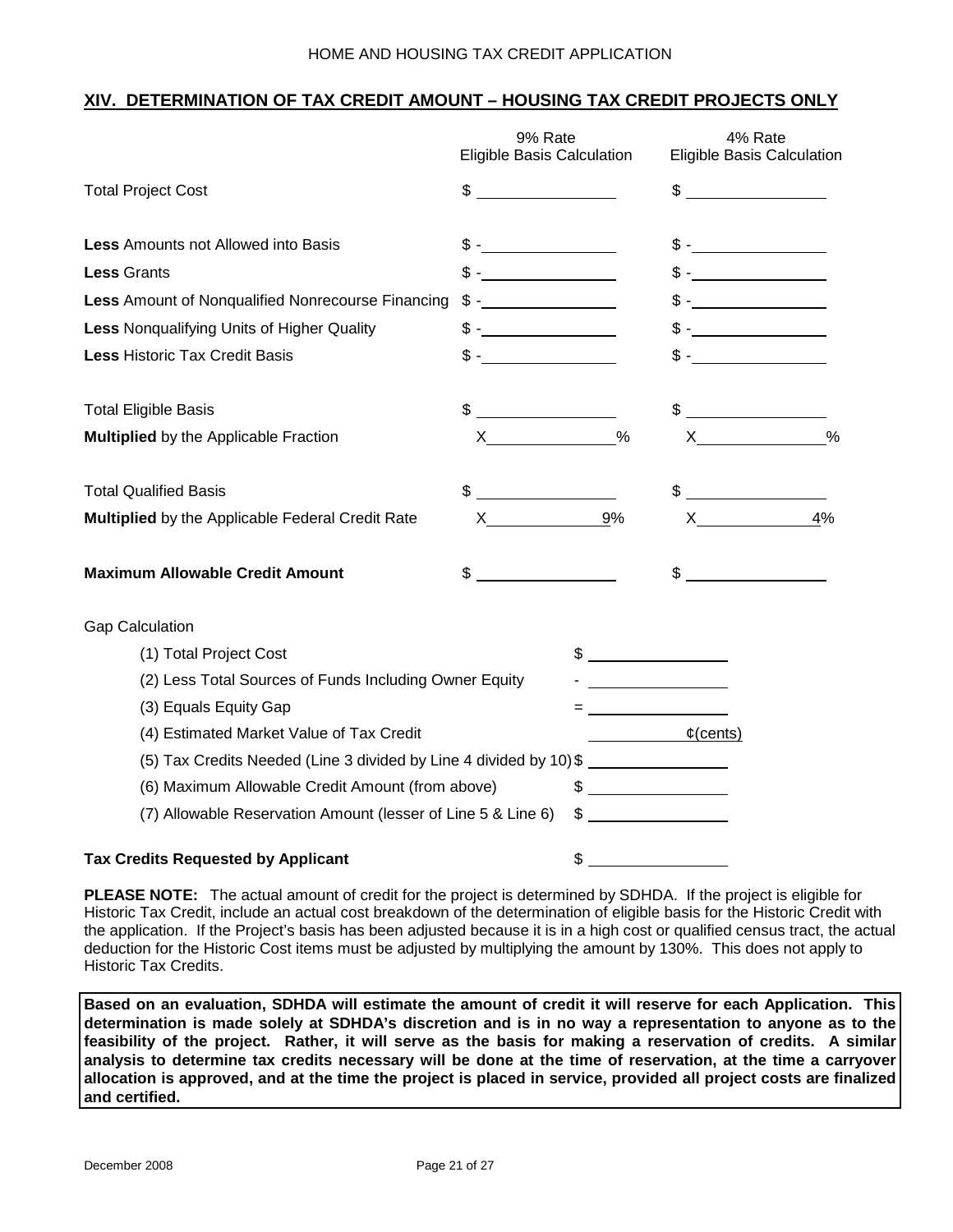## **XV. DETERMINING QUALIFIED BASIS ON A BUILDING BY BUILDNG BASIS HOUSING TAX CREDIT PROJECTS ONLY**

| Address (must be completed) | Eligible<br><b>Basis</b><br>9% Rate | Applicable<br>Fraction           | Qualified<br><b>Basis</b> | Eligible<br><b>Basis</b><br>4% Rate | Applicable<br>Fraction    | Qualified<br><b>Basis</b> | Estimated<br>Placed In<br>Service<br>Date |
|-----------------------------|-------------------------------------|----------------------------------|---------------------------|-------------------------------------|---------------------------|---------------------------|-------------------------------------------|
| 1.                          |                                     |                                  |                           |                                     |                           |                           |                                           |
| $\overline{2}$ .            |                                     |                                  |                           |                                     |                           |                           |                                           |
| $\overline{3}$ .            |                                     |                                  |                           |                                     |                           |                           |                                           |
| 4.                          |                                     |                                  |                           |                                     |                           |                           |                                           |
| $\overline{5}$ .            |                                     |                                  |                           |                                     |                           |                           |                                           |
| 6.                          |                                     |                                  |                           |                                     |                           |                           |                                           |
| $\overline{7}$ .            |                                     |                                  |                           |                                     |                           |                           |                                           |
| $\overline{8}$ .            |                                     |                                  |                           |                                     |                           |                           |                                           |
| 9.                          |                                     |                                  |                           |                                     |                           |                           |                                           |
| 10.                         |                                     |                                  |                           |                                     |                           |                           |                                           |
| 11.                         |                                     |                                  |                           |                                     |                           |                           |                                           |
| 12.                         |                                     |                                  |                           |                                     |                           |                           |                                           |
| 13.                         |                                     |                                  |                           |                                     |                           |                           |                                           |
| 14.                         |                                     |                                  |                           |                                     |                           |                           |                                           |
| <b>TOTALS</b>               |                                     | <b>XXXXXXX</b><br><b>XXXXXXX</b> |                           | <b>XXXXXX</b><br><b>XXXXXX</b>      | XXXXXXX<br><b>XXXXXXX</b> |                           | <b>XXXXXX</b><br><b>XXXXXX</b>            |

## **XVI. HOUSING TAX CREDIT SYNDICATION**

Tax Credit Syndication (Provide as much information and documentation as is available at time of application.)

A. Does this project qualify for Historic Rehabilitation Credits? Yes \_\_\_\_\_ No \_\_\_\_ If yes, what is the credit amount?  $\frac{1}{2}$  Estimated Gross Proceeds: \$

B. Will the Tax Credits be offered to investors? Yes No

- 1. If no, attach a description explaining how the tax benefits will be used and how that will benefit the project.
- 2. If yes, answer each of the following:

| Type of offering: | Public             | Private      |  |
|-------------------|--------------------|--------------|--|
| Type of Investor: | <b>Individuals</b> | Corporations |  |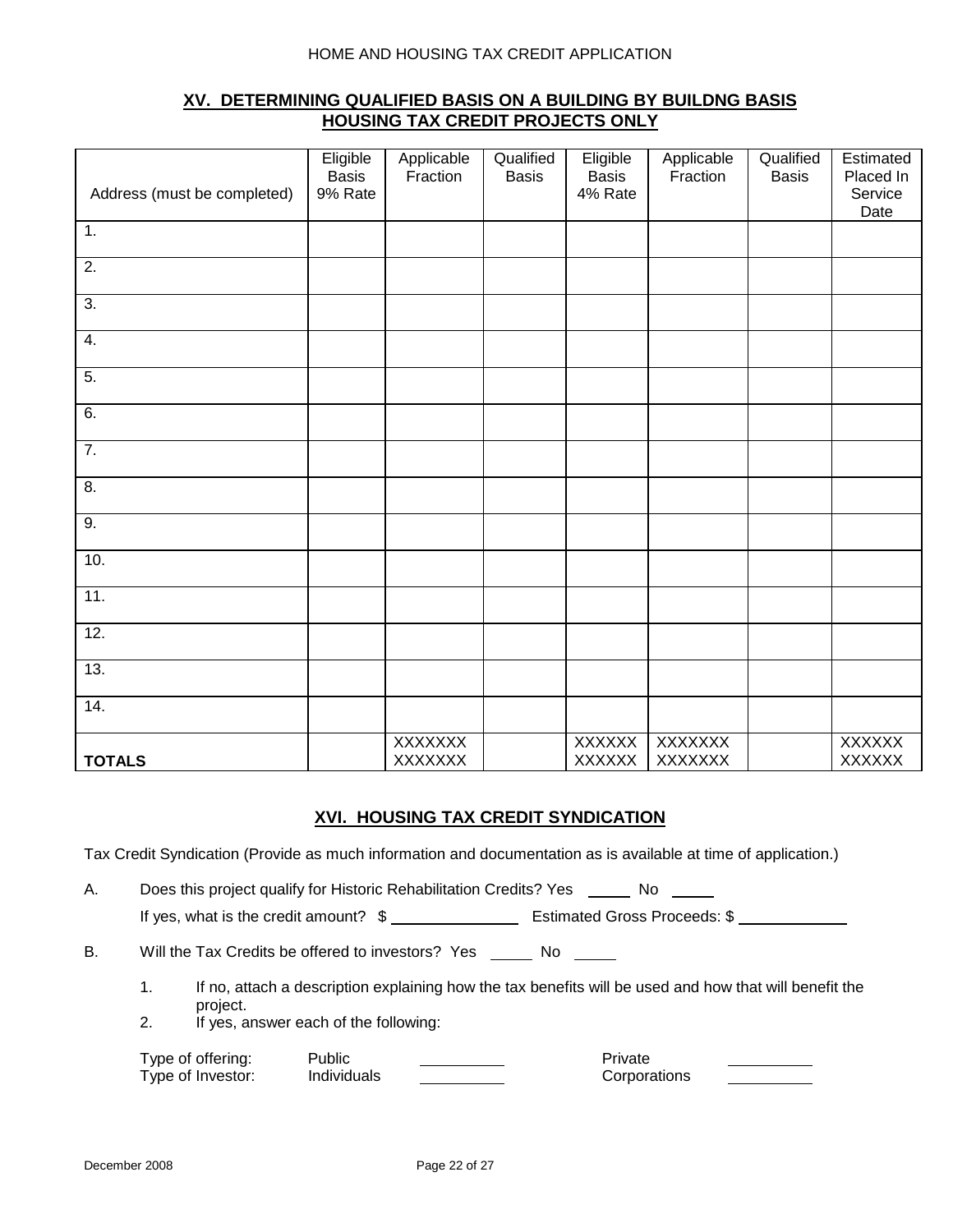C. HTC Syndication costs will be evaluated along with other project costs. Please list all estimated or actual cost of syndication associated with the project.

|          | <b>HTC Gross Proceeds</b><br>Less:                                    |                        | $\frac{1}{2}$                                                                                                                                                                                                                        |   |
|----------|-----------------------------------------------------------------------|------------------------|--------------------------------------------------------------------------------------------------------------------------------------------------------------------------------------------------------------------------------------|---|
|          | Attorney                                                              |                        | $\frac{1}{2}$                                                                                                                                                                                                                        |   |
|          | Accountant                                                            |                        | $\frac{1}{2}$                                                                                                                                                                                                                        |   |
|          | Consultant(s)                                                         |                        |                                                                                                                                                                                                                                      |   |
|          | Broker(s)                                                             |                        | $\frac{1}{2}$                                                                                                                                                                                                                        |   |
|          |                                                                       | Bridge Loan & Interest |                                                                                                                                                                                                                                      |   |
|          | Syndicator                                                            |                        | $\frac{1}{2}$                                                                                                                                                                                                                        |   |
|          | Other (specify)                                                       |                        |                                                                                                                                                                                                                                      |   |
|          | <b>Total Costs</b>                                                    |                        | $\frac{1}{2}$                                                                                                                                                                                                                        |   |
|          | <b>Net HTC Proceeds</b>                                               |                        | $\frac{1}{2}$                                                                                                                                                                                                                        |   |
|          | Net Proceeds/Gross Proceeds                                           |                        |                                                                                                                                                                                                                                      | % |
|          | Number of Annual Pay-In Periods ___________ First Pay-in Year _______ |                        |                                                                                                                                                                                                                                      |   |
| D.<br>1. | Syndicators or Equity Sources which have been contacted:              |                        |                                                                                                                                                                                                                                      |   |
|          |                                                                       |                        |                                                                                                                                                                                                                                      |   |
|          |                                                                       |                        |                                                                                                                                                                                                                                      |   |
| 2.       |                                                                       |                        |                                                                                                                                                                                                                                      |   |
|          |                                                                       |                        | Source Name: <u>experience</u> and the second second second second second second second second second second second second second second second second second second second second second second second second second second second  |   |
|          |                                                                       |                        |                                                                                                                                                                                                                                      |   |
|          |                                                                       |                        |                                                                                                                                                                                                                                      |   |
| 3.       |                                                                       |                        |                                                                                                                                                                                                                                      |   |
|          |                                                                       |                        | Source Name: <u>example and a series of the series of the series of the series of the series of the series of the series of the series of the series of the series of the series of the series of the series of the series of th</u> |   |
|          |                                                                       |                        | City: City: City: City: City: City: City: City: City: City: Code: City: City: Code: City: City: City: City: City: City: City: City: City: City: City: City: City: City: City: City: City: City: City: City: City: City: City:        |   |

Please use an additional sheet of paper if necessary to list all Syndicators.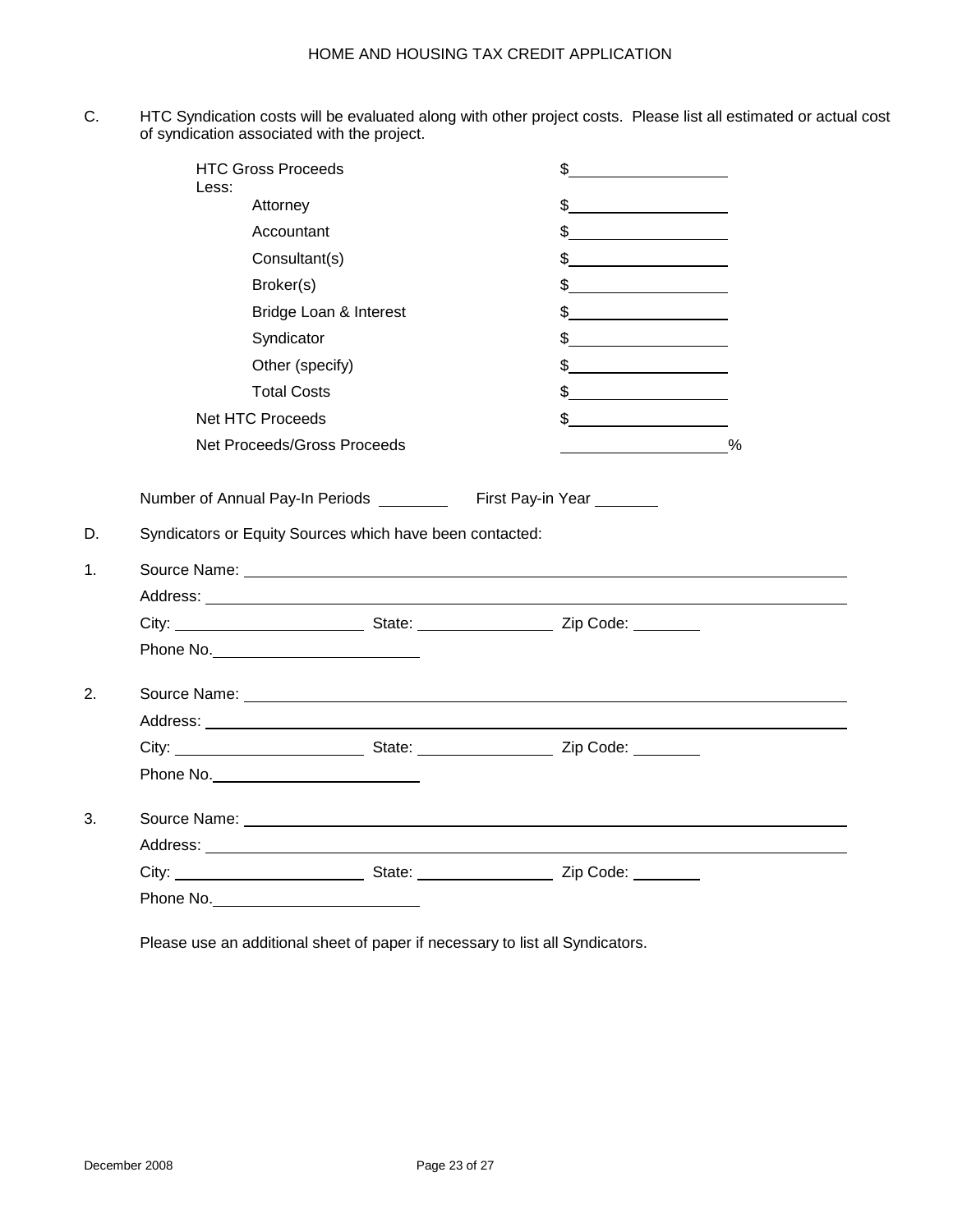#### **XVII. PROJECT TIMETABLE**

Indicate the actual or expected date by which the following activities will have been completed. In providing this schedule, be sure to take into consideration the requirement that the project must start construction or rehabilitation within 1 year of the date of a carryover allocation or credits will be subject to recapture.

| <b>Actual or Scheduled</b>                       |                                                                    |
|--------------------------------------------------|--------------------------------------------------------------------|
| Month/Year                                       | Activity                                                           |
|                                                  | <b>Site</b>                                                        |
|                                                  | Acquisition                                                        |
|                                                  | Zoning Approval                                                    |
| <u> 1989 - Johann Barbara, martin a</u>          | Plat Approval                                                      |
| <u> 1980 - Johann Barbara, martin di</u>         | <b>Tax Abatement</b>                                               |
|                                                  | <b>Environmental Review Completed</b>                              |
|                                                  |                                                                    |
|                                                  | <b>Construction Financing</b>                                      |
|                                                  | Loan Application                                                   |
|                                                  | <b>Conditional Commitment</b>                                      |
| <u> 1989 - Johann Barbara, martin a</u>          | Firm Commitment                                                    |
|                                                  | <b>Closing and Disbursement</b>                                    |
|                                                  |                                                                    |
|                                                  | <b>Permanent Financing</b>                                         |
|                                                  | Loan Application                                                   |
|                                                  | <b>Conditional Commitment</b>                                      |
| and the control of the control of the control of | Firm Commitment                                                    |
|                                                  | <b>Closing and Disbursement</b>                                    |
|                                                  |                                                                    |
|                                                  | <b>Local Permits</b>                                               |
|                                                  | <b>Conditional Use Permit</b>                                      |
|                                                  | Variance                                                           |
|                                                  | Site Plan Review                                                   |
|                                                  | <b>Building Permit</b>                                             |
|                                                  | Other (specify)<br><u> 1989 - Andrea Station Barbara (b. 1989)</u> |
|                                                  |                                                                    |
|                                                  | <b>Other Loans and Grants</b>                                      |
| and the control of the control of the control of | Type & Source:                                                     |
|                                                  | Application                                                        |
|                                                  | Closing or Award                                                   |
|                                                  |                                                                    |
|                                                  | <b>Equity Syndication</b>                                          |
|                                                  | Letter of Commitment                                               |
|                                                  | Partnership Closing                                                |

December 2008 Page 24 of 27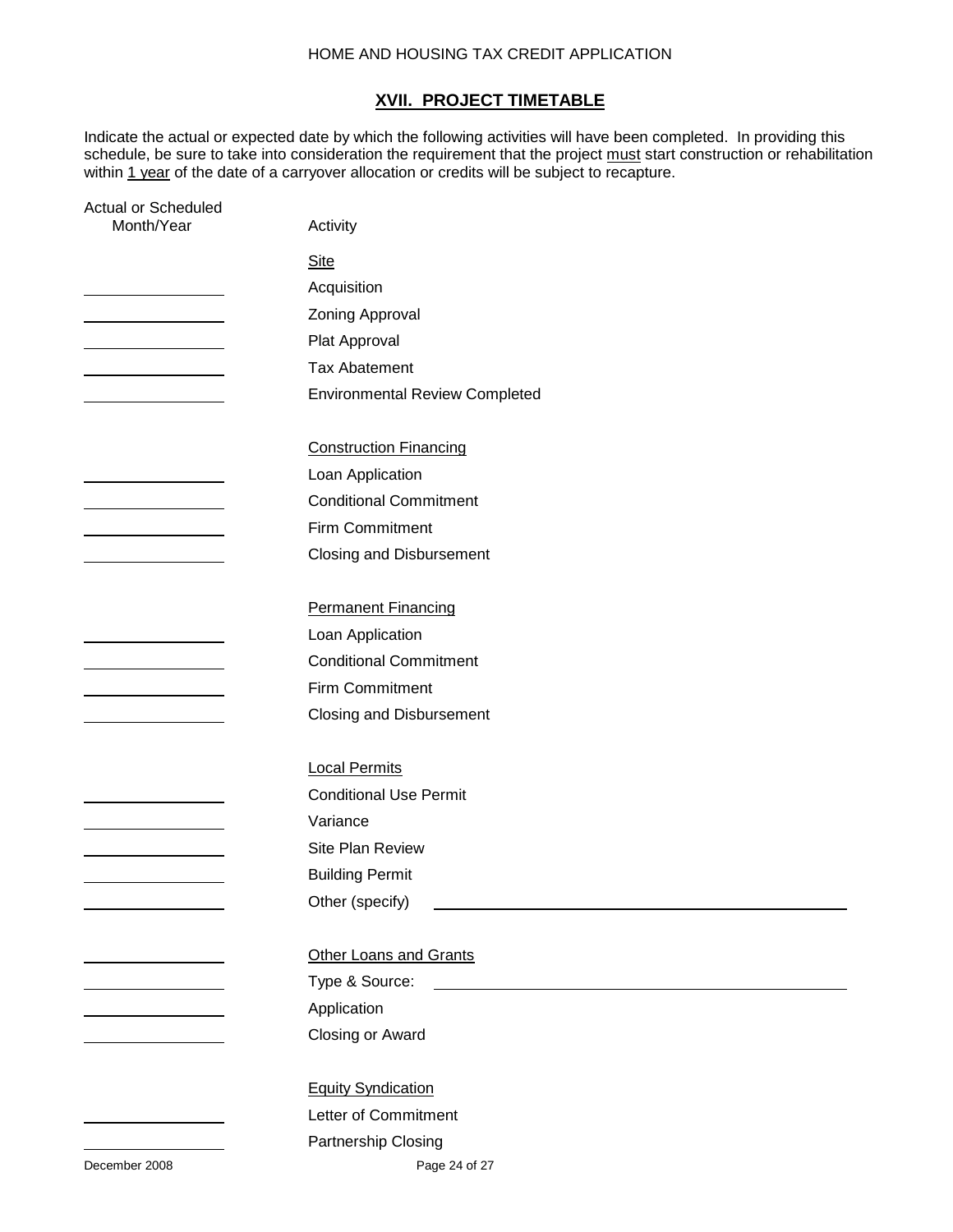| Other                                  |
|----------------------------------------|
| 10% of Project Costs Incurred          |
| <b>Tax Credit Carryover Allocation</b> |
| <b>Final Plans/Specs</b>               |
| <b>Construction Start</b>              |
| <b>Construction Completion</b>         |
| <b>Placed in Service</b>               |
| Occupancy of all Low-Income Units      |

# **XVIII. NOTIFICATION OF LOCAL OFFICIAL**

Provide the name of the local political jurisdiction (town or city, if incorporated, otherwise, county) in which the project will be located and include the name and address of the chief executive officer of the political jurisdiction.

|                                                                                                                                        | Zip Code: ___________________                           |
|----------------------------------------------------------------------------------------------------------------------------------------|---------------------------------------------------------|
|                                                                                                                                        |                                                         |
| Letter of approval and support from the locality is attached? YES ____ NO _____<br>(IF NOT ATTACHED, APPLICATION WILL NOT BE ACCEPTED) |                                                         |
|                                                                                                                                        | XIX. APPLICATION FEE - HOUSING TAX CREDIT PROJECTS ONLY |
| Application fee due:                                                                                                                   | \$750.00                                                |
| Amount of application fee submitted:<br>(Make checks payable to South Dakota Housing Development Authority)                            | $\frac{1}{2}$                                           |

## ADDITIONAL FEE REQUIREMENTS

A reservation fee of 3% of the annual credit amount reserved is due upon notification from SDHDA of reservation of tax credits.

An allocation fee of 7% of the annual credit allocation amount is due at the time of final allocation.

Additional fee requirements may be found in Part IX of the SDHDA Qualified Allocation Plan.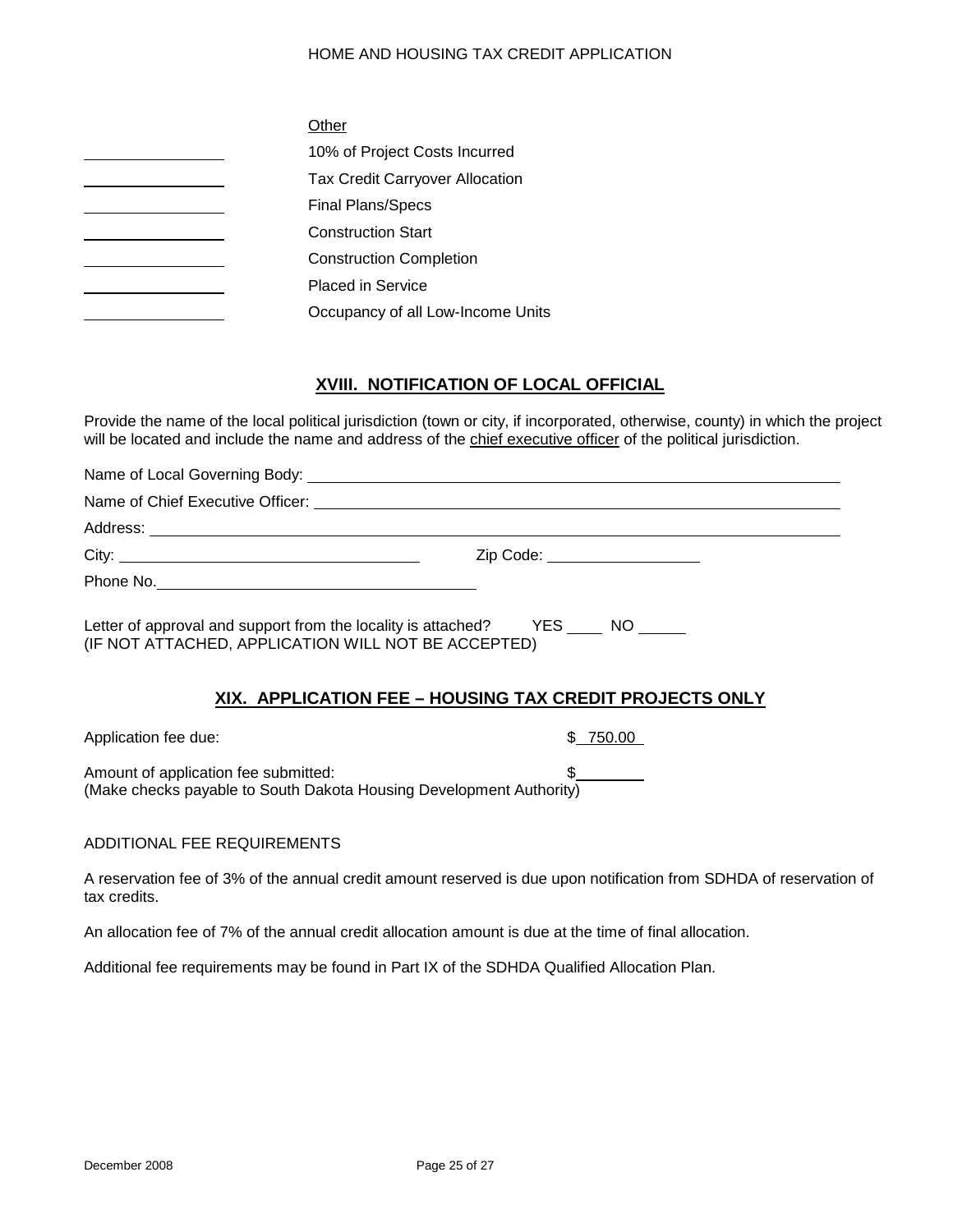### **XX. APPLICANT CERTIFICATION**

#### **The undersigned hereby acknowledges the following:**

- 1. That this application form provided by SDHDA to applicants for HOME funds and/or tax credits, including all sections herein relative to project costs, credit calculations, and determinations of the amount of HOME funds and/or tax credit necessary to make the project financially feasible, is provided only for the convenience of SDHDA in reviewing reservation requests; that completion hereof in no way guarantees eligibility for the HOME funds and/or tax credits or ensures that the amount of HOME funds and/or tax credits applied for has been computed in accordance with the CFR and/or Code requirements; and that any notations herein describing the CFR and/or Code requirements are offered only as general guides and not as legal authority;
- 2. that the undersigned is responsible for ensuring that the proposed project will be comprised of qualified low income buildings and that it will in all respects satisfy all applicable requirements of federal tax law and any other requirements imposed upon it by SDHDA at the time of reservation, should one be issued;
- 3. that, for the purposes of reviewing this application, SDHDA is entitled to rely upon the representations of the undersigned as to the inclusion of costs in eligible basis for the project as a whole and for each building therein individually as well as the amounts and types of credit applicable thereto, but that the issuance of a reservation based on such representations in no way warrants their compliance with the CFR and/or the Code requirements;
- 4. that SDHDA may request or require changes in the information submitted herewith, and may substitute actual figures for any estimated figures provided therein by the undersigned and may reserve HOME funds and/or tax credits, if any, in an amount different from the amount requested;
- 5. that reservations are not transferable without prior approval by SDHDA;
- 6. that the requirements for applying for the HOME funds and/or tax credits and the terms of any reservation or allocation thereof are subject to change at any time by federal or state law, federal, state, or SDHDA regulation, or other binding authority; and
- 7. that reservations will be subject to certain conditions to be satisfied prior to allocation.

#### **Further, the undersigned hereby certifies the following:**

- 1. The Applicant shall not, in the provision of services, or in any other manner, discriminate against any person on the basis of race, color, creed, religion, sex, national origin, age, familial status or handicap; and
- 2. that, to the best of its knowledge and belief, all factual information provided herein or in connection herewith is true and correct and all estimates are reasonable and can be obtained from any source named herein; and
- 3. that it will at all times indemnify and hold harmless SDHDA against all losses, costs, damages, expenses, and liabilities of any nature or indirectly resulting from, arising out of or relating to SDHDA's acceptance, consideration, approval, or disapproval of this request and the issuance or nonissuance of HOME funds and/or tax credits in connection herewith; and
- 4. that, if it proposes to utilize USDA Rural Development financing, it agrees to provide a copy of this application, Pro Forma, CPA Cost Certification, HOME loan documentation and IRS Form 8609 to USDA Rural Development, and further acknowledges that USDA Rural Development and SDHDA will work cooperatively to ensure that RHS assistance, HOME funds and/or tax credits provided is not more than is necessary to provide affordable housing after taking account of assistance from all Federal, State and local sources; and
- 5. that it provides SDHDA the right to exchange information with other state allocation agencies and with other parties as deemed appropriate by SDHDA.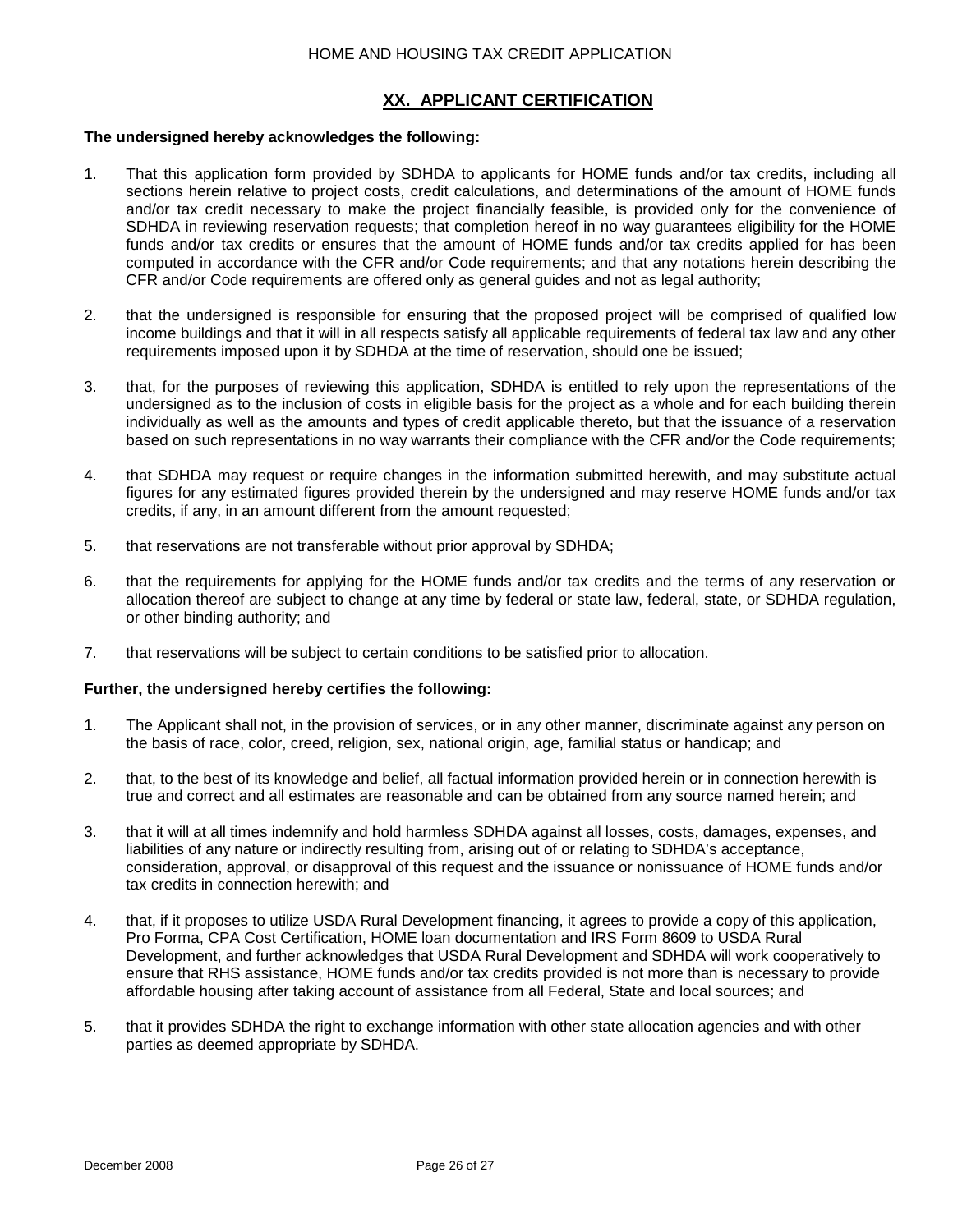IN WITNESS WHEREOF, the undersigned, being duly authorized, has caused this document to be executed in its name on this \_\_\_\_ day of \_\_\_\_\_\_\_\_\_\_\_\_\_\_, 20 \_\_\_.

I declare and affirm under the penalties of perjury that the claim (petition, application, information) has been examined by me, and to the best of my knowledge and belief, is in all things true and correct.

Legal Name of Applicant

**Signature** 

**Title**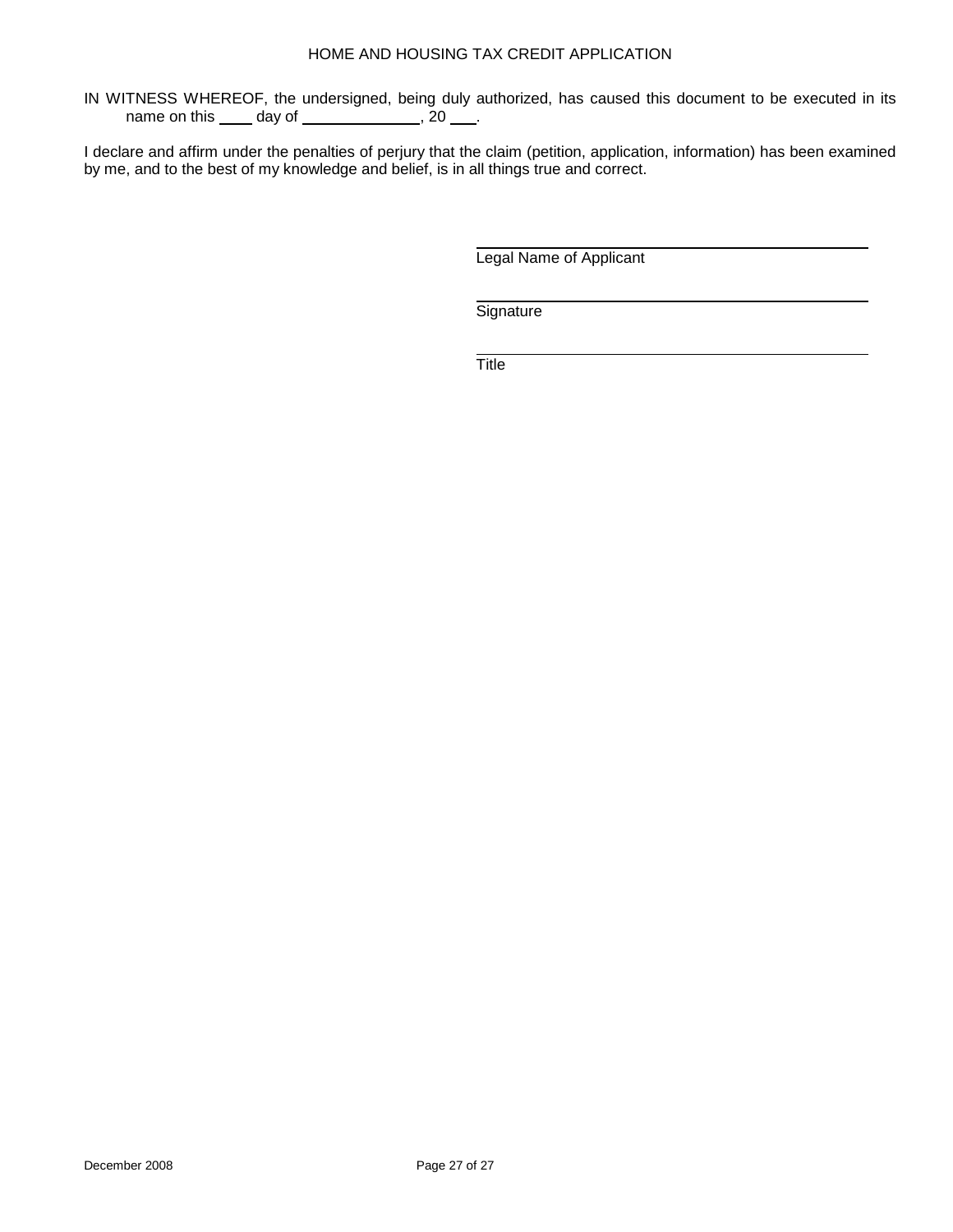# **EXHIBIT A DEVELOPMENT TEAM EXPERIENCE**

|                                    | State: _______________________                                                                                  | Zip Code: _________________                          |
|------------------------------------|-----------------------------------------------------------------------------------------------------------------|------------------------------------------------------|
|                                    |                                                                                                                 |                                                      |
|                                    |                                                                                                                 | Federal Tax Identification No. <u>Communications</u> |
|                                    |                                                                                                                 | State: <u>Cambridge Zip Code:</u>                    |
|                                    |                                                                                                                 |                                                      |
|                                    |                                                                                                                 |                                                      |
| No. of Years experience: ______    |                                                                                                                 |                                                      |
|                                    | Describe experience in developing affordable housing (attach list of names, addresses, and nature of low-income |                                                      |
|                                    |                                                                                                                 |                                                      |
|                                    |                                                                                                                 | Federal Tax Identification No.                       |
|                                    |                                                                                                                 |                                                      |
|                                    |                                                                                                                 |                                                      |
|                                    |                                                                                                                 |                                                      |
| No. of Years experience: ______    |                                                                                                                 |                                                      |
|                                    | Describe experience in developing affordable housing (attach list of names, addresses, and nature of low-income |                                                      |
| 4. NAME OF DEVELOPER:              |                                                                                                                 |                                                      |
|                                    |                                                                                                                 | Federal Tax Identification No. 1997 100 100          |
|                                    |                                                                                                                 |                                                      |
|                                    |                                                                                                                 |                                                      |
|                                    |                                                                                                                 |                                                      |
| No. of Years experience: Vermitted |                                                                                                                 |                                                      |
|                                    | Describe experience in developing affordable housing (attach list of names, addresses, and nature of low-income |                                                      |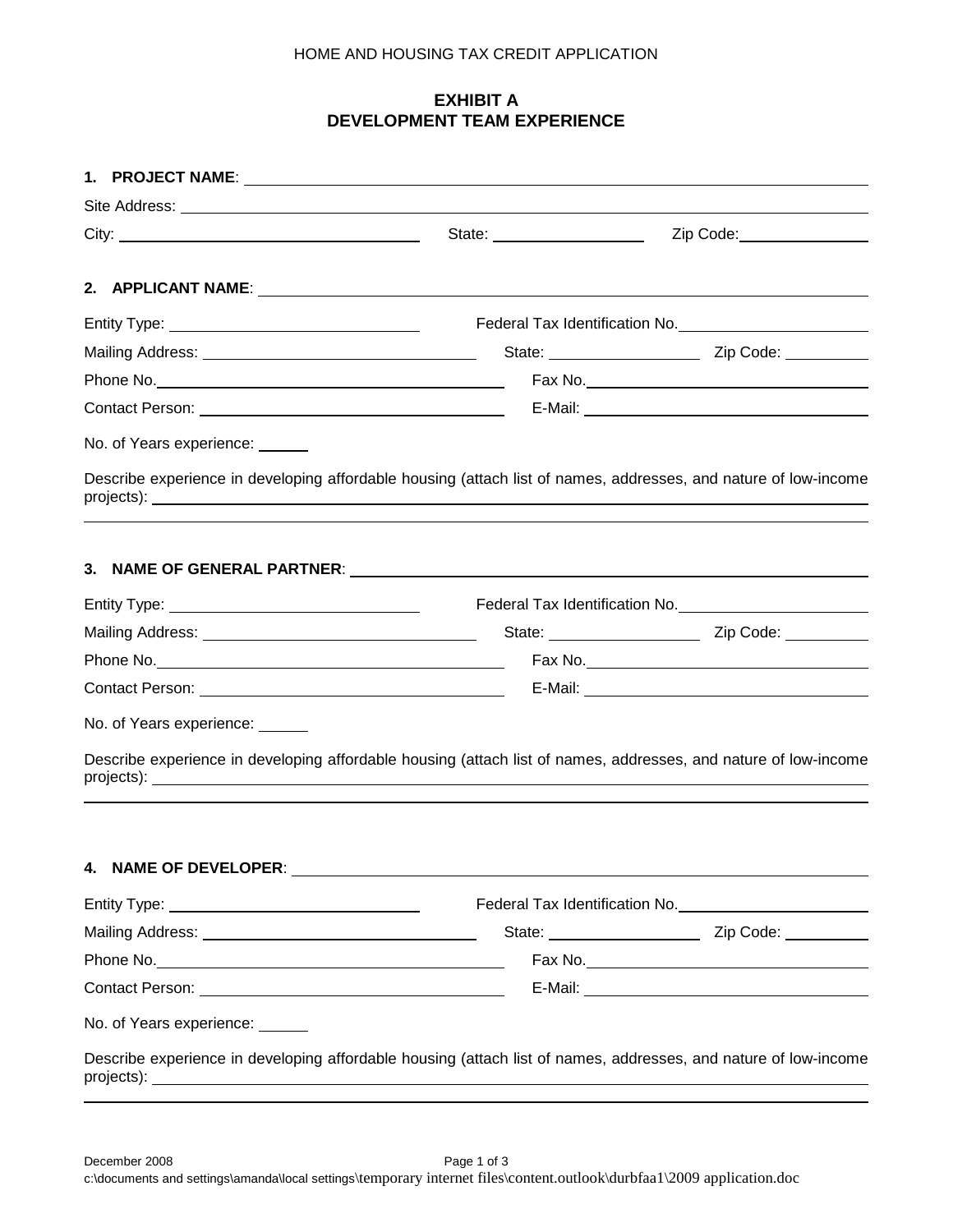| No. of Years experience: _____ |                                                                                                                                                                                                                                      |                                                                                                                         |
|--------------------------------|--------------------------------------------------------------------------------------------------------------------------------------------------------------------------------------------------------------------------------------|-------------------------------------------------------------------------------------------------------------------------|
|                                | Describe experience in developing affordable housing (attach list of names, addresses, and nature of low-income                                                                                                                      |                                                                                                                         |
|                                | 6. NAME OF MANAGEMENT COMPANY: And the contract of the contract of the contract of the contract of the contract of the contract of the contract of the contract of the contract of the contract of the contract of the contrac       |                                                                                                                         |
|                                |                                                                                                                                                                                                                                      |                                                                                                                         |
|                                |                                                                                                                                                                                                                                      |                                                                                                                         |
|                                |                                                                                                                                                                                                                                      |                                                                                                                         |
|                                |                                                                                                                                                                                                                                      |                                                                                                                         |
| No. of Years experience: _____ |                                                                                                                                                                                                                                      |                                                                                                                         |
|                                | Describe experience in managing affordable housing (attach list of names, addresses, and nature of low-income                                                                                                                        |                                                                                                                         |
|                                |                                                                                                                                                                                                                                      |                                                                                                                         |
|                                |                                                                                                                                                                                                                                      |                                                                                                                         |
|                                |                                                                                                                                                                                                                                      |                                                                                                                         |
|                                |                                                                                                                                                                                                                                      |                                                                                                                         |
|                                |                                                                                                                                                                                                                                      |                                                                                                                         |
| No. of Years experience: _     |                                                                                                                                                                                                                                      |                                                                                                                         |
|                                | Describe experience in developing affordable housing (attach list of names, addresses, and nature of low-income                                                                                                                      |                                                                                                                         |
|                                |                                                                                                                                                                                                                                      |                                                                                                                         |
|                                |                                                                                                                                                                                                                                      |                                                                                                                         |
|                                |                                                                                                                                                                                                                                      | State: <u>Cambridge City Code:</u> Cip Code: Cambridge City Code: Cambridge City Code: Cambridge City Code: Cambridge C |
|                                |                                                                                                                                                                                                                                      |                                                                                                                         |
|                                |                                                                                                                                                                                                                                      |                                                                                                                         |
|                                | No. of Years experience: <u>example and the set of the set of the set of the set of the set of the set of the set of the set of the set of the set of the set of the set of the set of the set of the set of the set of the set </u> |                                                                                                                         |
|                                | Describe experience in developing affordable housing (attach list of names, addresses, and nature of low-income                                                                                                                      |                                                                                                                         |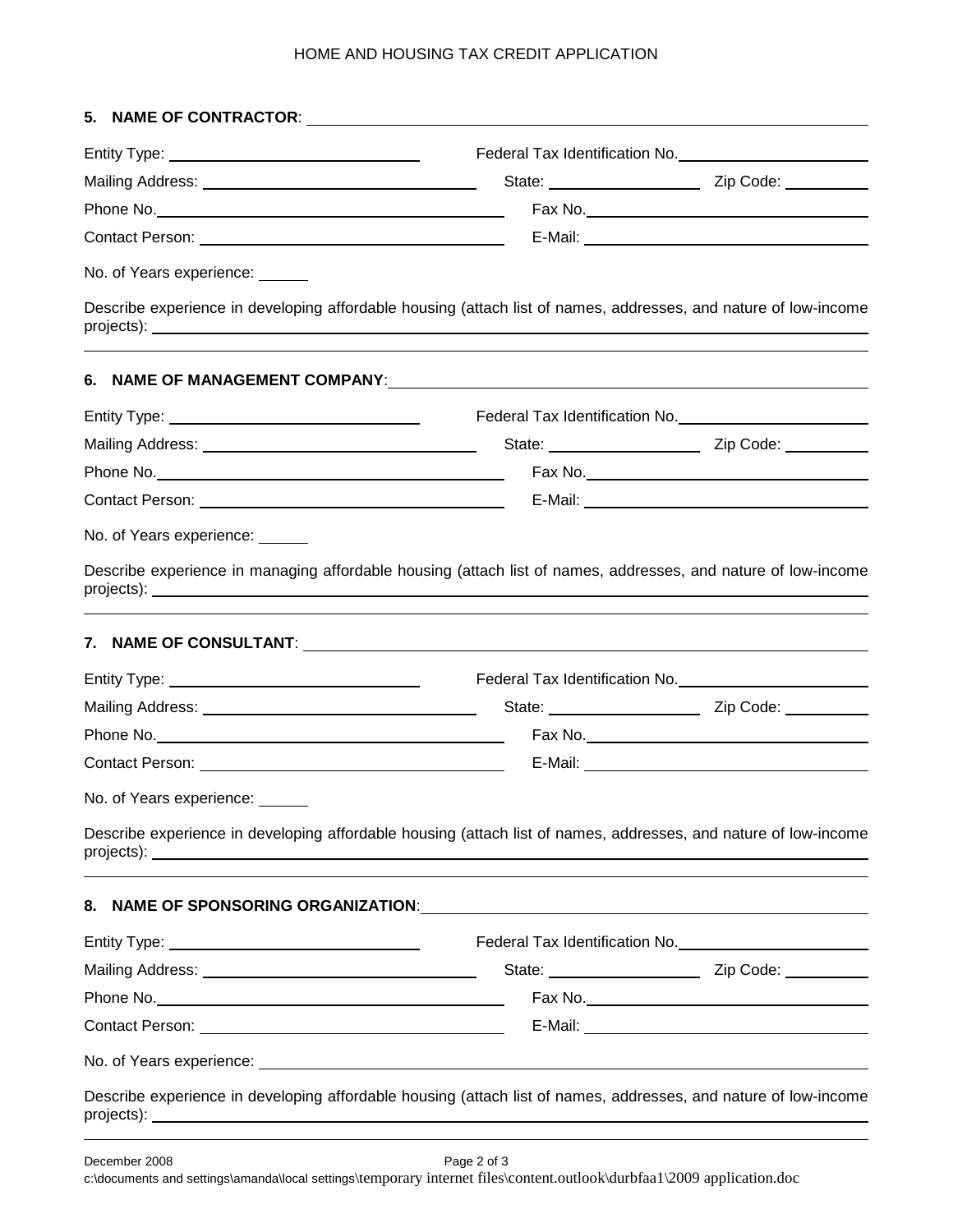|                                                                                |                                                                                                                                                                                                                               | Federal Tax Identification No. 1997 1997                          |
|--------------------------------------------------------------------------------|-------------------------------------------------------------------------------------------------------------------------------------------------------------------------------------------------------------------------------|-------------------------------------------------------------------|
|                                                                                |                                                                                                                                                                                                                               |                                                                   |
|                                                                                |                                                                                                                                                                                                                               |                                                                   |
|                                                                                |                                                                                                                                                                                                                               |                                                                   |
| No. of Years experience: ______                                                |                                                                                                                                                                                                                               |                                                                   |
|                                                                                |                                                                                                                                                                                                                               |                                                                   |
|                                                                                |                                                                                                                                                                                                                               |                                                                   |
|                                                                                |                                                                                                                                                                                                                               | State: <u>Cambridge City Code:</u> Zip Code: Cambridge City Code: |
|                                                                                |                                                                                                                                                                                                                               |                                                                   |
|                                                                                |                                                                                                                                                                                                                               |                                                                   |
| No. of Years experience: ______                                                |                                                                                                                                                                                                                               |                                                                   |
|                                                                                |                                                                                                                                                                                                                               |                                                                   |
|                                                                                |                                                                                                                                                                                                                               |                                                                   |
|                                                                                |                                                                                                                                                                                                                               |                                                                   |
|                                                                                |                                                                                                                                                                                                                               |                                                                   |
|                                                                                |                                                                                                                                                                                                                               |                                                                   |
| No. of Years experience: ______                                                |                                                                                                                                                                                                                               |                                                                   |
|                                                                                |                                                                                                                                                                                                                               |                                                                   |
| ( ) Yes<br>No.<br>(                                                            | Do any members of the development team have any direct or indirect, financial or other interest with any of the<br>other project team members (including owners interest in the construction company or subcontractors used)? |                                                                   |
|                                                                                | If yes, describe the level of participation and/or relationship of each: ________                                                                                                                                             |                                                                   |
| projects listed on attachments. Use an additional sheet of paper if necessary. | Describe any default, disposition of or status of default, foreclosure or findings of non-compliance for any of the                                                                                                           |                                                                   |
|                                                                                |                                                                                                                                                                                                                               |                                                                   |

Signature of Legal Applicant Title Title Date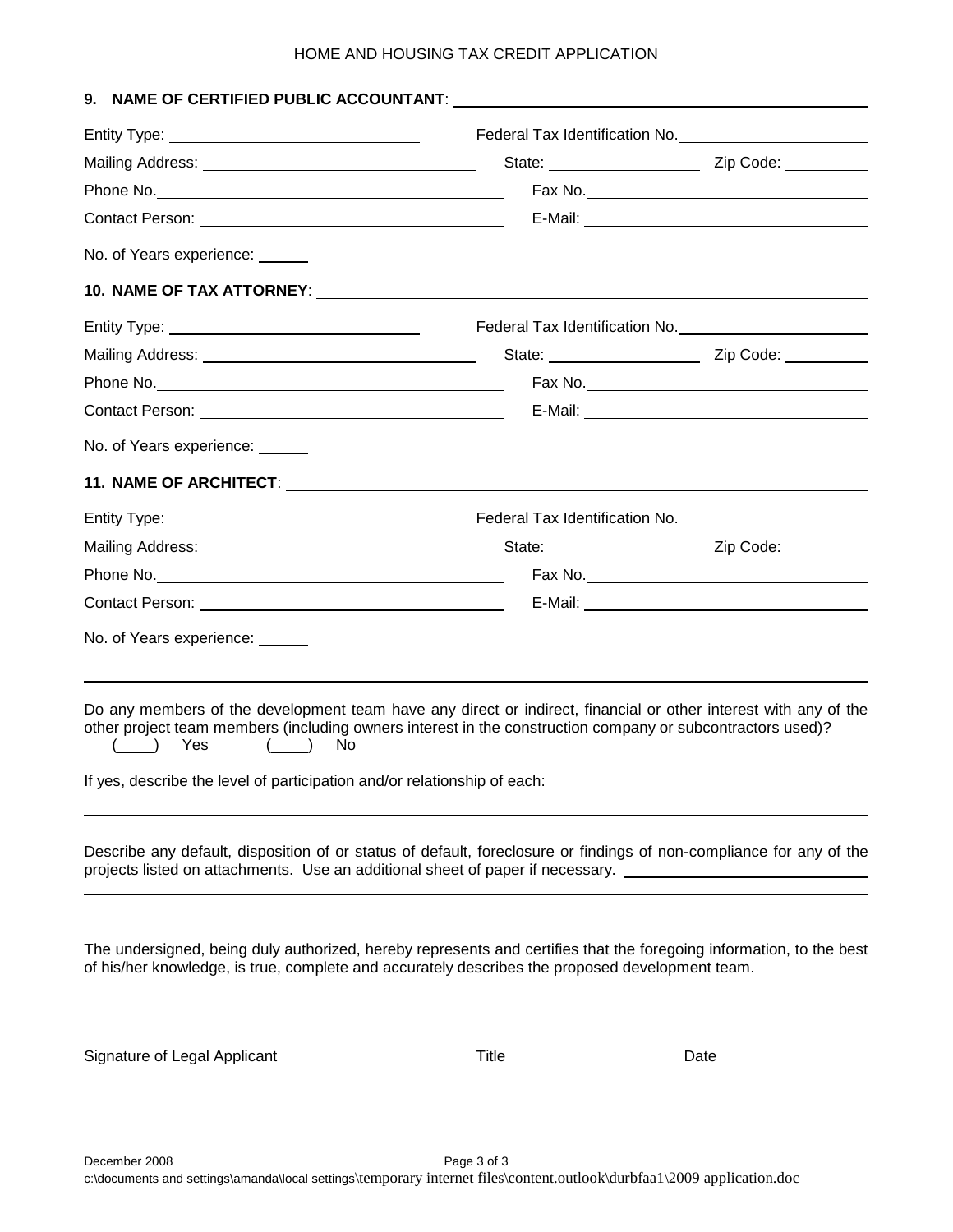## **EXHIBIT B SOUTH DAKOTA HOUSING DEVELOPMENT AUTHORITY AUTHORIZATION FOR RELEASE OF INFORMATION**

Applicant: Please copy this form, complete page 1, send the entire form to each state in which you have previously participated in the Low Income Housing Tax Credit (LIHTC) Program and HOME Program and submit a copy of each with your application for LIHTC and HOME funding. Complete this process for any owner, developer, sponsor, or general partner listed in this application that has an ownership interest in a tax conducted business under different names.

By:

State Housing Finance Agency/Authority **Printed Name and Title** 

**Street Address** City, State, Zip

The undersigned hereby authorizes you to complete the attached LIHTC/HOME Program Performance Questionnaire and to release to the South Dakota Housing Development Authority (SDHDA) any information you have regarding our firm as it relates to project development, compliance debarment, the curing of or failure to cure any project noncompliance, and any formal or informal action taken by our agency with respect to our participation as an owner or management agent in your LIHTC or HOME program. Other data that may be relevant to SDHA in its assessment of our development experience and compliance record is also appreciated. Thank you in advance for your cooperation.

#### **Properties developed or managed by this company in the above referenced state (attach additional pages if necessary):**

|             | <b>LIHTC</b><br>or<br><b>HOME</b> |             |             | <b>LIHTC</b><br>$\mathop{\sf or}\nolimits$<br><b>HOME</b> |             |
|-------------|-----------------------------------|-------------|-------------|-----------------------------------------------------------|-------------|
|             | Project                           |             |             | Project                                                   |             |
| <b>Name</b> | No.                               | <b>City</b> | <b>Name</b> | No.                                                       | <b>City</b> |
|             |                                   |             |             |                                                           |             |
|             |                                   |             |             |                                                           |             |
|             |                                   |             |             |                                                           |             |
|             |                                   |             |             |                                                           |             |
|             |                                   |             |             |                                                           |             |
|             |                                   |             |             |                                                           |             |
|             |                                   |             |             |                                                           |             |
|             |                                   |             |             |                                                           |             |
|             |                                   |             |             |                                                           |             |
|             |                                   |             |             |                                                           |             |
|             |                                   |             |             |                                                           |             |
|             |                                   |             |             |                                                           |             |
|             |                                   |             |             |                                                           |             |
|             |                                   |             |             |                                                           |             |
|             |                                   |             |             |                                                           |             |
|             |                                   |             |             |                                                           |             |
|             |                                   |             |             |                                                           |             |
|             |                                   |             |             |                                                           |             |
|             |                                   |             |             |                                                           |             |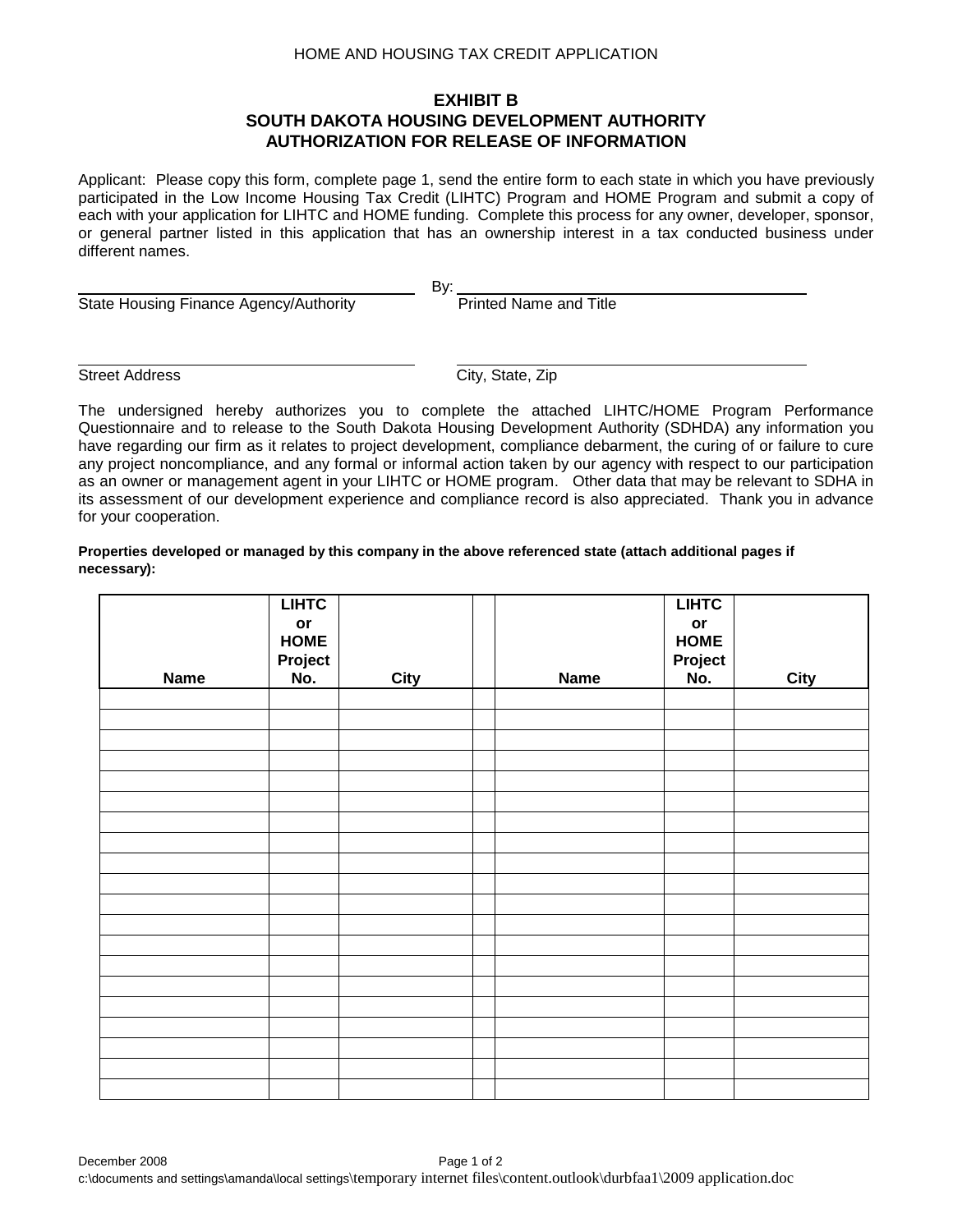## **LIHTC/HOME PROGRAM PERFORMANCE QUESTIONNAIRE**

The person or entity identified on page 1 has applied for an allocation of LIHTC's or HOME funding in the State of South Dakota. They have provided on page 1 a list of the LIHTC and/or HOME developments in your state in which they have developed an ownership interest or perform as management agent. As part of the application review process, SDHDA examines the applicant's pervious participation and performance history. Please review the list of properties and answer the following questions.

#### **1. Notice(s) of violations has/have been issued in the past 36 months in the following categories:**

|                                                       |                  | <b>Not</b>       |                          |
|-------------------------------------------------------|------------------|------------------|--------------------------|
| <b>Issue</b>                                          | <b>Corrected</b> | <b>Corrected</b> | <b>Correction(s) Due</b> |
| Major violations of health, safety and building codes |                  |                  |                          |
| Refusal to least to Section 8 youcher holders         |                  |                  |                          |
| Violation under the Fair Housing Act                  |                  |                  |                          |
| Leasing to unqualified tenants                        |                  |                  |                          |
| Lack of proper documentation                          |                  |                  |                          |
| Failure to recertify tenants annually                 |                  |                  |                          |
| Rents not properly restricted                         |                  |                  |                          |
| Instances of transient occupancy                      |                  |                  |                          |
| Failure to maintain minimum housing quality standards |                  |                  |                          |
| General non-compliance with governing regulations     |                  |                  |                          |

- **2. Applicant's attached list does not disclose all of the LIHTC or HOME properties owned or managed in this state. (Please list additional properties):**
- **3. Applicant has been involved in bankruptcy, an adverse fair housing settlement, an adverse civil rights settlement, or an adverse federal or state government proceeding and settlement. (Please explain):**
- **4. Applicant has failed to meet tax credit deadlines or compliance standards of a tax credit allocation. (Includes returning a reservation of credits after the carryover allocation agreement has been signed):**
- **5. Applicant has demonstrated performance issues in the development and construction phase, Please explain:**
- **6. Additional information/comments:**
- **7. Overall Agency rating of the Applicants' performance:** Excellent \_\_\_ Good \_\_\_ Average \_\_\_ Poor \_\_\_ Barred \_\_\_\_

**Prepare's Name / Title Date** Date **Date** Date **Date** Date **Date** Date **Date** Date **Date** 

**Please return the entire questionnaire to SDHDA within 10 days of receipt. Your response is greatly appreciated.**

**PO Box 1237 Rental Housing Development: Pierre, SD 57501** 

**South Dakota Housing Development Authority If you have questions or comments, please contact: Attn: Renal Housing Development South Dakota Housing Development Authority [www.sdhda.org](http://www.sdhda.org/)**

December 2008 Page 2 of 2 c:\documents and settings\amanda\local settings\temporary internet files\content.outlook\durbfaa1\2009 application.doc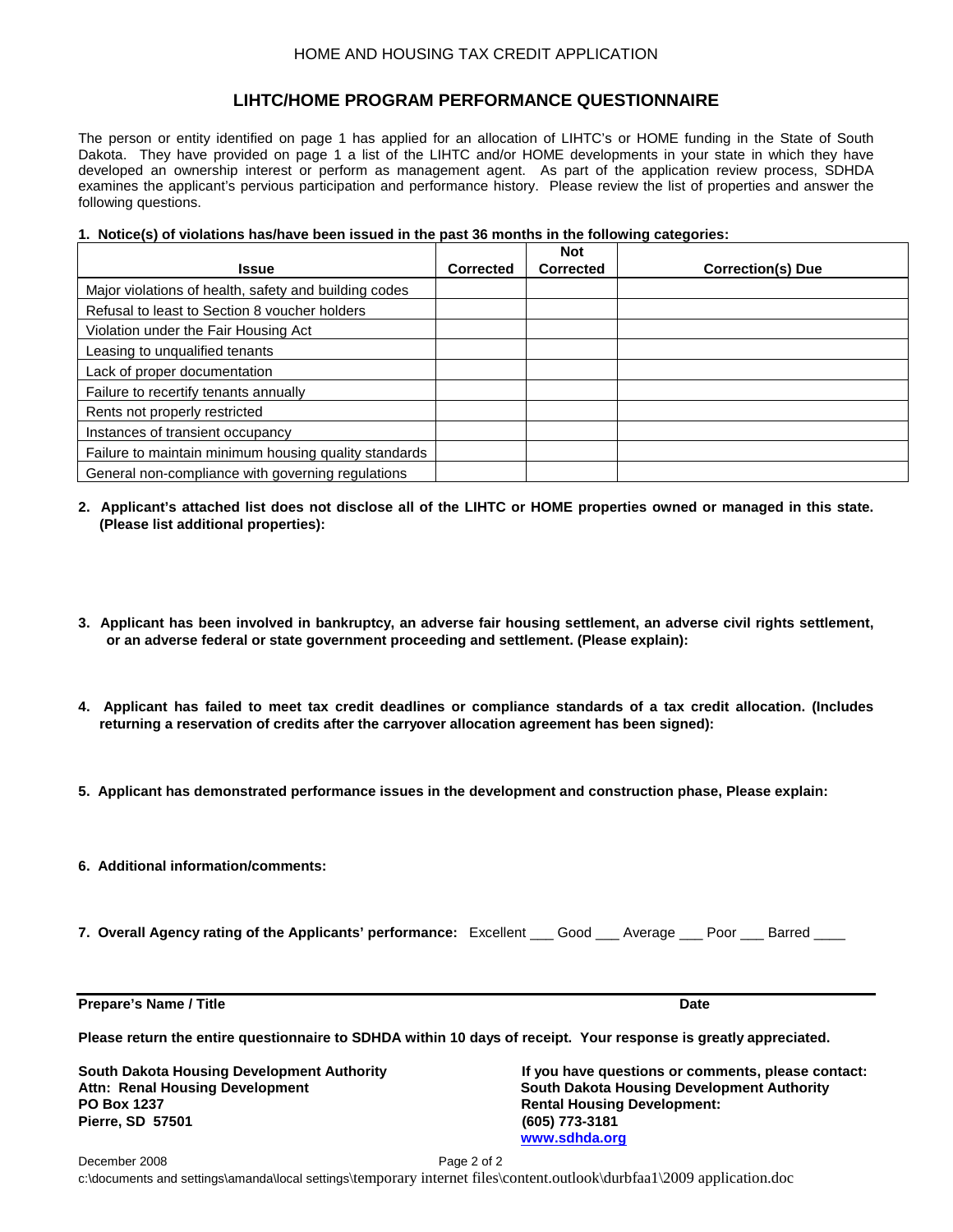# **EXHIBIT C PROJECT REHABILITATION CHECKLIST**

Projects involving rehabilitation must attach a description of the work to be completed. The description must list rehabilitation costs for the exterior and for the interior by apartment unit. Please indicate the following items that are included in the scope of the rehabilitation:

| <b>Exterior Work</b> | <b>Interior Work</b>    |  |
|----------------------|-------------------------|--|
| Foundation           | Basement                |  |
| Porches              | Ceilings                |  |
| Steps, Stairs        | Walls                   |  |
| Roof                 | Electrical              |  |
| Gutter, Drain        | Heating                 |  |
| Windows              | Plumbing                |  |
| Doors                | Paint                   |  |
| Siding               | Flooring                |  |
| Paint                | Cabinetry               |  |
| Sidewalk             | Doors                   |  |
| Parking Lot          | <b>Light Fixtures</b>   |  |
| Masonry              | Air Conditioning Units  |  |
| Landscaping          | Appliances              |  |
|                      | <b>Window Coverings</b> |  |